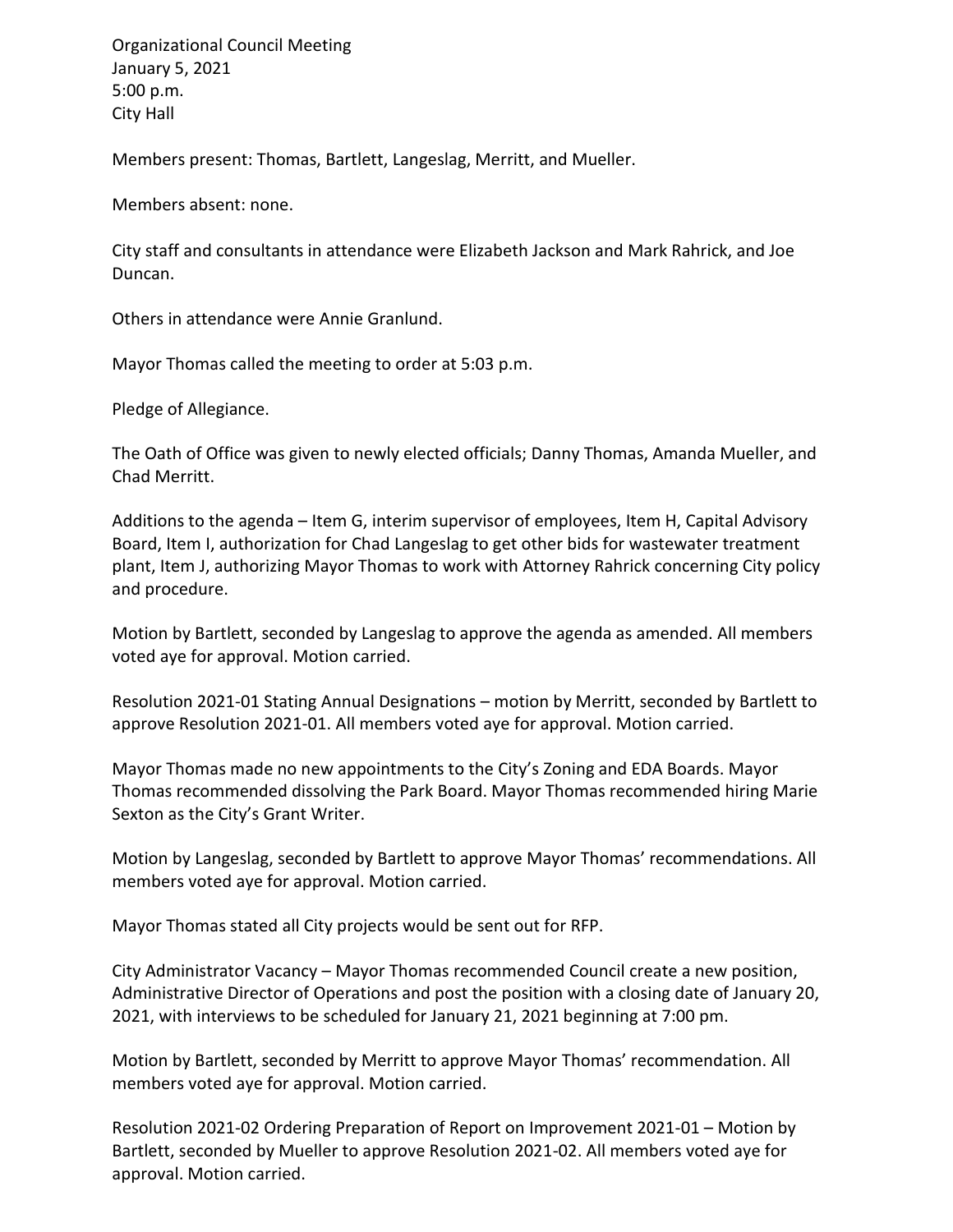Presentation of Report – Joe Duncan presented the report on Improvement 2021-01 and answered all Council members' questions.

Resolution 2021-03 Receiving Feasibility Report and Calling Hearing on Improvement 2021-01 – Motion by Bartlett, seconded by Mueller to approve Resolution 2021-03. All members voted aye for approval. Motion carried.

Interim Supervisor of Employees – Motion by Langeslag, seconded by Merritt to authorize Mayor Thomas to be the Interim Employee Supervisor (non-paying position). All members voted aye for approval. Motion carried.

Capital Advisory Board – Mayor Thomas recommended creating a Capital Advisory Board consisting of Nick Sorensen, Todd Kavitz, Keith Maas, and Chad Merritt. Motion by Mueller, seconded by Langeslag to approve the Capital Advisory Board. All members voted aye for approval. Motion carried.

Authorization for Chad Langeslag to obtain additional quotes for the wastewater treatment plant upgrades/connection/new building. Motion by Merritt, seconded by Bartlett to authorize Chad Langeslag to obtain from outside engineers, bids and opinions on the wastewater treatment plant and bring back to Council. All members voted aye for approval. Motion carried.

Authorization of Mayor Thomas to spend time and money working with Attorney Rahrick on City policy and procedure until the Administrative Director of Operations position is filled. Motion by Langeslag, seconded by Bartlett to authorize Mayor Thomas to work with Attorney Rahrick on City policy and procedure. All members voted aye for approval. Motion carried.

Motion by Merritt, seconded by Langeslag to adjourn the meeting at 5:57 p.m. All members voted aye for approval. Motion carried.

| Minutes approved at | meeting. |
|---------------------|----------|
|---------------------|----------|

Submitted by \_\_\_\_\_\_\_\_\_\_\_\_\_\_\_\_\_\_\_\_\_\_\_\_\_\_\_\_\_\_\_\_\_\_\_\_\_\_\_\_\_\_\_\_City Clerk.

| Signed by | Mavor |
|-----------|-------|
|           |       |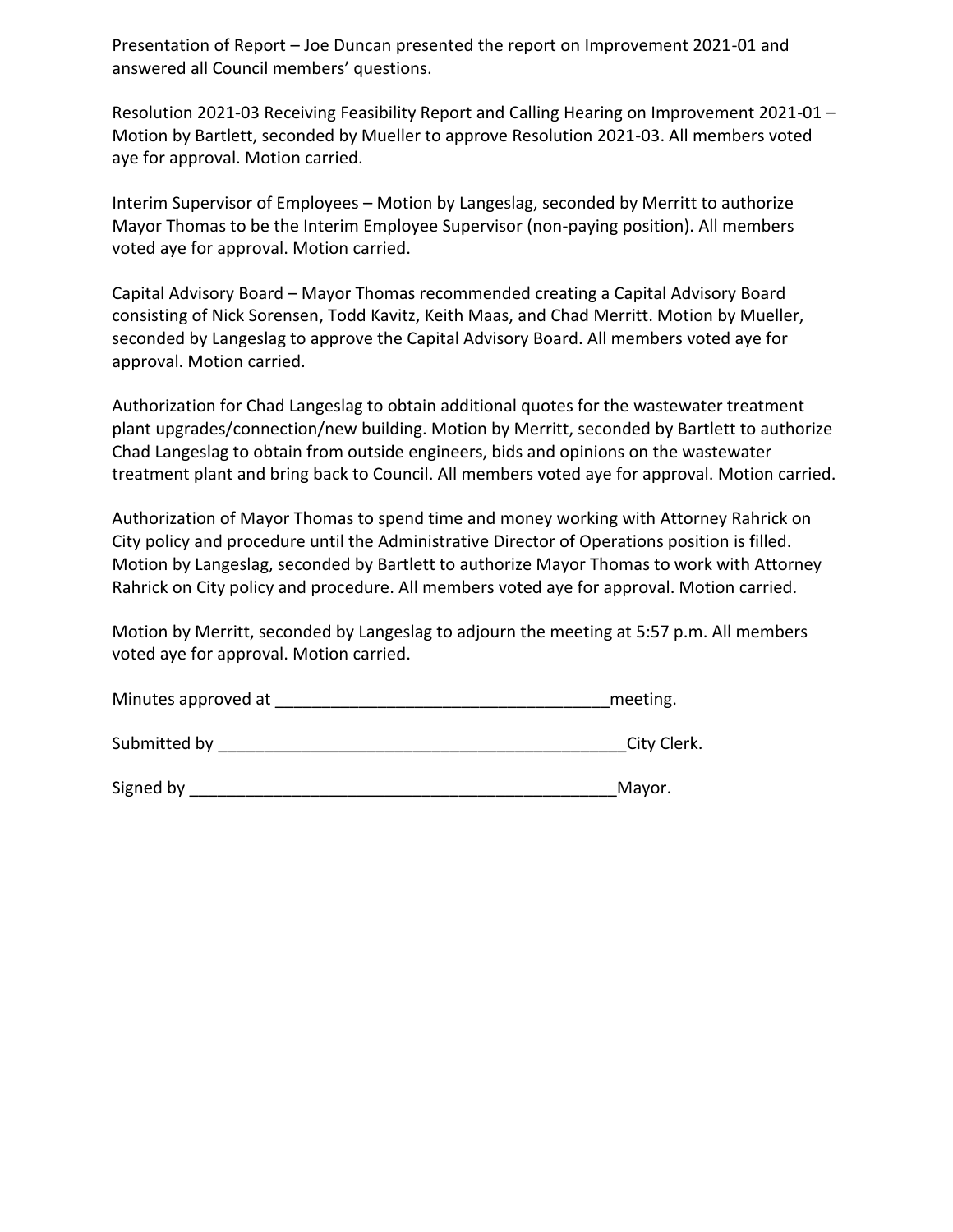Special Council Meeting January 21, 2021 7:00 p.m. City Hall

Members present were Thomas, Langeslag, Merritt, Bartlett, and Mueller.

Members absent were: none.

City staff and consultants in attendance were Elizabeth Jackson and James Wicks.

Others attending were Jed Petersen and Rich Kucera.

Mayor Thomas called the meeting to order at 7:00 p.m.

Motion by Langeslag, seconded by Bartlett to accept James Wicks resignation as Public Works Supervisor. All members voted aye for approval. Motion carried.

Motion by Merritt, seconded by Mueller to hire James Wicks as a Public Works Worker at \$24.65 per hour. All members voted aye for approval. Motion carried.

Two interviews were conducted for the Administrative Director of Operations position for the City of Medford. The candidates were Jed Petersen and Rich Kucera.

Council consensus was to offer Jed Petersen the Administrative Director or Operations position with the City of Medford for \$85,000 for a 6-month probation period.

Motion by Merritt, seconded by Langeslag to adjourn the special council meeting at 8:54 p.m. All members voted aye for approval. Motion carried.

| Minutes approved at |  | meeting. |
|---------------------|--|----------|
|---------------------|--|----------|

Submitted by \_\_\_\_\_\_\_\_\_\_\_\_\_\_\_\_\_\_\_\_\_\_\_\_\_\_\_\_\_\_\_\_\_\_\_\_\_\_\_\_\_\_\_\_\_\_\_\_\_\_\_\_City Clerk.

Signed by \_\_\_\_\_\_\_\_\_\_\_\_\_\_\_\_\_\_\_\_\_\_\_\_\_\_\_\_\_\_\_\_\_\_\_\_\_\_\_\_\_\_\_\_\_\_\_\_\_\_\_\_\_Mayor.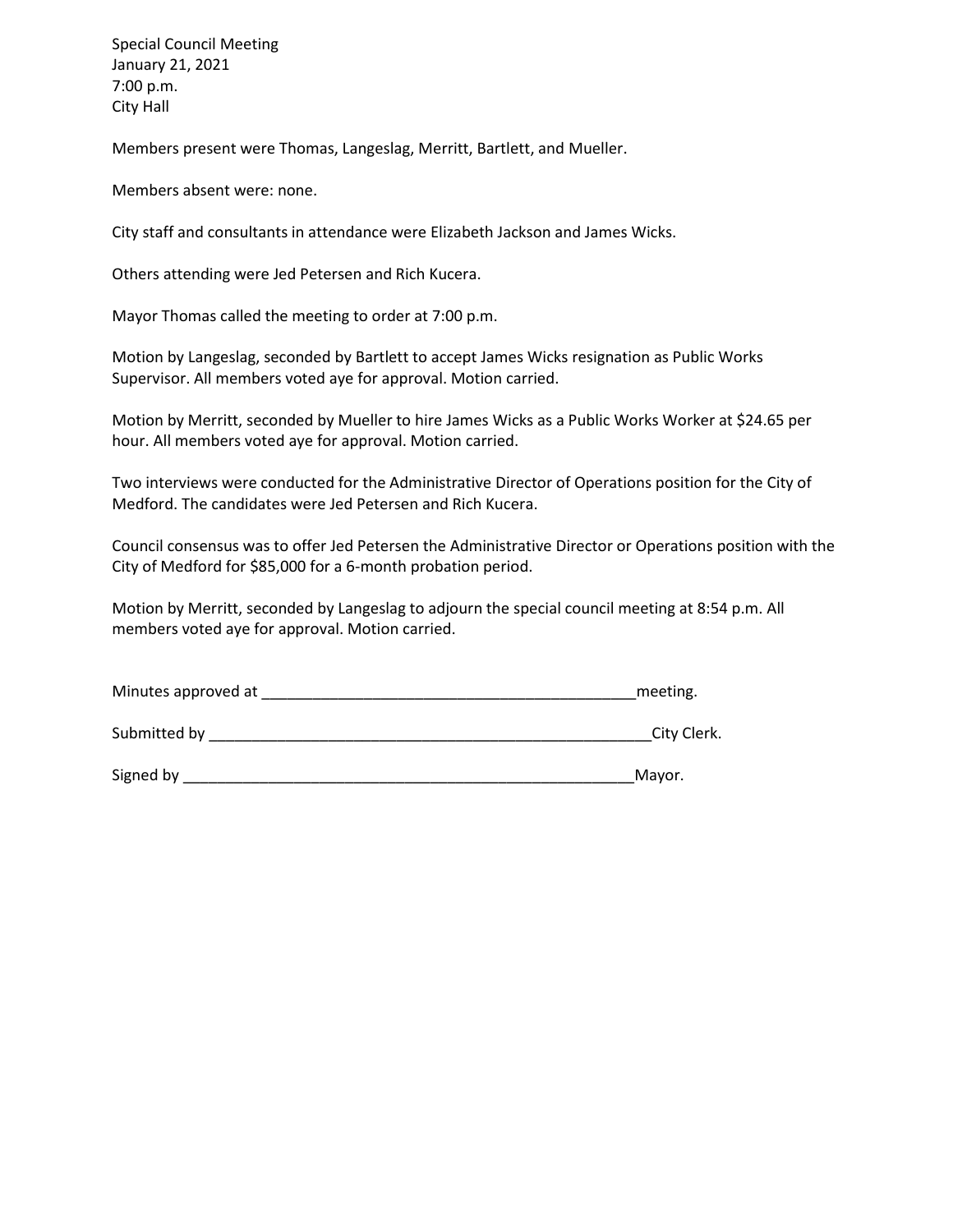Special Council Meeting January 25, 2021 6: 00 p.m. Municipal Liquor Store

Members present were Thomas, Mueller, Langeslag, Merritt, and Bartlett.

Members absent were: none.

City staff and consultants in attendance were Elizabeth Jackson and Joe Duncan.

Others attending were John Anhorn, Chris Baldwin, and Annie Granlund.

Mayor Thomas called the meeting to order at 6:00 p.m.

Improvement Project 2021-01, 2021 Street & Utility Improvements – Joe Duncan.

Joe Duncan led the discussion using a power point presentation. The purpose of tonight's public hearing is to hear questions and comments in regards to the 2021 Street & Utility Improvement Project Feasibility Study and the calculation of the proposed assessments to the benefited properties.

Improvement No. 2021-01, the improvement of Main Street, including street, water, sewer, and other associated improvements from 2<sup>nd</sup> Ave NW to 5<sup>th</sup> Ave SE.

In order for the City to use assessments as an avenue to fund this project, two hearings are required. The Improvement Hearing and the Assessment Hearing.

Motion by Merritt, seconded by Bartlett to open the public hearing at 6:19 p.m. for questions and comments. All members voted aye for approval. Motion carried.

John Anhorn had a question about the appendices on the City's website. Engineer Duncan clarified the numbers on the appendices. Anhorn also requested Council do everything possible to keep the project affordable for the residents.

Motion by Merritt, seconded by Langeslag to close the public hearing at 6:27 p.m. All members voted aye for approval. Motion carried.

Motion by Langeslag, seconded by Bartlett to make final decisions on sidewalk width, stripping on the center turn lane, water main size, and lighting at a later date. All members voted aye for approval. Motion carried.

Resolution 2021-05 – Motion by Bartlett, seconded by Mueller to approve Resolution 2021-05. Mueller voted aye, Langeslag voted aye, Merritt voted aye, Bartlett voted aye, Thomas voted aye. Motion carried.

Motion by Merritt, seconded by Langeslag to adjourn at 6:32 p.m. Motion carried.

| Minutes approved at | meeting.    |  |  |
|---------------------|-------------|--|--|
| Submitted by        | City Clerk. |  |  |
| Signed by           | Mayor.      |  |  |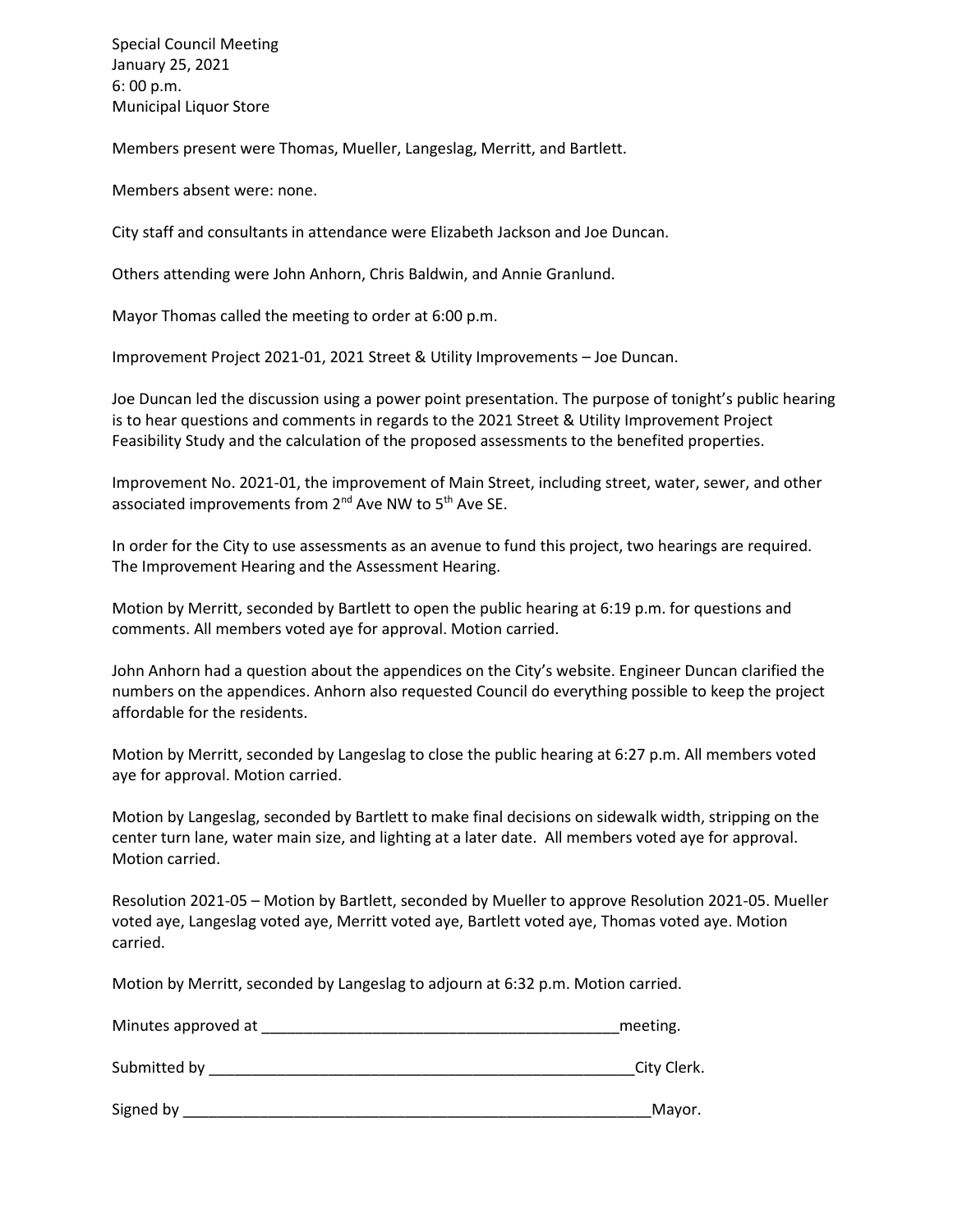Regular City Council Meeting January 25, 2021 7:00 p.m. Municipal Liquor Store

Members present were Thomas, Mueller, Merritt, Bartlett, and Langeslag.

Member absent were: none.

City staff and consultants in attendance were Elizabeth Jackson and Mark Rahrick.

Others attending were Annie Granlund, Chris Baldwin, Brad Price, Steve Abbott and Jennifer Walsh (by phone).

Mayor Thomas called the meeting to order at 7:00 p.m.

Pledge of Allegiance.

Concerns/Requests from General Public/Organizations – Jennifer Walsh expressed interest in saving the Piper House and not letting mini storage units be built upon the property.

Agenda – Add Item C under New Business, Administrative Director of Operations discussion. Motion by Langeslag, seconded by Merritt to approve the agenda as amended. All members voted aye for approval. Motion carried.

Consent Agenda – Agenda items are approved by one motion unless a Council member requests separate action.

Approval of the January 5, 2021 Organizational Meeting minutes, the December 28, 2020 regular council minutes.

Approval of the December and January city and liquor store bills.

Approval of the December check register numbers E3995-E4022, 15994-16038, and 49359-49430.

Resolution 2021-04 Accepting Donation from Sarah Schmidt in the amount of \$24.00 and a donation from Julie and Eric Dressel in the amount of \$10.00 in memory of Pat Merritt for the Medford Park Endowment Fund.

Motion by Langeslag, seconded by Merritt to approve the consent agenda as presented. All members voted aye for approval. Motion carried.

Brad Price – Storage Sheds on Piper House Property – Mr. Price stated he had a purchase agreement for the Piper House property contingent on City annexation and commercial zoning. Price stated he would not need City water and sewer services on the property.

Council recommended Brad Price bring his annexation and commercial zoning requests to the Medford Planning & Zoning Board for consideration.

Planning & Zoning – did not meet.

EDA Board – did not meet.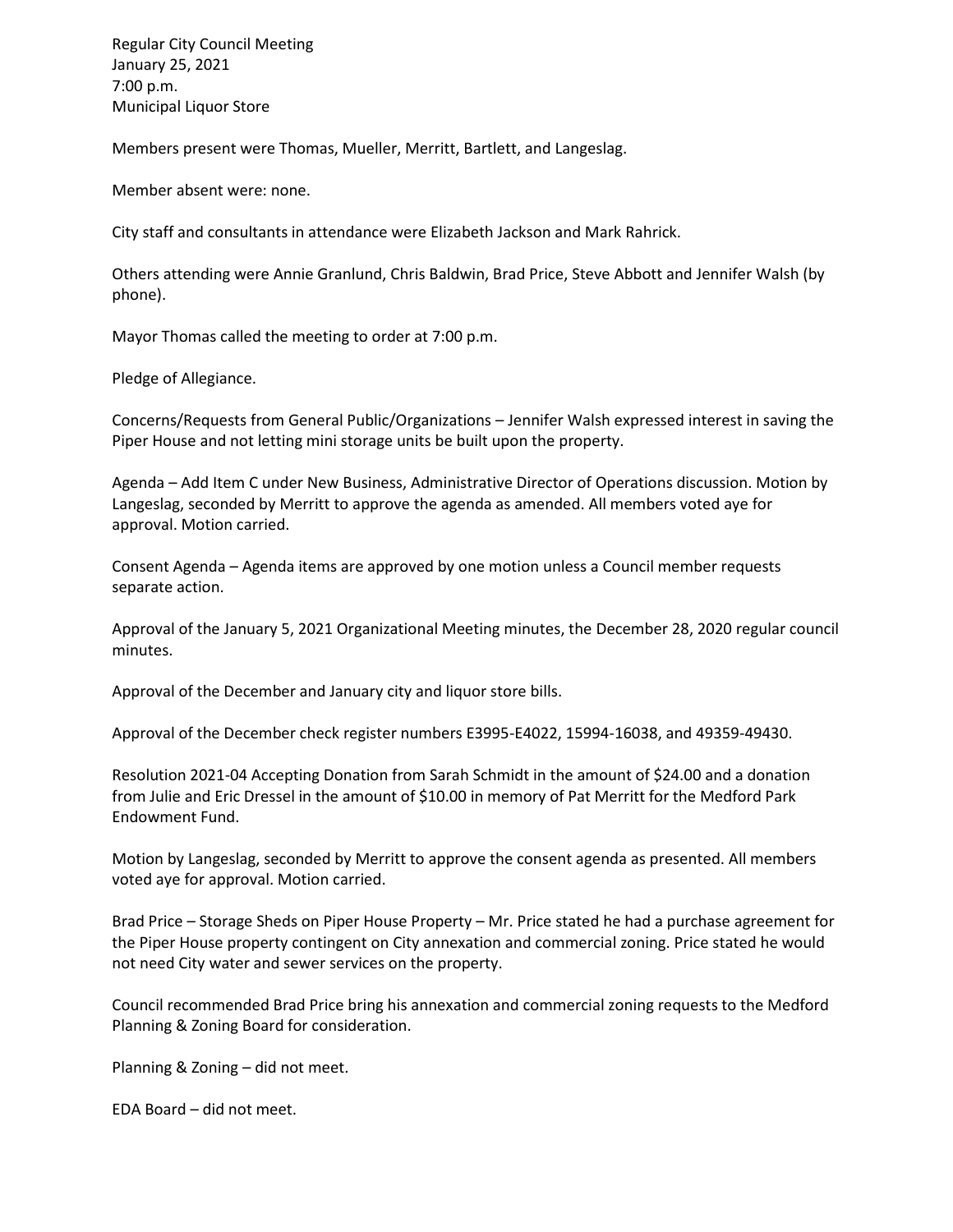EDA Commissioner Report – Council member Bartlett gave a brief update. Bartlett stated she would be receiving all of Donna Macks work papers on the City of Medford since the CEDA contract with Donna Mack was not renewed for 2021.

Park & Pool Commissioner Report – Council member Mueller stated Tim Larson's woodworking class at the Medford School was working on new park signs for the City. Mueller stated she had begun reviewing pool maintenance items.

Water & Wastewater Commissioner Report – Council member Langeslag stated the City needs to plan for the future. The plants are aging. Langeslag is checking with other engineers for cost estimates for building a new plant. Langeslag will be meeting with a Mueller Systems Inc. representative about new meters. Langeslag stated he is also working on a new water bill payment policy.

Municipal Liquor Store Commissioner Report – Council member Bartlett stated she had been working on reviewing the financial reports for the liquor store, looking at the issues with the new flooring and bringing sidewalk safety issues to the Capital Advisory Board.

Streets Commissioner Report – Council member Merritt had no report on the streets for this meeting.

Capital Advisory Board – did not meet.

City Attorney – Attorney Rahrick stated the Council members would be receiving an email from Attorney Fitzsimmons regarding the union negotiations. Attorney Rahrick recommended all Council members be set up with City email addresses.

City Administrator/Mayor – Mayor Thomas had no report for this meeting.

City Clerk –

Bank Account Signatures/Safety Deposit Box – Clerk Jackson stated the new signature cards had been completed at the bank with Mayor Thomas and acting Mayor Langeslag.

Unemployment Expense 2020 – Clerk Jackson presented a memo stated the City's unemployment expense was \$11,690.11 for 2020 and CARES Relief Funds paid \$6,619.49 of the expense.

Credit Card Machine – Clerk Jackson stated she had begun looking into a credit card machine for City Hall to process utility bill payments.

City Financial Report – Clerk Jackson presented a memo. Jackson stated the only unexpected expense so far for 2021 was a \$3,006.00 bill to James Bros. Construction for a water main break.

Capital Plans Review – Clerk Jackson presented a memo reviewing the Medford Capital Plans. No action was required by Council.

Fire Department – none.

## New Business –

Medford Municipal Liquor Store Grant – motion by Bartlett, seconded by Merritt to authorize Mayor Thomas to sign and submit the Medford Municipal Liquor Store Grant forms. All members voted aye for approval. Motion carried.

Creation of Ad Hoc Negotiating Team – Motion by Bartlett, seconded by Mueller to create the Ad Hoc Negotiating Team consisting of Mark Rahrick, Brandon Fitzsimmons, Mayor Thomas, and the new Administrative Director of Operations (when the position is filled). All members voted aye for approval. Motion carried.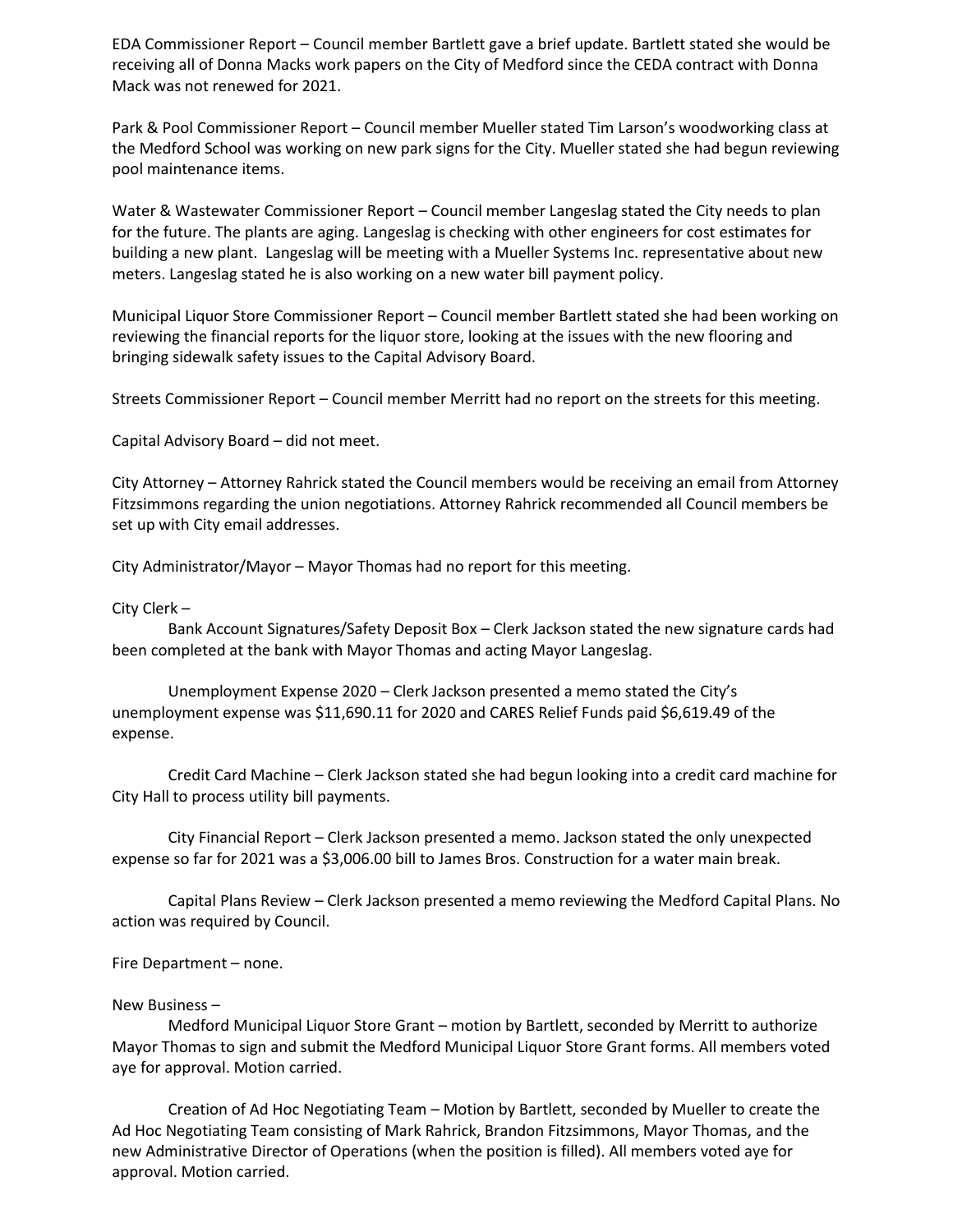Administrative Director of Operations Discussion – Mayor Thomas gave an update. Jed Petersen would accept the position for \$85,000 to start. He would be increased to \$90,000 after a satisfactory 6 month probation period.

Council consensus was to table this discussion until further investigation into Jed Petersen's wastewater licenses and be able to sign the reports.

Motion by Langeslag, seconded by Merritt to adjourn the regular council meeting at 8:09 p.m. All members voted aye for approval. Motion carried.

Regular City Council Meeting – Monday, February 22, 2021, 7:00 p.m. at Medford Liquor Store. Board of Appeal & Equalization Meeting – Monday, April 26, 2021, 6:00 p.m.

| Minutes approved at | meeting.    |  |
|---------------------|-------------|--|
| Submitted by        | City Clerk. |  |
| Signed by           | Mayor.      |  |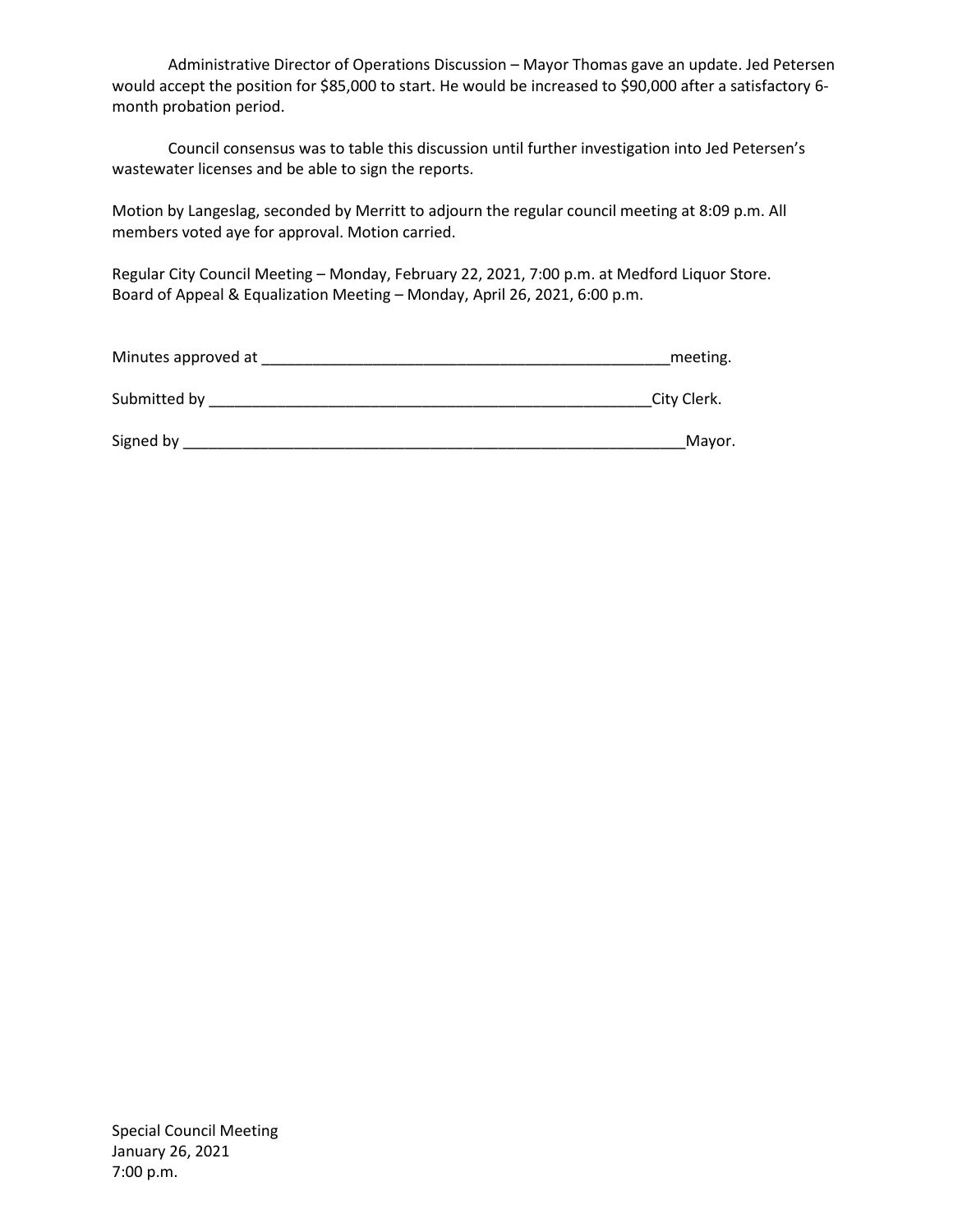City Hall

Members present were Thomas, Mueller, Langeslag, Bartlett, and Merritt.

Members absent were: none.

City Staff and Consultants in attendance were Elizabeth Jackson and Andrew Fischer.

Others attending were Eric Neister from Nero Engineering.

Mayor Thomas called the meeting to order at 7:00 p.m.

Eric Neister gave Council a presentation regarding the wastewater treatment plant.

Neister also gave a presentation on how a sample agreement could look between the City of Medford and a neighboring city if Medford moved forward with connection to another city.

No action was taken by Council at this meeting.

Motion by Mueller, seconded by Langeslag to adjourn the special council meeting at 8:31 p.m. Motion carried.

| Minutes approved at | meeting.    |
|---------------------|-------------|
| Submitted by        | City Clerk. |
| Signed by           | Mayor.      |

Special Council Meeting January 30, 2021 9:00 a.m. City Hall

Members present were Thomas, Langeslag, Merritt, Mueller, and Bartlett.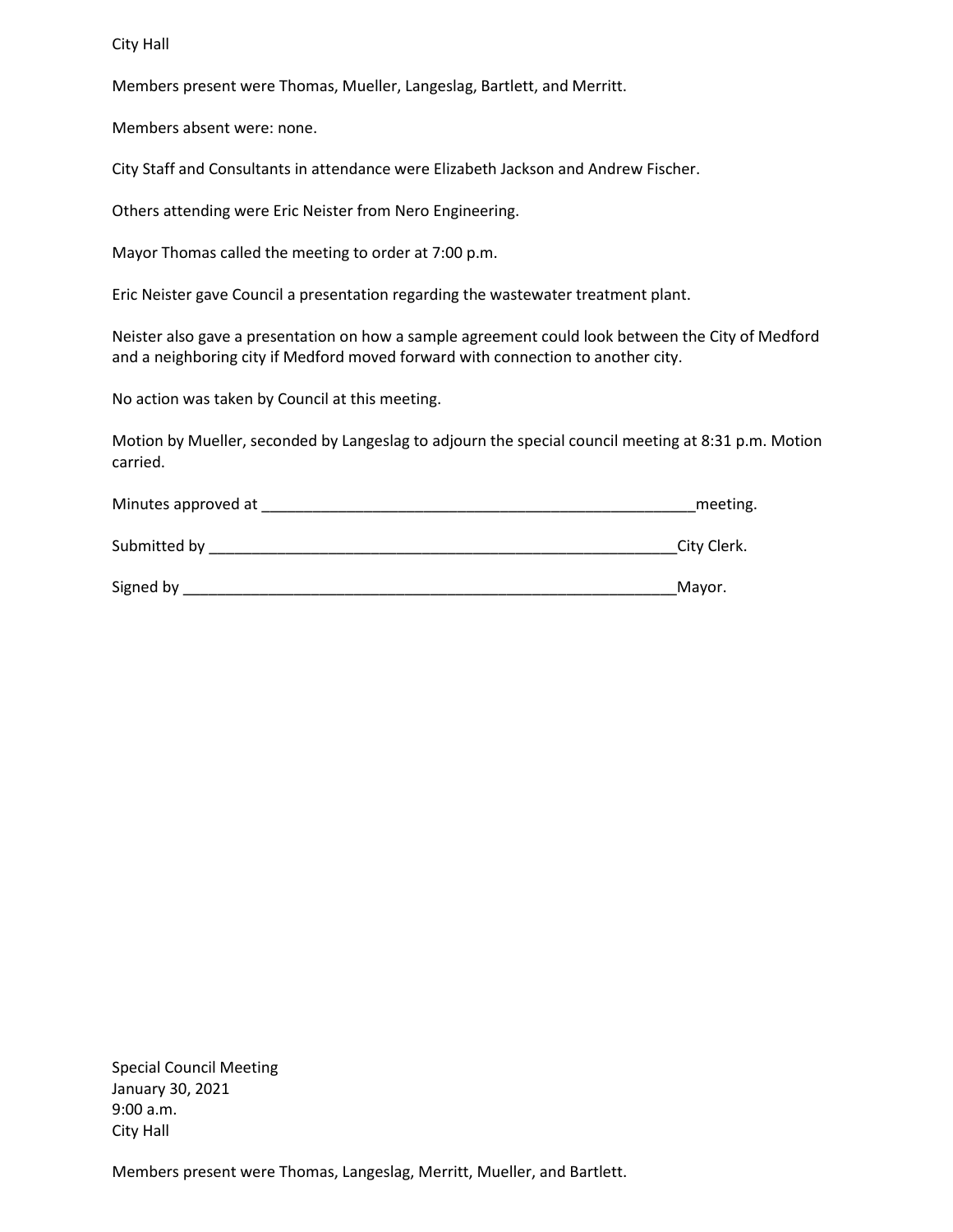Members absent were: none.

City staff and consultants in attendance were: none.

Mayor Thomas called the meeting to order at 9:01 a.m.

Council discussed the hiring of an individual for the Administrative Director of Operations position. Council members reviewed the two candidates.

Motion by Bartlett, seconded by Mueller to hire Jed Petersen for the Administrative Director of Operations position at a starting salary of \$85,000. All members voted aye for approval. Motion carried.

Mayor Thomas stated Jed Petersen would be able to start on Tuesday, February 16, 2021. Council reviewed the six-month review guidelines that would be used to evaluate Petersen's job performance. If the outcome of the evaluation is positive the salary would increase to \$90,000.

Motion by Langeslag, seconded by Merritt to adjourn the special council meeting at 9:06 a.m. All members voted aye for approval. Motion carried.

| Minutes approved at | meeting.    |  |
|---------------------|-------------|--|
| Submitted by        | City Clerk. |  |
| Signed by           | Mayor.      |  |

Regular Council Meeting February 22, 2021 7:00 p.m. Medford Municipal Liquor Store

Members present were Thomas, Langeslag, Merritt, Bartlett, and Mueller.

Members absent were: none.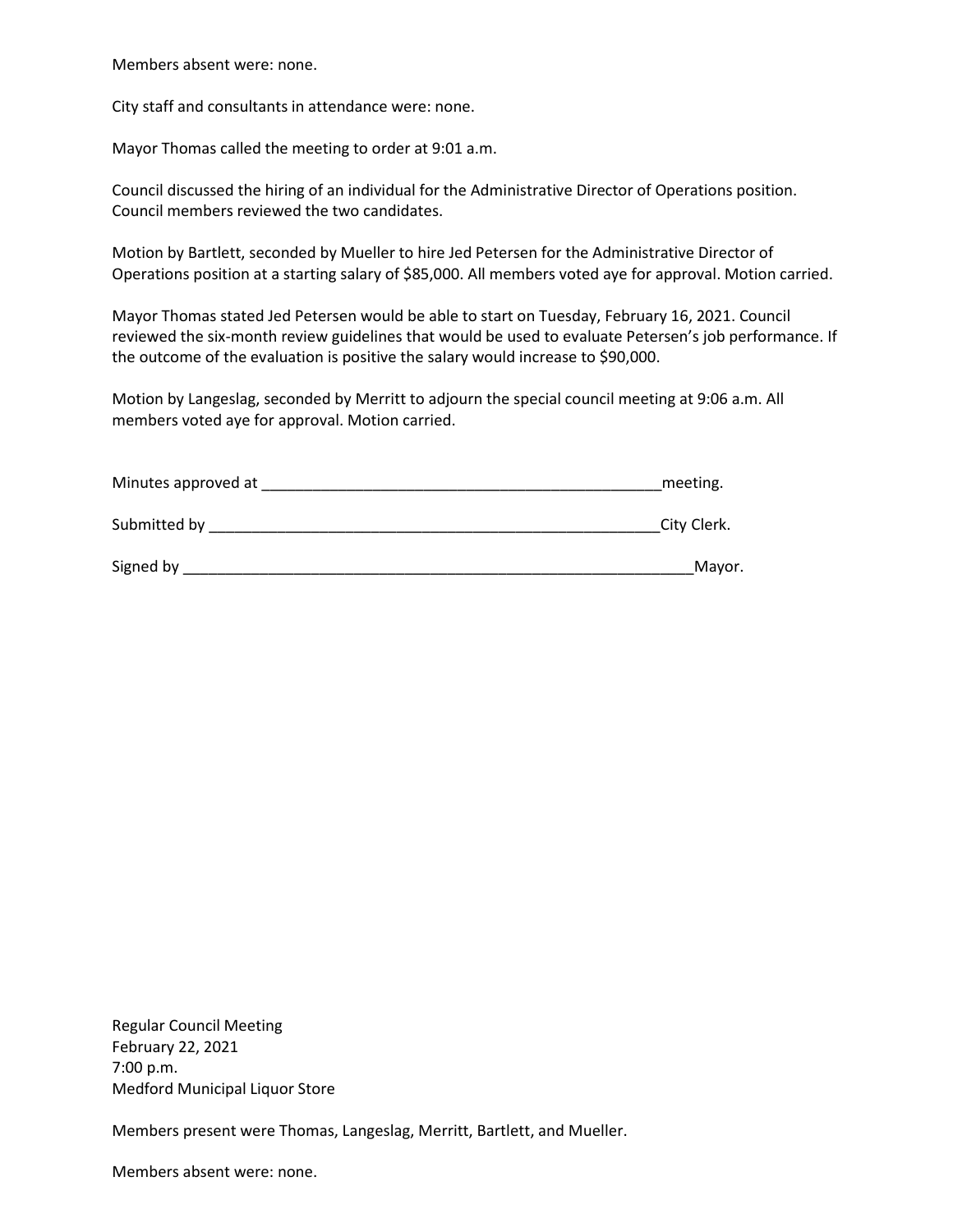City staff and consultants in attendance were Jed Petersen, Elizabeth Jackson, and Ben Cass.

Others attending were Lon Thiele, Ross Olson, John Anhorn, Matt Mullenbach, Annie Granlund, and Chris Baldwin.

Mayor Thomas called the meeting to order at 7:00 p.m.

Pledge of Allegiance.

Concerns/Requests from the General Public and Organizations – Ross Olson questioned why the Medford Liquor Store closed at 5:00 p.m. when the council meeting didn't begin until 7:00 p.m.

Agenda – Move Insurance Deductible Reimbursements to Item A under Council Committees/Reports, under City Administrator/Mayor change item B to Brad Price, add Item C, Ordinance 2021-01, add Item D, Resolution 2021-06, and add Item E, zoning. Under City Attorney add RFP. Capital Advisory Board will be included with report from the water/wastewater commissioner.

Motion by Merritt, seconded by Bartlett to approve the agenda as amended. All members voted aye for approval. Motion carried.

Consent Agenda – Agenda items are approved by one motion unless a Council member requests separate action.

Approval of the January 5, 2021 Organizational meeting minutes, January 21, 2021 special council meeting minutes, the January 25, 2021 special and regular meeting minutes, the January 26, 2021 special meeting minutes, and the January 30, 2021 special meeting minutes.

Approval of the January and February city and liquor store bills.

Approval of the January check register numbers E4023-E4042, 16039-16063, and 49431-49461.

Motion by Bartlett, seconded by Merritt to approve the consent agenda as presented. All members voted aye for approval. Motion carried.

Lon Thiele addressed the Council with the annual report from the Steele County Sheriff's Department.

Mayor Thomas introduced the new Administrative Director of Operations, Jed Petersen.

Insurance Deductible Reimbursement – Matt Mullenbach explained his claim for the damage done to his home by the water main break. Mayor Thomas explained Vince Steinbauer's claim for the damage done to his home by the water main break.

Motion by Mueller, seconded by Langeslag to approve Vince Steinbauer's claim for the amount of \$600.00 and Matt Mullenbach's claim for \$7,678.00. All members voted aye for approval. Motion carried.

Planning & Zoning – did not meet.

EDA Board – Council member Bartlett gave an update on the February 10, 2021 EDA meeting.

EDA Commissioner Report – none.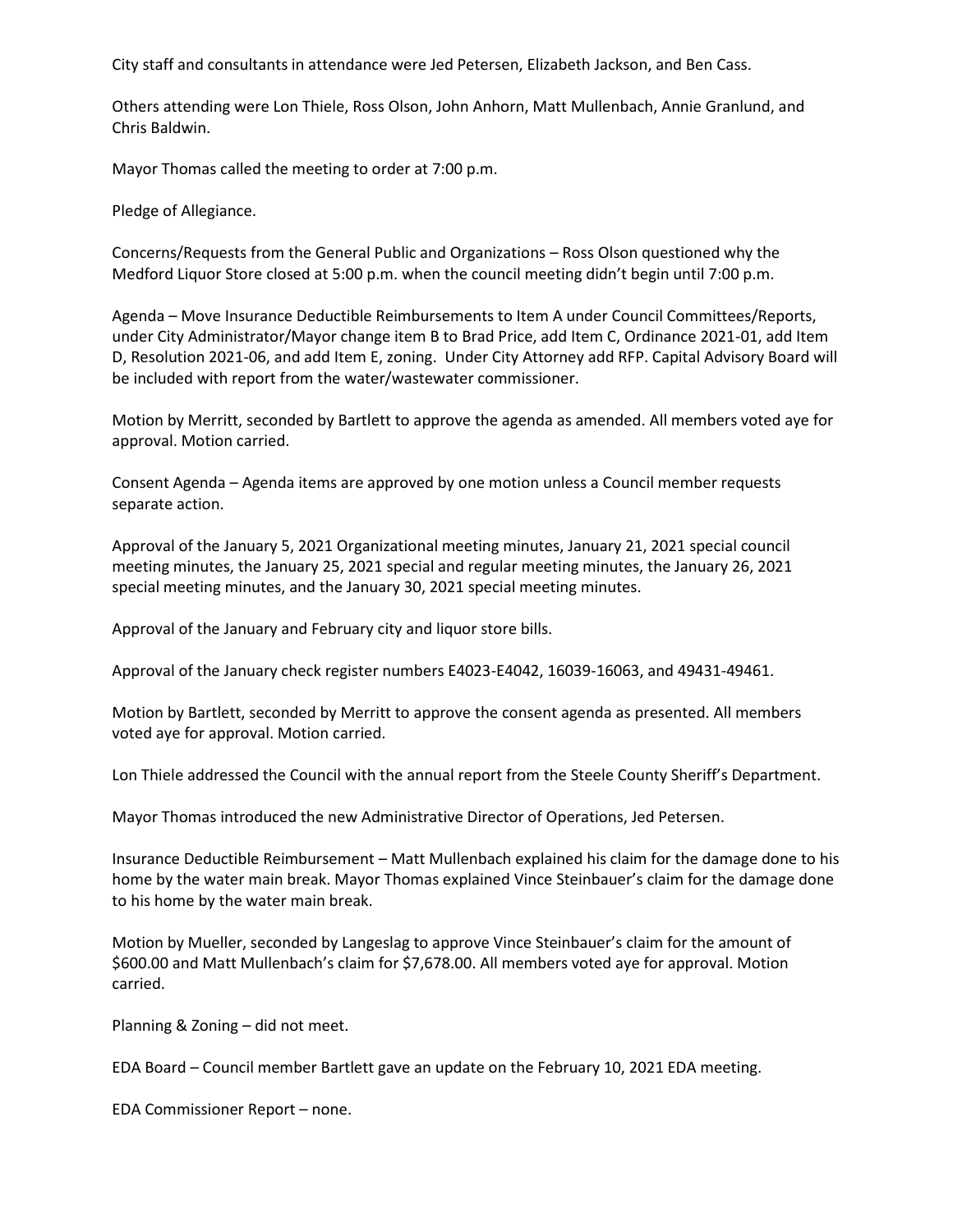Park & Pool Commissioner Report – Council member Mueller gave an update. Mueller stated she is working the City's grant writer on obtaining grants for the park and pool. Mueller also stated she is working on ideas to increase revenue for the Medford Swimming Pool.

Water & Wastewater Commissioner Report and Capital Advisory Board – Council member Langeslag stated Council would be meeting with SEH Engineering on March 4, 2021 to discuss options for the wastewater treatment plant.

Council member Langeslag stated the averaging of the sewer portion of the water bills should be stopped. Langeslag stated no other City that he talked to averaged sewer bills. Langeslag stated residents could purchase another meter for irrigation systems.

Motion by Thomas, seconded by Langeslag to discontinue the sewer averaging on the water bills, and residents could purchase a separate water meter for irrigation systems at the homeowner's expense. All members voted aye for approval. Motion carried.

Langeslag stated Mueller Systems had given the City a quote for new meters/radios and software for the entire town.

Council member Merritt stated the Capital Advisory Board recommended Council approve the quote from Mueller Systems.

Motion by Langeslag, seconded by Bartlett to proceed with Mueller Systems for 150 water meter/radios to start including software and installation and following with 50 meters/radios at a time after that. All members voted aye for approval. Motion carried.

Municipal Liquor Store Commissioner Report – Council member Bartlett stated Service Master would be clean and putting a protective coat on the new floor on March 2, 2021 and the Liquor Store would be closed that day.

Streets Commissioner Report – Council member Merritt stated the shop door needs to be replaced. Two quotes had been obtained. Albert Lea Overhead Door would be working with Director Petersen to get the door replaced.

Council member Merritt stated Steele County had sent an email regarding seal coating. Merritt stated Steele County is more expensive than Pearson Bros., who the City has used in the past.

City Attorney –

RFP – Add this to the March 4, 2021 special meeting.

City Administrator/Mayor –

Shop Roof Replacement – Thomas stated the bid to replace the roof had gone to Joe Maas. The League of MN Cities Insurance will cover the cost to replace the roof.

Brad Price – Mayor Thomas stated Brad Price had purchased the Piper House property and would be attending the Planning & Zoning meeting on March 15, 2021.

Ordinance 2021-01 Amending Section 2.14 of the Medford City Code, Establishing the Positon of Administrative Director of Operations and Establishing the Responsibilities of the Administrative Director of Operations. Motion by Bartlett, seconded by Merritt to approve Ordinance 2021-01. All members voted aye for approval. Motion carried.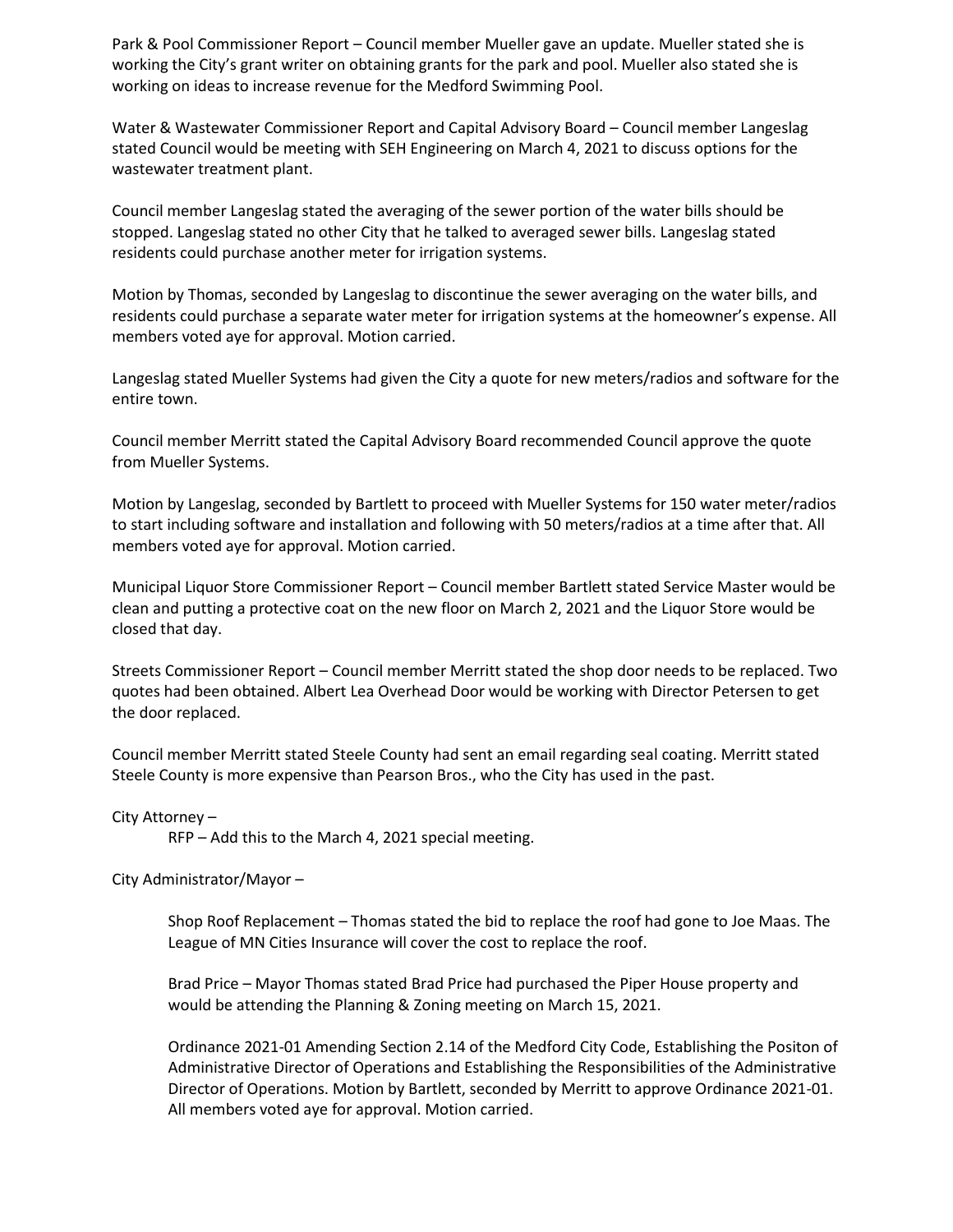Resolution 2021-06 A Resolution Approving Publication of Ordinance by Title and Summary. Motion by Bartlett, seconded by Merritt to approve Resolution 2021-06. All members voted aye for approval. Motion carried.

Zoning – Mayor Thomas stated the Planning & Zoning meeting would be held at the Medford Fire Hall on March 15, 2021. Motion by Merritt, seconded by Mueller to pay Owatonna Live \$250.00 to live stream the Planning & Zoning meeting on March 15, 2021. All members voted aye for approval. Motion carried.

Council member Mueller stated she would look into being able to record the meetings at GoTo Meeting.

City Clerk –

General Capital Project Fund Transfer of \$104,000 – Clerk Jackson presented a memo. Jackson stated the transfer had been budgeted for 2020 and not completed. Council consensus was to complete the transfer in 2020 prior to the City's Audit being completed.

Commissioner Protocols – Clerk Jackson presented a memo. Jackson stated commissioners should speak to each other about questions and concerns about various areas of the City.

City Financial Report – Clerk Jackson presented a memo. Jackson stated the City's budget was inline except for the City Clerk overtime line item and the Street Maintenance Overtime line item. The City Auditors are aware of this.

Regular City Council Meeting – Monday, March 22, 2021, 7:00 p.m. Medford Liquor Store Board of Appeal & Equalization Meeting – Monday, April 26, 2021, 6:00 p.m.

Motion by Langeslag, seconded by Merritt to adjourn the regular city council meeting at 8:07 p.m.

| Minutes approved at | meeting. |
|---------------------|----------|
|---------------------|----------|

Submitted by \_\_\_\_\_\_\_\_\_\_\_\_\_\_\_\_\_\_\_\_\_\_\_\_\_\_\_\_\_\_\_\_\_\_\_\_\_\_\_\_\_\_\_\_\_\_\_\_\_\_\_\_\_\_\_City Clerk.

Signed by **Example 20** Signed by **Example 20** Signed by **Example 20** Signed by **Example 20** Signed by **Example 20** Signed and  $\overline{a}$ 

Special Council Meeting March 4, 2021 7:00 p.m. City Hall

Members present were Thomas, Langeslag, Merritt, Bartlett, and Mueller.

Members absent were: none.

City staff and consultants in attendance were Jed Petersen, and Elizabeth Jackson.

Others attending were Steve Bushman, David Kruese, and Colin Marcusen.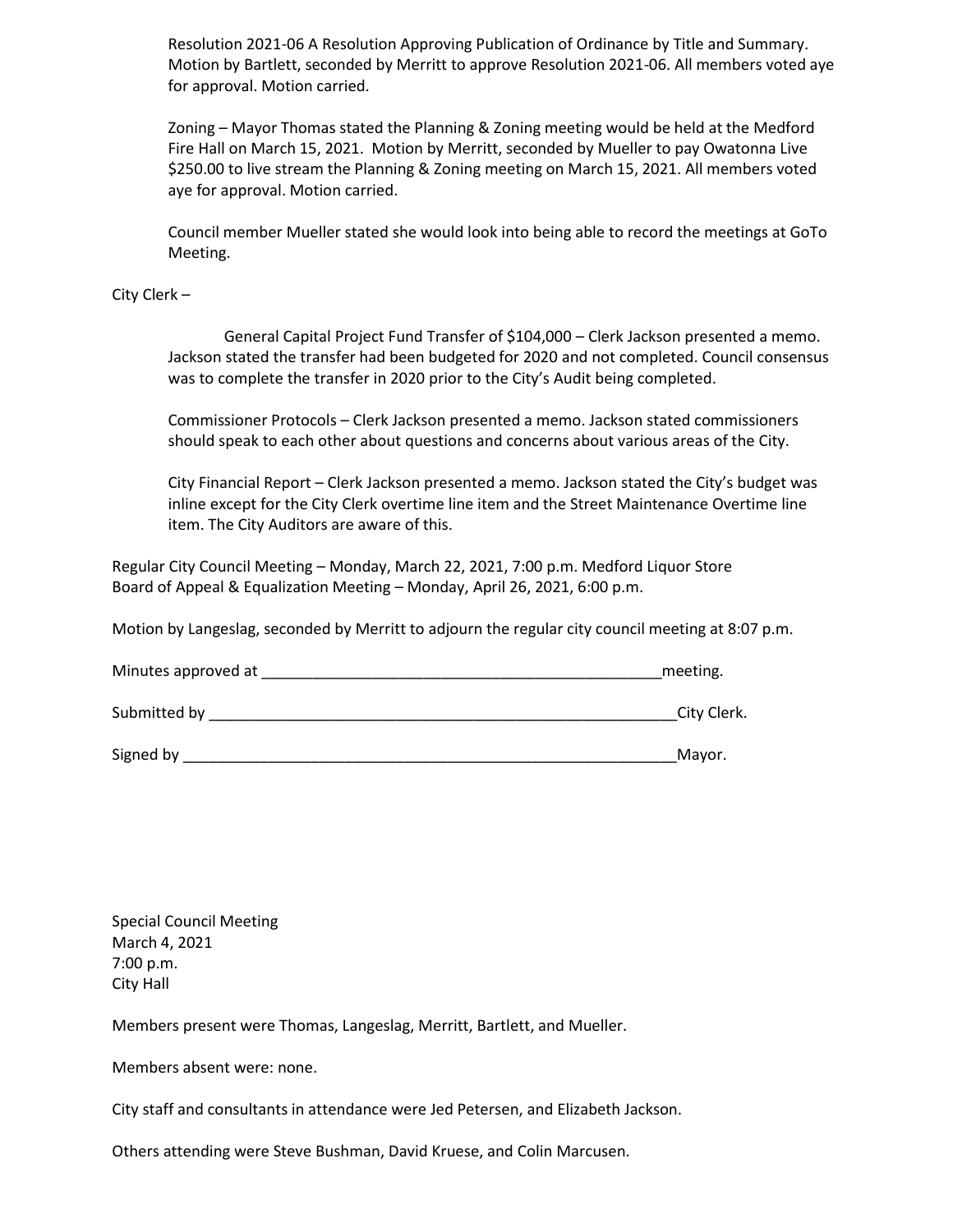Mayor Thomas called the meeting to order at 7:00 p.m.

The purpose of tonight's meeting is to discuss possible options for the wastewater treatment plant presented by SEH Engineering.

Ordinance 2021-02 An Ordinance Amending Medford City Code Section 3.03 Pertaining to Metering and Payment of Water and Sewer Services. Motion by Langeslag, seconded by Merritt to approve Ordinance 2021-02. All members voted aye for approval. Motion carried.

Bank Signatures – Mayor Thomas and Council member Langeslag – Motion by Bartlett, seconded by Mueller to approve Mayor Thomas and Council member Langeslag as signors to all City bank accounts and City safe deposit box as of January 6,2021. All members voted aye for approval. Motion carried.

Bank Signatures – Administrative Director of Operations, Jed Petersen – Motion by Bartlett, seconded by Langeslag to approve Administrative Director of Operations, Jed Petersen as a signor on all City bank accounts and City safe deposit box as of February 25, 2021. All members voted aye for approval. Motion carried.

RFP Engineer List – Motion by Langeslag, seconded by Merritt for Director Petersen, Clerk Jackson, and Council member Langeslag to send RFP to 6-8 engineering firms. All members voted aye for approval. Motion carried.

SEH Presentation – SEH gave a brief overview of the services they could provide and answered Council questions.

No action was taken by Council at this meeting.

Motion by Langeslag, seconded by Mueller to adjourn the special council meeting at 8:20 p.m.

| Minutes approved at | meeting.    |
|---------------------|-------------|
| Submitted by        | City Clerk. |

Signed by **Example 2** and the set of the set of the set of the set of the set of the set of the set of the set of the set of the set of the set of the set of the set of the set of the set of the set of the set of the set o

Regular City Council Meeting March 22, 2021 7:00 p.m. Medford Liquor Store

Members present were Thomas, Langeslag, Merritt, Mueller, and Bartlett.

Members absent were: none.

City staff and consultants in attendance were Jed Petersen, Elizabeth Jackson, and Mark Rahrick.

Others attending were Marie Sexton, Annie Granlund, Rich Quiring, Todd Nelson, Lois Nelson, Ross Olson, John Anhorn, and Barb Kasper.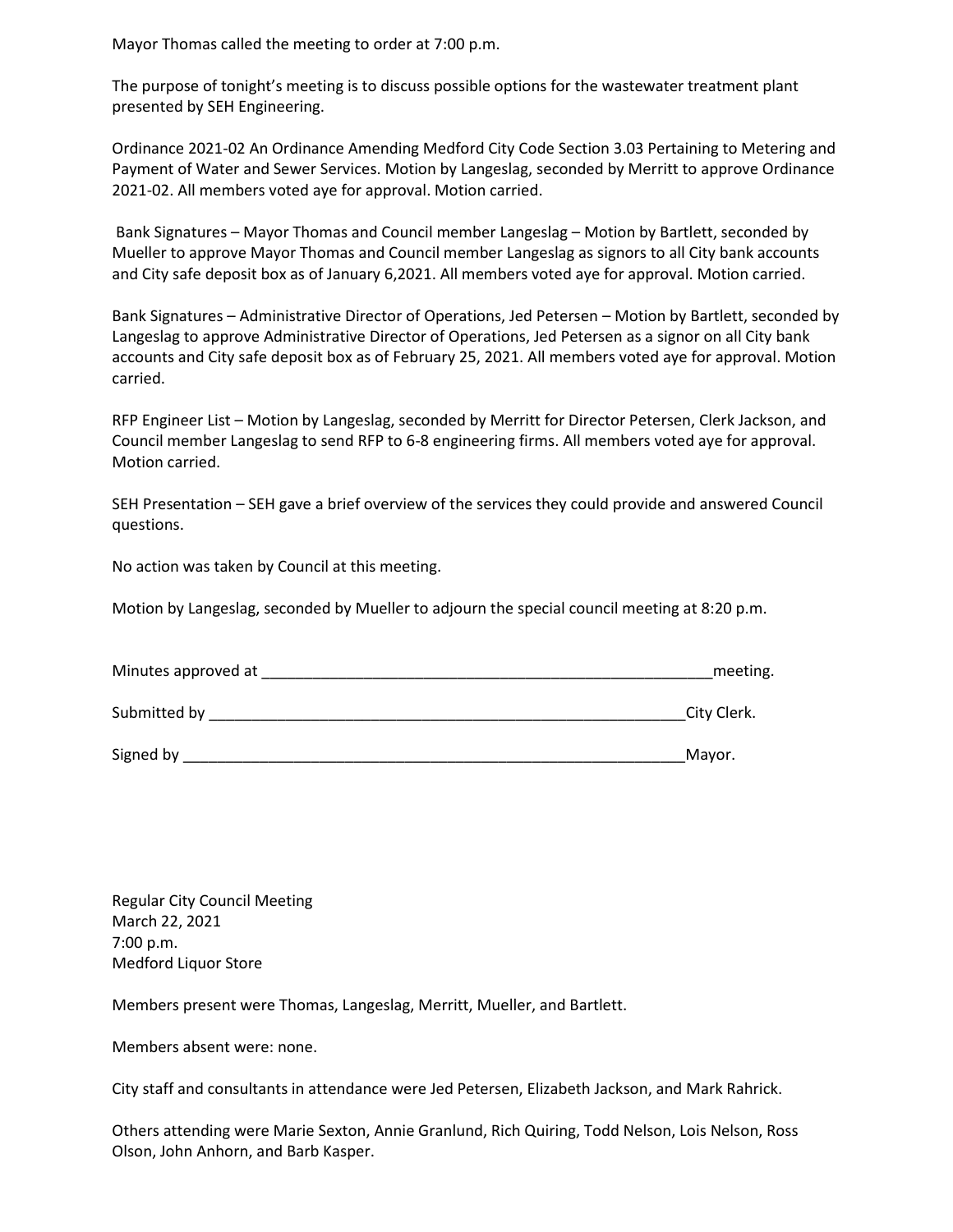Mayor Thomas called the meeting to order at 7:02 p.m.

Pledge of Allegiance

Concerns/Requests from the General Public and Organizations – Lois Nelson addressed the Council concerning several articles in the Owatonna People's Press, the Wastewater Treatment Plant, and the Piper House.

Barb Kasper addressed the Council requesting the Piper House not be rezoned as commercial.

Agenda – Motion by Merritt, seconded by Bartlett to approve the agenda as presented. All members voted aye for approval. Motion carried.

Auditors 2020 Final Audit Report – Erin Enstad went over the 2020 Financial Audit Statement (by phone). Erin gave a brief recap of how all the funds did for 2020. The cash balance of the water and sewer funds continued to increase.

A capital expenditures discussion will be scheduled with the City Auditors at a later date.

Todd Nelson addressed the Council regarding approval of Phase 2 of his development. City Attorney Rahrick will review the developer's agreement.

Consent Agenda – Agenda items are approved by one motion unless a Council member requests a separate action.

Approval of the February 22, 2021 regular meeting minutes and March 4, 2021 special meeting minutes.

Approval of the February and March city and liquor store bills.

Approval of the February check register numbers E4043-E4062, 16064-16093, and 49462-49523.

Motion by Langeslag, seconded by Merritt to approve the consent agenda as presented. All members voted aye for approval. Motion carried.

Planning & Zoning Board – Chairman Quiring gave a brief update of the meeting and public hearing held on March 15, 2021.

Planning & Zoning recommended Council approve the preliminary and final plat for Scenic Heights  $3<sup>rd</sup>$ Addition.

Motion by Thomas, seconded by Merritt to approve the preliminary and final plat for Scenic Heights 3<sup>rd</sup> Addition. All members voted aye for approval. Motion carried.

Chairman Quiring stated Brad Price requested the Piper House be rezoned. Mr. Price did not provide Planning & Zoning with any developer's agreement or plat. No action was taken by Planning & Zoning.

EDA Board – did not meet.

EDA Commissioner Report – nothing new to report.

Park & Pool Commissioner Report – Council member Mueller gave an update. Mueller stated park grants were being applied for. Mueller and City staff were working on pool prices and increased attendance ideas. Maintenance quotes were also being looked at.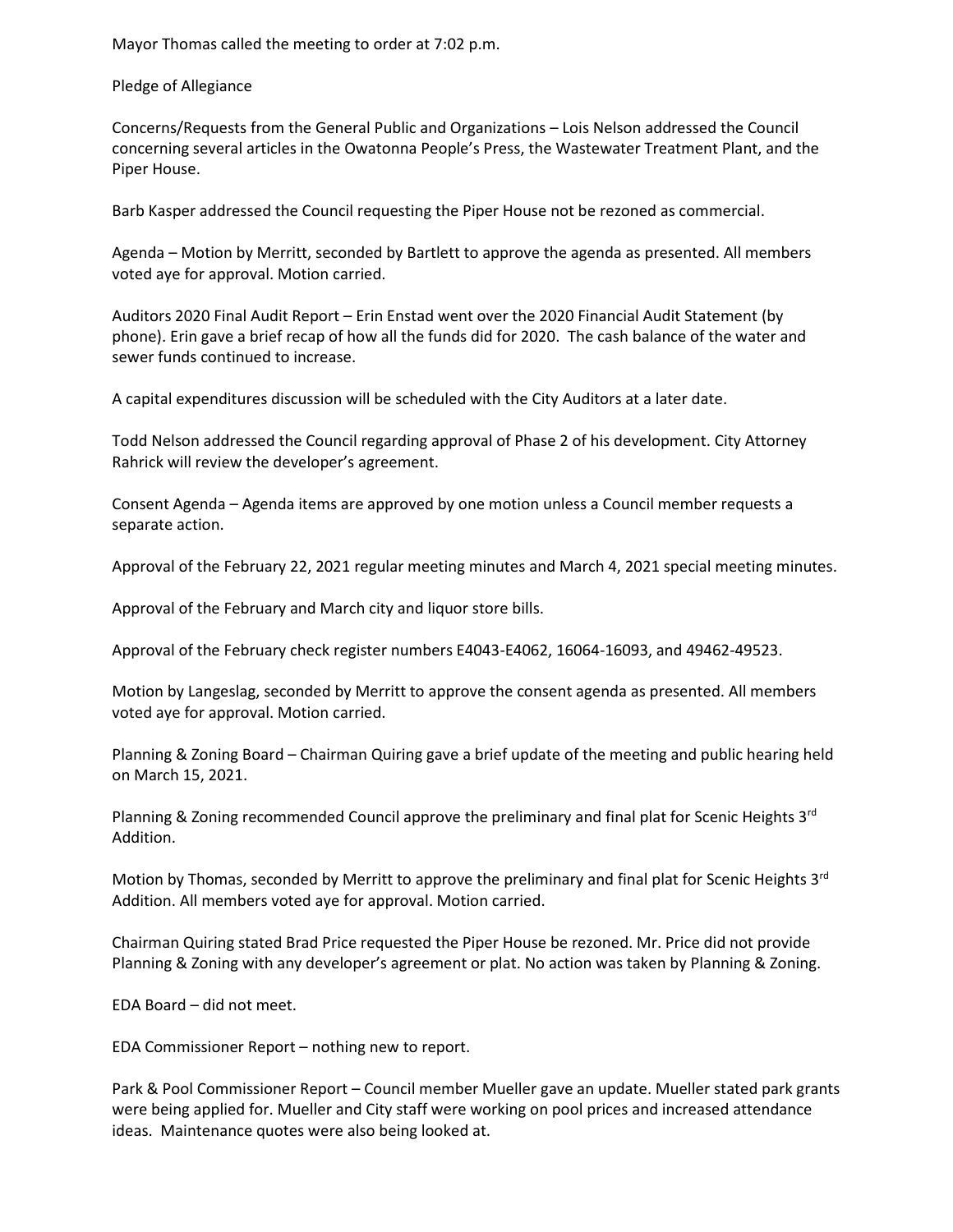Computers & Technology – Mueller stated the City needs a new laptop to utilize the speakers and camera that were purchased for the meetings.

Motion by Merritt, seconded by Mueller authorizing Jed Petersen to purchase a laptop for up to \$1,500.00. All members voted aye for approval. Motion carried.

Water/Wastewater Commissioner Report –

SEH Facility Plan Scope Update – Council member Langeslag stated the SEH facility plan scope was for informational purposed only.

Council member Langeslag is obtaining the last 5 years of information concerning the wastewater treatment plant from Bolton & Menk.

Municipal Liquor Store Commissioner Report – Council member Bartlett gave an update. Bartlett stated the seal coating had been done on the floor. Bartlett and O'Hearn are working on ideas to increase revenue.

Streets Commissioner Report – Council member Merritt stated the curb corners need to be painted along with fire hydrants. Merritt also stated there is an erosion issue at the end of  $3<sup>rd</sup>$  Ave SE.

Capital Advisory Board – did not meet.

City Attorney – none.

Administration Department –

Mayor –

Policy Changes – Mayor Thomas stated the union negotiations were over. The City will not be joining the Union. Thomas stated the employee handbook and procedures will begin being reviewed by City Staff.

Resolution 2021-06 A Resolution Rescinding the Declaration of Local Emergency – Motion by Bartlett, seconded by Langeslag to approve Resolution 2021-06. All members voted aye for approval. Motion carried.

Resolution 2021-07 Outdoor Recreation Grant – Motion by Langeslag, seconded by Mueller to approve Resolution 2021-07. All members voted aye for approval. Motion carried.

Administrative Director of Operations -

Employee Compensation – Director Petersen presented a memo. Petersen stated the Compensation Study completed by the City of Medford showed the City Clerk/Treasurer position should be at a minimum pay of \$29.36 per hour. Petersen stated Clerk Jackson had several years of experience and two Clerk's Certificates and was currently making \$23.68 per hour. Director Petersen recommended Council increase Elizabeth Jackson's wage to \$29.36 per hour effective March 15, 2021.

Motion by Bartlett, seconded by Merritt to approve increasing Elizabeth Jackson's hourly wage to \$29.36 per hour effective March 15, 2021. All members voted aye for approval. Motion carried.

MPCA Letter – Director Petersen presented a letter from the MPCA. Petersen stated the City was being fined \$5,100 for the spills that occurred at the wastewater treatment plant. Petersen stated the City would need to install a screen to prevent further fines from the MPCA.

Motion by Langeslag, seconded by Merritt to approve the purchase of the wastewater treatment plant screen from Huber as outlined in the quote from Eric Meester and to authorize the engineering of the screen to be done by Nero Engineering. All members voted aye for approval. Motion carried.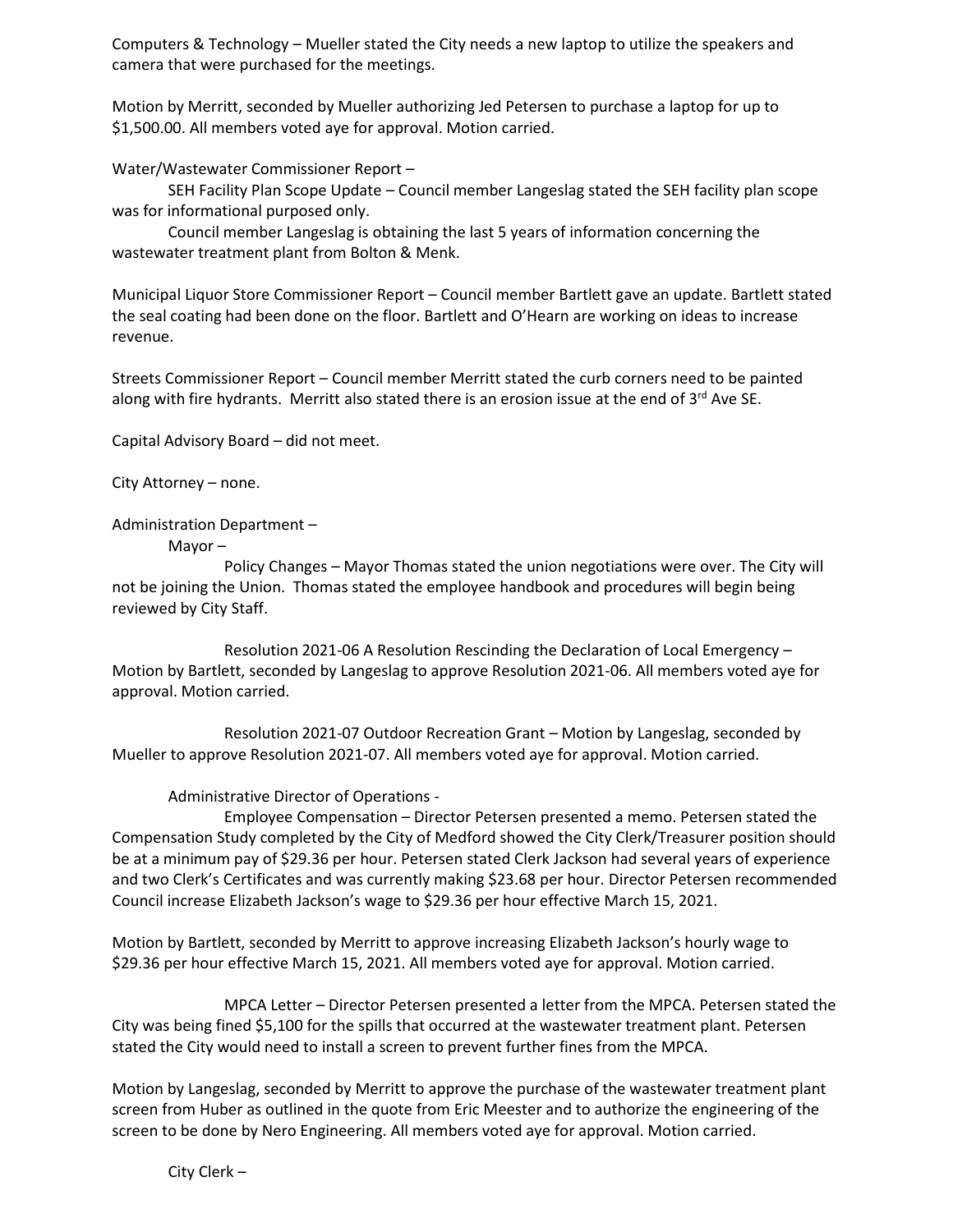Procedures for Council Agendas – Clerk Jackson presented a memo to Council. Jackson requested all items needing to be on a Council agenda by received in City hall by the Wednesday before each Council meeting.

Financial Report – Clerk Jackson presented a memo. Jackson stated the 2021 City Budget is still in line. Jackson stated there are large expenditures coming in the near future and the City Auditors are aware of the expenditures. No action is required by Council.

Fire Department – John Anhorn stated the Fire Department is again stating the process to hire new fire fighters.

Regular City Council Meeting – Monday, April 26, 2021, 7:00 p.m. Fire Hall Board of Appeal & Equalization – Monday, April 26, 2021, 6:00 p.m. Fire Hall

Motion by Merritt, seconded by Langeslag to adjourn the Regular City Council meeting at 8:39 p.m.

| Minutes approved at | meeting.    |
|---------------------|-------------|
| Submitted by        | City Clerk. |
| Signed by           | Mayor.      |

City Council Board of Appeal and Equalization April 26, 2021 6:00 p.m. Fire Hall

Members present were Thomas, Langeslag, Bartlett, Merritt, and Mueller.

Members absent were: none.

City staff and consultants in attendance were Jed Petersen and Elizabeth Jackson.

Others attending were Brian Anderson, William Effertz, and Lois Nelson (remotely).

Mayor Thomas called the meeting to order at 6:00 p.m.

The purpose of Board of Appeal and Equalization is to allow property owners the opportunity to review their market value for tax purposes as set by the Steele County Assessor's office.

William Effertz presented the highlights of the 2020 assessment report. The total estimated market value of the City of Medford increased by 4.4%. There were 13 home sales in Medford in 2020.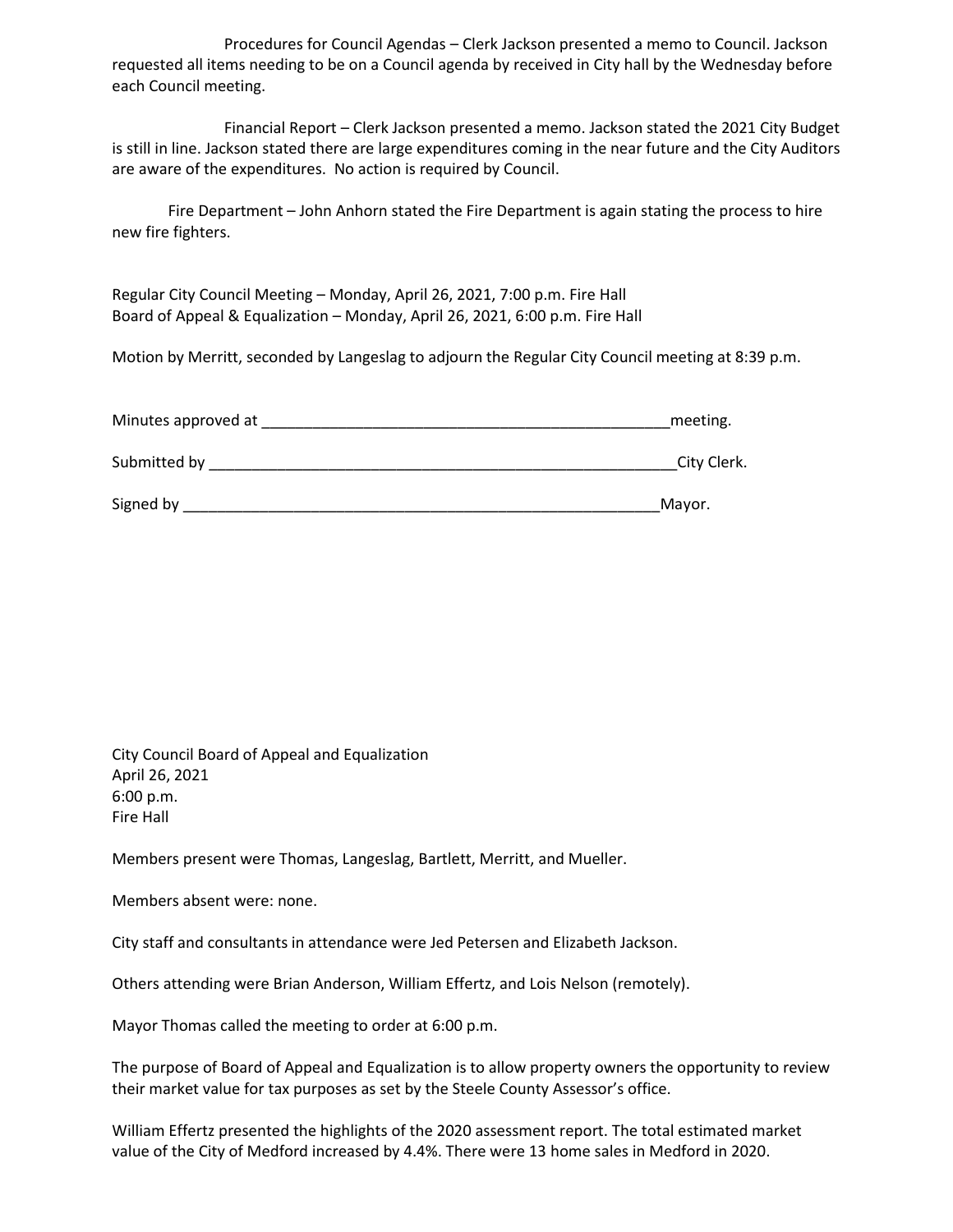The Assessor's Office had two properties with concerns about possible reductions in value.

Public in attendance: Lois Nelson (remotely).

Motion by Langeslag, seconded by Bartlett to approve the Local Board of Appeal Listing with the Assessor's changes. All members voted aye for approval. Motion carried.

Motion by Mueller, seconded by Langeslag to open the meeting for public comment at 6:10 p.m. All members voted aye for approval. Motion carried.

Public comments – none.

Motion by Merritt, seconded by Langeslag to close the meeting for public comment at 6:11 p.m. All members voted aye for approval. Motion carried.

Motion by Merritt, seconded by Langeslag to adjourn the Board of Appeal & Equalization meeting at 6:12 p.m. All members voted aye for approval. Motion carried.

| Minutes approved at | meeting.    |
|---------------------|-------------|
| Submitted by        | City Clerk. |
| Signed by           | Mayor.      |

Regular City Council Meeting April 26, 2020 7:00 p.m. Fire Hall

Members present were Thomas, Langeslag, Bartlett, Merritt, and Mueller.

Members absent were: none.

City staff and consultants in attendance were Jed Petersen, Elizabeth Jackson, and Mark Rahrick.

Others attending were Joe Duncan, Erin Sammon, Ross Olson, Scott Limberg, John Anhorn, Brent Kavitz (remotely), Lois Nelson, (remotely), and Annie Granlund.

Mayor Thomas called the meeting to order at 7:00 p.m.

Pledge of Allegiance.

Concerns/Requests from the General Public and Organizations – none.

Agenda – Motion by Merritt, seconded by Bartlett to approve the agenda as presented. All members voted aye for approval. Motion carried.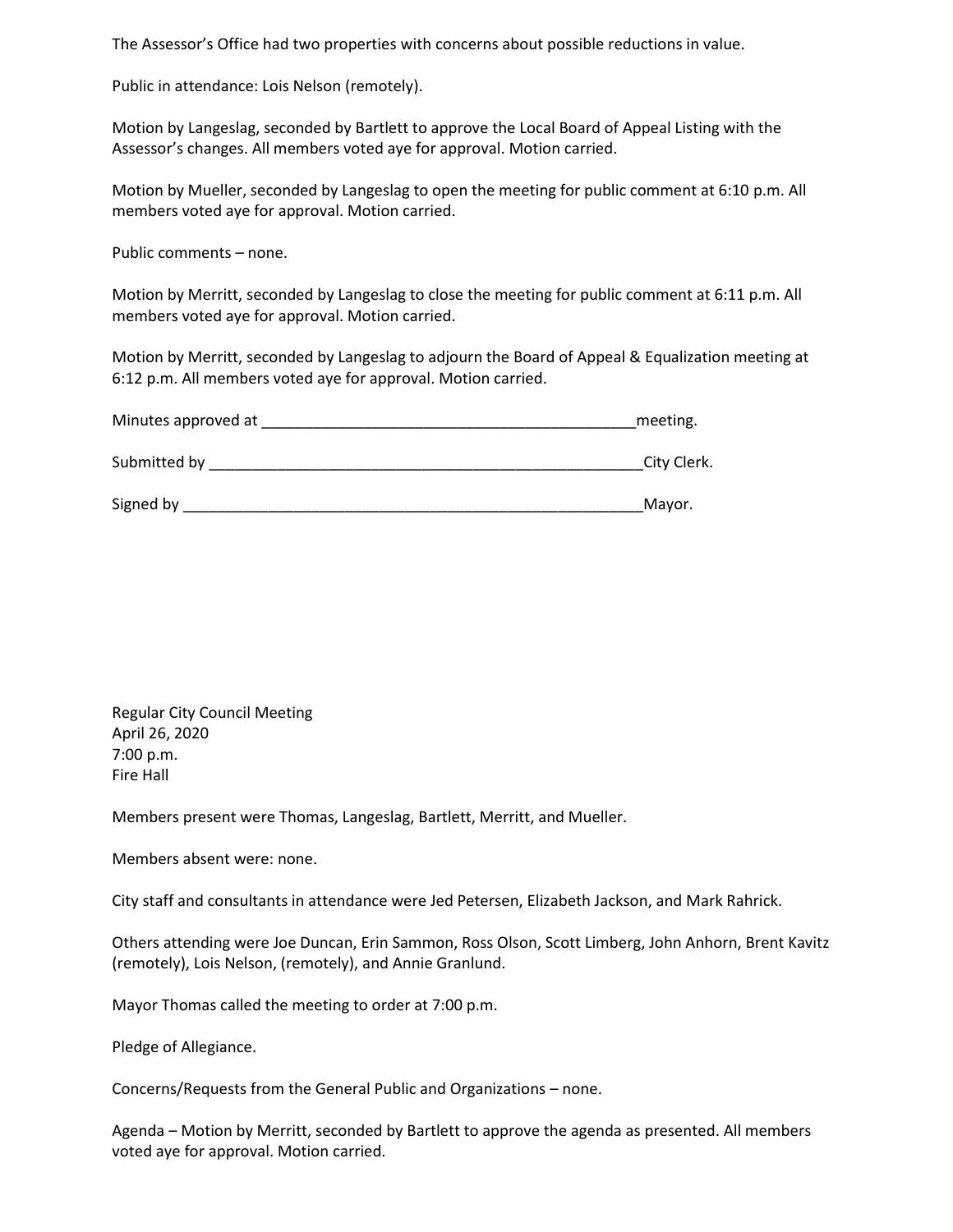Todd Nelson – Phase 2 of Development Approval – City Attorney Rahrick presented the Phase 2 Developer's Agreement. A slight wording change would be made on Page 7. Motion by Merritt, seconded by Langeslag to approve the Phase 2 Developer's Agreement with the revision on page 7. All members voted aye for approval. Motion carried.

Joe Duncan, Bolton & Menk – Main Street Project – Engineer Duncan presented Resolution 2021-09 Approving Plans and Specifications and Ordering Advertisement for Bids for the Main Street (CSAH 45) Street and Utility Improvement Project. Motion by Bartlett, seconded by Langeslag to approve Resolution 2021-09. Thomas aye, Langeslag aye, Mueller aye, Bartlett aye, Merritt nay. Motion carried.

## Straight River Days – Erin Sammon

Parade Permit Request – Erin Sammon presented the parade route map and permit request to Council. Motion by Merritt, seconded by Mueller to approve the parade permit request. All members voted aye for approval. Motion carried.

Golf Cart Passes- Erin Sammon stated in past years the City of Medford had waived the permits needed for golf carts for Straight River Days. Motion by Langeslag, seconded by Bartlett to waive the permits for golf carts for Straight River Days. All members voted aye for approval. Motion carried.

Temporary Liquor License – Clerk Jackson stated the Civic Club had expressed interest in the City of Medford having a beer garden in the park for Friday night and Saturday during the day for Straight River Days. This would require the City to obtain a temporary liquor license from the State of Minnesota. Motion by Langeslag, seconded by Bartlett for the City of Medford to obtain a temporary liquor license to operate a beer garden during Straight River Days. All members voted aye for approval. Motion carried.

Consent Agenda – Agenda items are approved by one motion unless a Council member requests separate action.

Approval of the March 22,2021 regular meeting minutes.

Approval of the March and April city and liquor store bills.

Approval of the March check register numbers E4063-E4092, 16094-16121, and 49524-49613.

Approval of the Medford Fire Relief Association Temporary Liquor License Application Request.

Motion by Merritt, seconded by Langeslag to approve the consent agenda as presented. All members voted aye for approval. Motion carried.

Planning & Zoning Board – did not meet.

EDA Board – did not meet.

EDA Commissioner Report – Council member Bartlett stated she was working on setting up a meeting with the Medford Outlet Mall.

Park & Pool Commissioner – Council member Mueller stated residents had contacted her concerning the speeding of drivers on the road by the park. Mueller will contact Steele County Sherriff. Mueller asked if something could be done with the old concrete slab that the Chalet used to be on.

Mueller stated the pool had been sandblasted and the crack filling and painting would be done before the pool opens.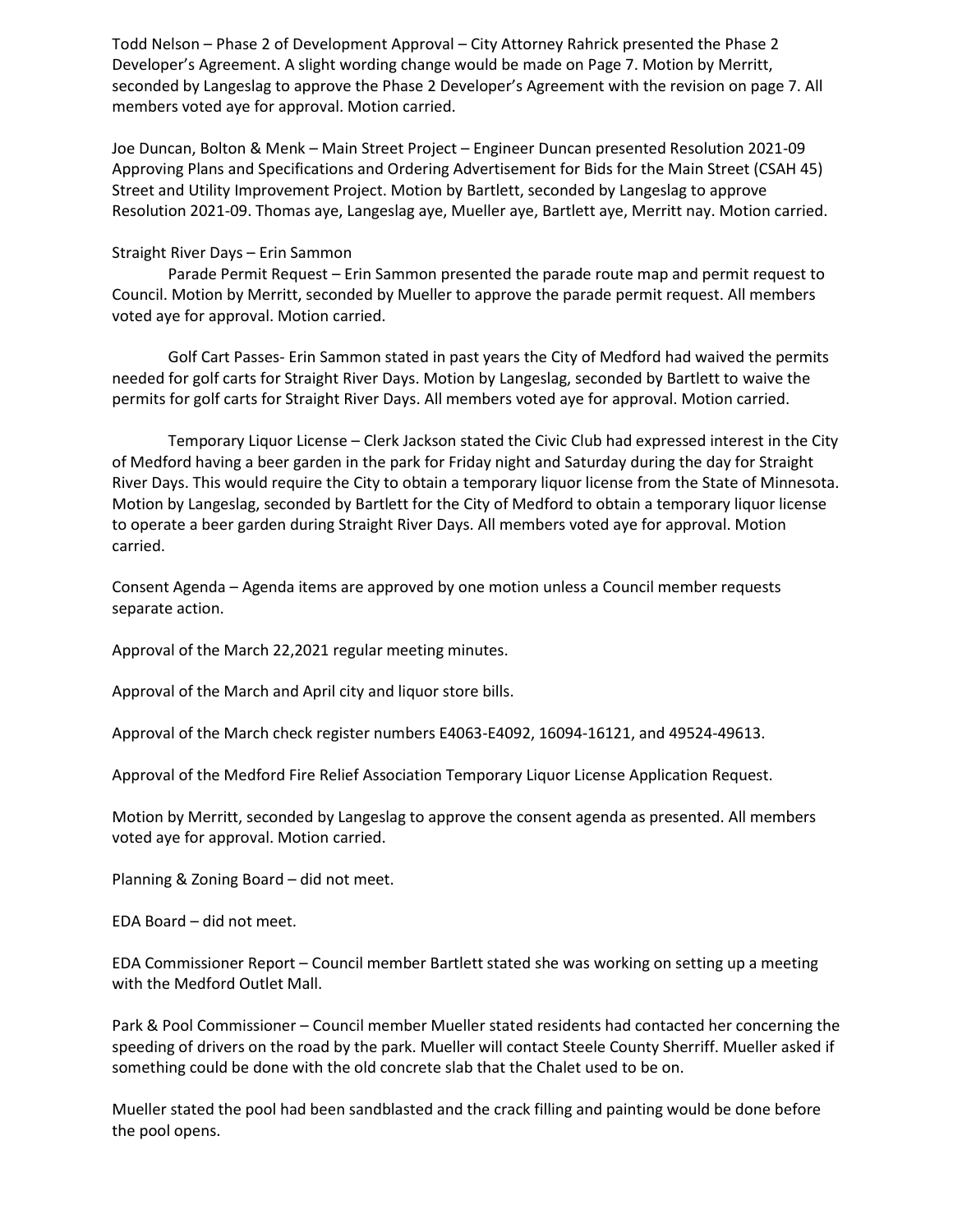Water & Wastewater Commissioner – Council member Langeslag stated the screen for the wastewater plant had been ordered along with the new water meters and radios. Langeslag stated that any council member that was interested in taking a tour of the wastewater plant could contact Jed Petersen or Andrew Fischer to schedule a time for a tour.

Liquor Store Commissioner – Council member Bartlett stated the liquor store revenues had been increasing as the Covid restrictions were being eased by the State of Minnesota.

Streets Commissioner – Council member Merritt had nothing new to report regarding the streets.

Capital Advisory Board – did not meet.

City Attorney – none.

## Mayor –

City Auditors Capital Expenditures Discussion- Mayor Thomas stated the discussion with the City Auditors had taken place and the City Auditors were aware of the large expenditures the City is making.

Summer Hours – Mayor Thomas stated in previous years City Hall had been closed on Friday afternoons during the summer unless a resident had made an appointment. Council had no objections to City Hall being closed on Friday afternoons during the summer.

## Administrative Director of Operations –

Employee Compensation – Administrative Director Petersen presented a memo. Petersen recommended Council increase Bryce Grinnell's hourly wage to \$24.00 per hour effective April 26, 2021. Motion by Thomas, seconded by Bartlett to approve Bryce Grinnell's increase in hourly wage. All members voted aye for approval. Motion carried.

Cost of Living Increase – Administrative Director Petersen presented a memo. Petersen recommended Council give the public works workers the cost of living raise effective April 26, 2021. Council denied Petersen's recommendation.

MPCA Letter – Administrative Director Petersen stated he had received communication from Steven Speltz that the case with the City of Medford and MPCA was closed.

SEH/WHKS RFP Proposals – Administrative Director Petersen presented a memo. Petersen recommended Council approve the RFP Proposal from WHKS Engineering. Motion by Merritt, seconded by Langeslag to approve WHKS Engineering as the new City Engineers. All members voted aye for approval. Motion carried.

On Call Pay – Administrative Director Petersen presented a memo. Petersen recommended Council increase the on call pay rate from \$50.00 per week to \$30 per day. Motion by Mueller, seconded by Bartlett to increase the on call pay rate from \$50.00 per week to \$100.00 per week. All members voted aye for approval. Motion carried.

Weekend Rounds – Administrative Director Petersen presented a memo. Petersen recommended Council approve the change of weekend rounds to include; clocking in at the beginning and clocking out at the end of rounds. Paid overtime for two hours during the winter, spring, and fall and extra time as needed during the summer up to four hours. Motion by Langeslag, seconded by Thomas to approve the recommended changes to the Weekend Rounds policy. All members voted aye for approval. Motion carried.

Mailbox Policy – Administrative Director Petersen presented a memo. Petersen recommended Council approve the following policy: The City may provide reimbursement for damaged mail boxes, but only if the mail box was properly installed, was in good condition, and the plow actually came in direct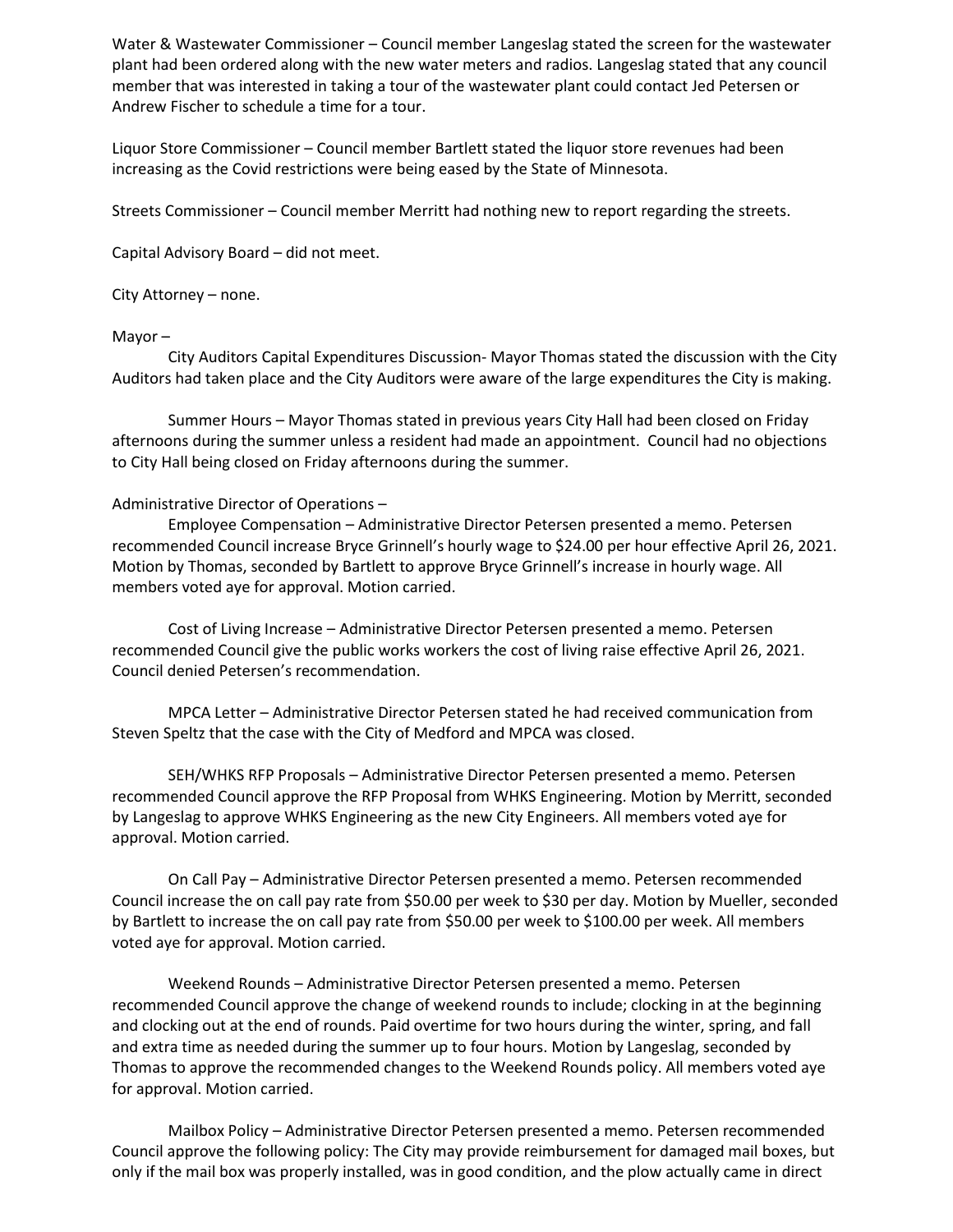contact with the mail box (not for damage from snow coming off the plow blade). At the discretion of the Administrative Director of Operation the City of Medford will pay up to \$50 for a damaged mail box one time per year. Motion by Langeslag, seconded by Merritt to approve the mailbox policy. All members voted aye for approval. Motion carried.

# City Clerk –

Resolution 2021-08 A Resolution Approving the Preliminary and Final Plat of Scenic Heights Third Addition- Motion by Merritt, seconded by Bartlett to approve Resolution 2021-08. All members voted aye for approval. Motion carried.

Mike Bubany, City Financial Position Discussion- Clerk Jackson stated Administrative Director Petersen and Clerk Jackson had met with Mike Bubany. Mike Bubany will be giving Council a presentation at a later date to discuss the City's financial position and future projects.

2021 Pool Employees – Clerk Jackson presented a memo. Jackson recommended Council approve the hiring of the following 2021 pool staff:

| Pool Manager & WSI            | Morgan Langeslag     | \$14.00/hour |
|-------------------------------|----------------------|--------------|
| <b>Assistant Pool Manager</b> | MacKenzie Kellen     | \$11.50/hour |
| Returning Lifeguard           | Mikayla Savig        | \$10.50/hour |
| <b>Returning Lifeguard</b>    | Peyton Ristau        | \$10.50/hour |
| <b>Returning Lifeguard</b>    | <b>Grace Keller</b>  | \$10.50/hour |
| <b>Returning Lifeguard</b>    | <b>Tommy Stanoch</b> | \$10.50/hour |
| New Lifeguard                 | Clara Kniefel        | \$10.25/hour |
| New Lifeguard                 | <b>Tate Hermes</b>   | \$10.25/hour |
| New Lifeguard                 | Morgan Jones         | \$10.25/hour |
|                               |                      |              |

Motion by Merritt, seconded by Bartlett to approve the recommended 2021 pool staff. All members voted aye for approval. Langeslag abstained.

2021 Pool Rates – Clerk Jackson presented a memo. Jackson recommended Council increasing the single session and all day pass by \$1.00, the resident family, resident individual, non-resident family, non-resident individual, and individual weekly pass each by \$5.00. Motion by Langeslag, seconded by Bartlett to approve the recommended increase in pool rates for 2021. Thomas aye, Langeslag aye, Mueller aye, Bartlett aye, Merritt nay. Motion carried.

City Financial Report – Clerk Jackson presented a memo. Jackson stated there had been no unexpected large expenses since the last City council meeting.

Fire Department- John Anhorn stated he would work on a plan for where the shipping containers will end up permanently.

Motion by Langeslag, seconded by Merritt to adjourn the regular city council meeting at 9:00 p.m. All members voted aye for approval. Motion carried.

Regular City Council Meeting – Monday, May 24, 2021, 7:00 p.m.

| Minutes approved at | meeting.    |
|---------------------|-------------|
| Submitted by        | City Clerk. |
| Signed by           | Mayor.      |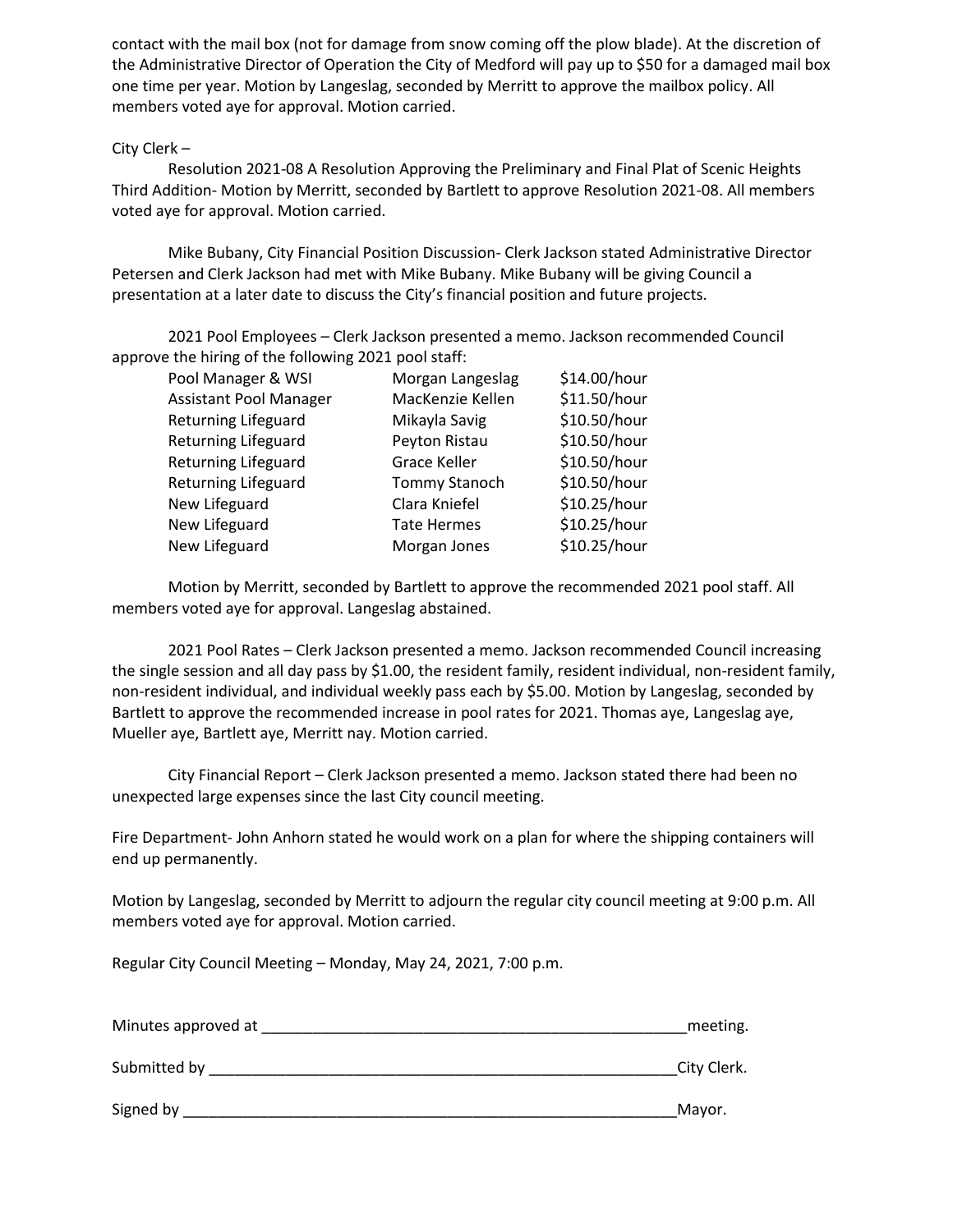Regular City Council Meeting May 24, 2021 7:00 p.m. Fire Hall

Members present were Langeslag, Bartlett, Mueller, and Merritt.

Members absent were: Thomas.

City staff and consultants in attendance were Jed Petersen, Elizabeth Jackson, and Mark Rahrick.

Others attending were Annie Granlund, John Anhorn, and Cathi Gasner.

Acting Mayor Langeslag called the meeting to order at 7:03 p.m.

Pledge of Allegiance.

Concerns/Requests from the General Public and Organizations – none.

Agenda – Add Item G under City Administrator, Main Street Cooperative Agreement.

Motion by Merritt, seconded by Bartlett to approve the amended agenda. All members voted aye for approval. Motion carried.

Consent Agenda – Agenda items are approved by one motion unless a Council member requests separate action.

Approval of the April 26, 2021 Board of Appeal & Equalization meeting minutes and the April 26, 2021 regular meeting minutes.

Approval of the April and May city and liquor store bills.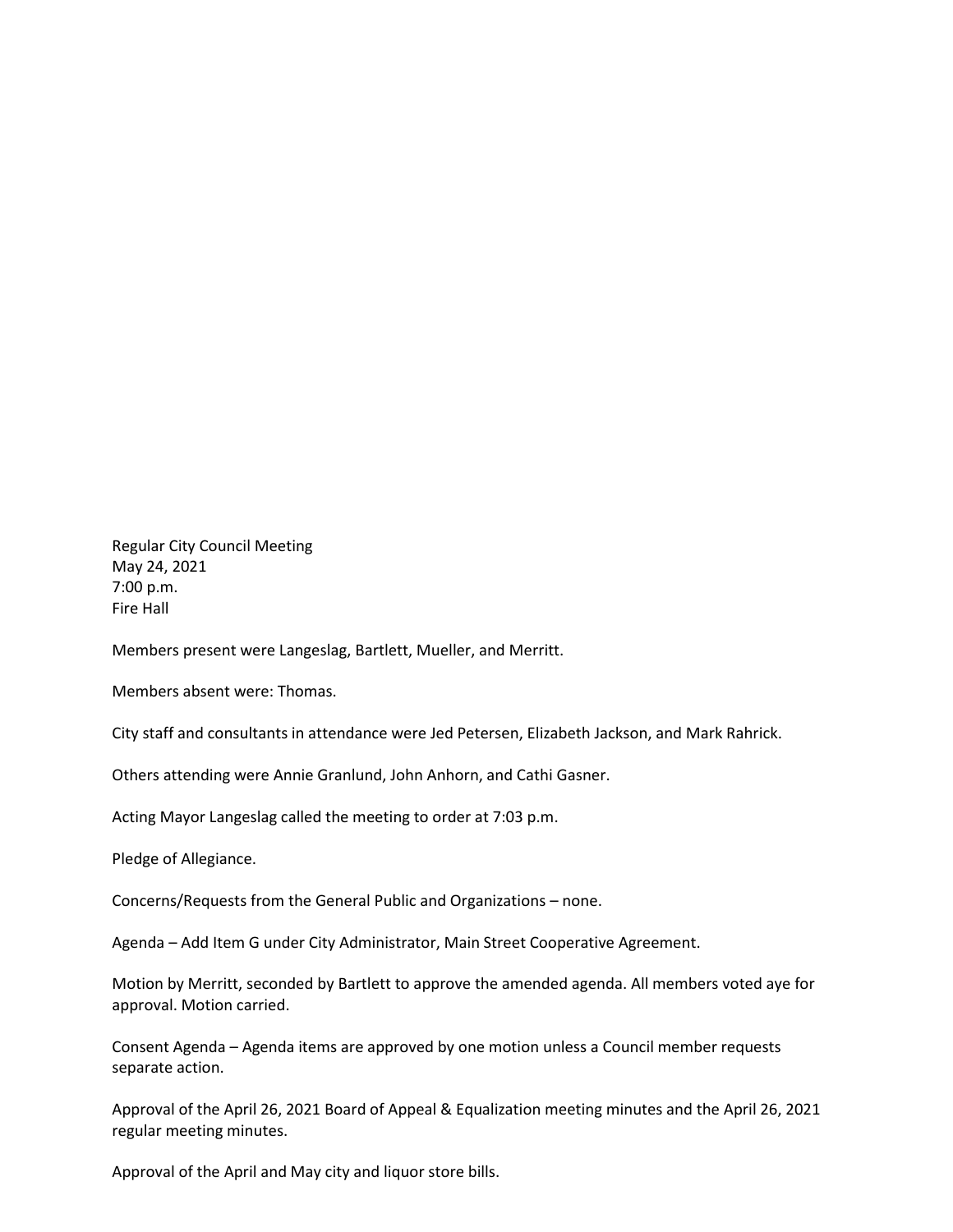Approval of the April check register numbers E4093-E4118, 16122-16160, and 49614-49666.

Approval of LMCIT Liability Coverage – Waiver Form.

Motion by Langeslag, seconded by Merritt to approve the consent agenda as presented. All members voted aye for approval. Motion carried.

EDA Commissioner Report – Councilmember Bartlett stated the next EDA meeting would be June 9, 2021. Bartlett also stated Cathi Gasner was a new member of the EDA board.

Park/Pool Commissioner Report – Councilmember Mueller stated there were no updates on the park. Mueller stated the pool was in process of being ready to open by June 12, 2021.

Water/Wastewater Commissioner Report – Councilmember Langeslag stated the new meters and infrastructure was still arriving in several separate shipments. Installation of the new meters would begin when all new infrastructure and software has been received and installed.

Liquor Store Commissioner Report – Councilmember Bartlett stated there was nothing new to report.

Streets Commissioner Report – Councilmember Merritt stated there was nothing new to report.

Capital Advisory Board – did not meet.

City Attorney – none.

Mayor – none.

## City Administrator –

WHKS Professional Services Contract – Motion by Langeslag, seconded by Merritt to approve the WHKS Contract. All members voted aye for approval. Motion carried.

Hiring of New Bartender – Motion by Merritt, seconded by Bartlett to hire Angela Bohlman at the rate of \$11.08. All members voted aye for approval. Motion carried.

Tessia Melvin, David Drown & Associates – Motion by Bartlett, seconded by Merritt to approve the Ongoing Maintenance commitment with David Drown & Associates for a total price of \$\$6683 for the 3-year commitment. All members voted aye for approval. Motion carried.

Policy Changes – Motion by Mueller, seconded by Bartlett to approve the policy change of On Call rate being \$100.00 per week. All members voted aye for approval. Motion carried.

Weekend Rounds – Motion by Mueller, seconded by Bartlett to approve the following policy change:

"An employee working weekend rounds shall clock in and out for each shift worked. The employee shall be paid for a minimum of two hours for each weekend shift worked, and shall be paid for the actual time worked to the extent that the actual time exceeds two hours."

All members voted aye for approval. Motion carried.

Public Works Concerns – Administrator Petersen stated Public Works had expressed concern about the amount of wipes, feminine hygiene products and trash being flushed into the sewer system. Public works also asked the public to not use the grassy area between 3rd Ave SE and City Hall as a road.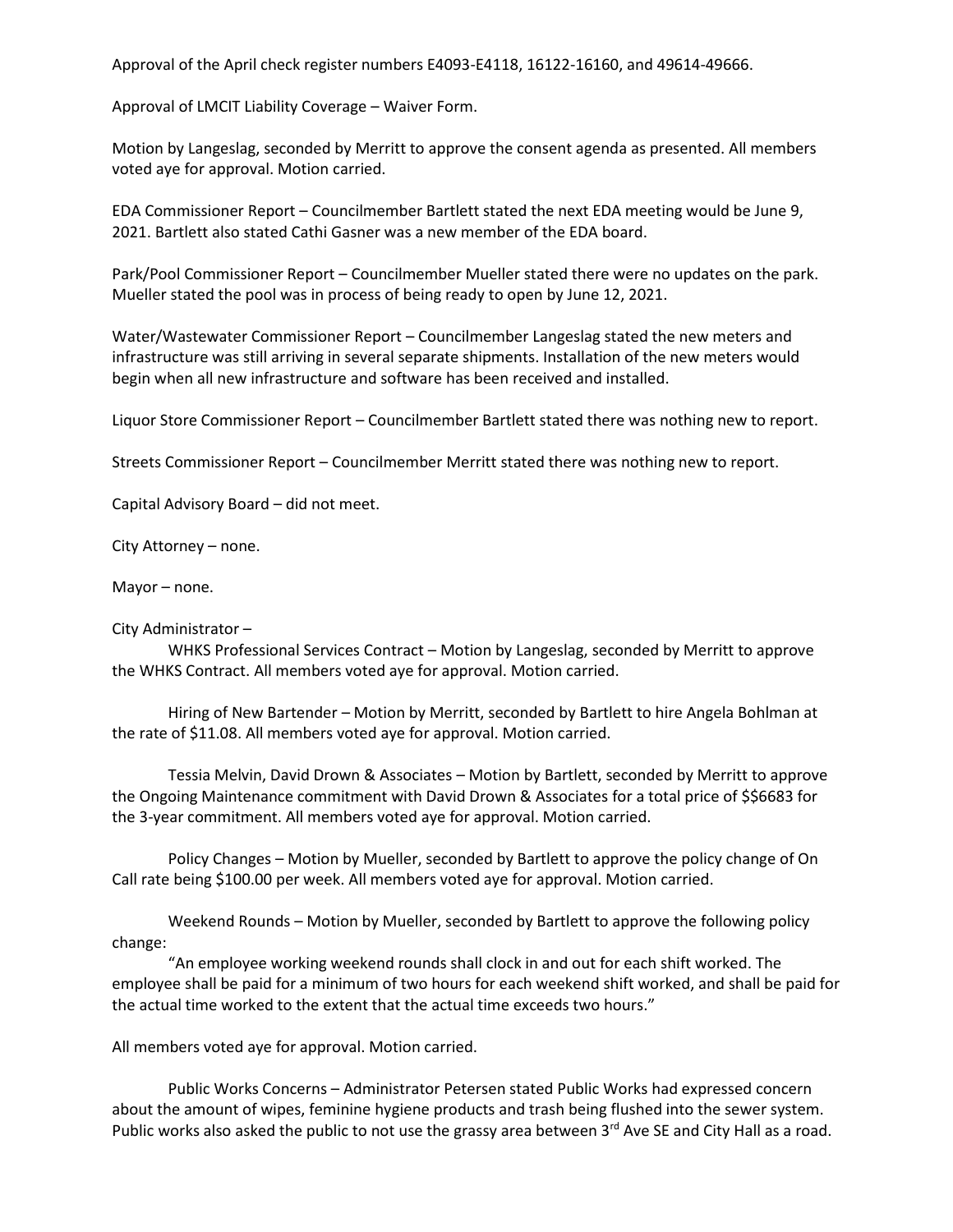Ordinance 2021-03 An Ordinance Amending Medford City Code Section 8.040 Relating Damage to Mailboxes – Motion by Langeslag, seconded by Merritt to approve Ordinance 2021-03. All members voted aye for approval. Motion carried.

2021 Main Street Cooperative Agreement – Motion by Langeslag, seconded by Bartlett to approve the agreement. All members voted aye for approval. Motion carried.

City Clerk –

Pool Rental/Party – Clerk Jackson presented a memo stating the Civic Club wanted to rent the pool for a pool party during Straight River Days. Council consensus was to allow free swim to everyone from 5:30 – 8:00 on June 19, 2021.

Special Council Meeting – Clerk Jackson requested Council have a special meeting on June 15, 2021 to award the winning bid for the 2021 Main Street Project. Motion by Langeslag, seconded by Bartlett to hold a special meeting on June 15, 2021 at 6:00 p.m. All members voted aye for approval. Motion carried.

Casey's 3.2 Beer License Application – Motion by Langeslag, seconded by Merritt to approve the application. All members voted aye for approval. Motion carried.

Unemployment Expense – Clerk Jackson presented a memo stating the State of Minnesota had made an adjustment to the City of Medford's unemployment account in the amount of \$7,078.65.

City Financial Report – Clerk Jackson presented a memo stating there had been no unexpected large expenditures during the month of April.

Fire Department – John Anhorn stated the fire department had restarted the hiring process for new firefighters.

Motion by Merritt, seconded by Bartlett to adjourn the meeting at 7:56 p.m. All members voted aye for approval. Motion carried.

Special City Council Meeting – Monday, June 28, 2021, 6:00 p.m. Regular City Council Meeting – Monday, June 28, 2021, 7:00 p.m.

| Minutes approved at | meeting |
|---------------------|---------|
|---------------------|---------|

| Submitted by | ำitv เ<br>∵lerk. |
|--------------|------------------|
|              |                  |

Signed by \_\_\_\_\_\_\_\_\_\_\_\_\_\_\_\_\_\_\_\_\_\_\_\_\_\_\_\_\_\_\_\_\_\_\_\_\_\_\_\_\_\_\_\_\_\_\_\_\_\_\_\_\_\_\_Mayor.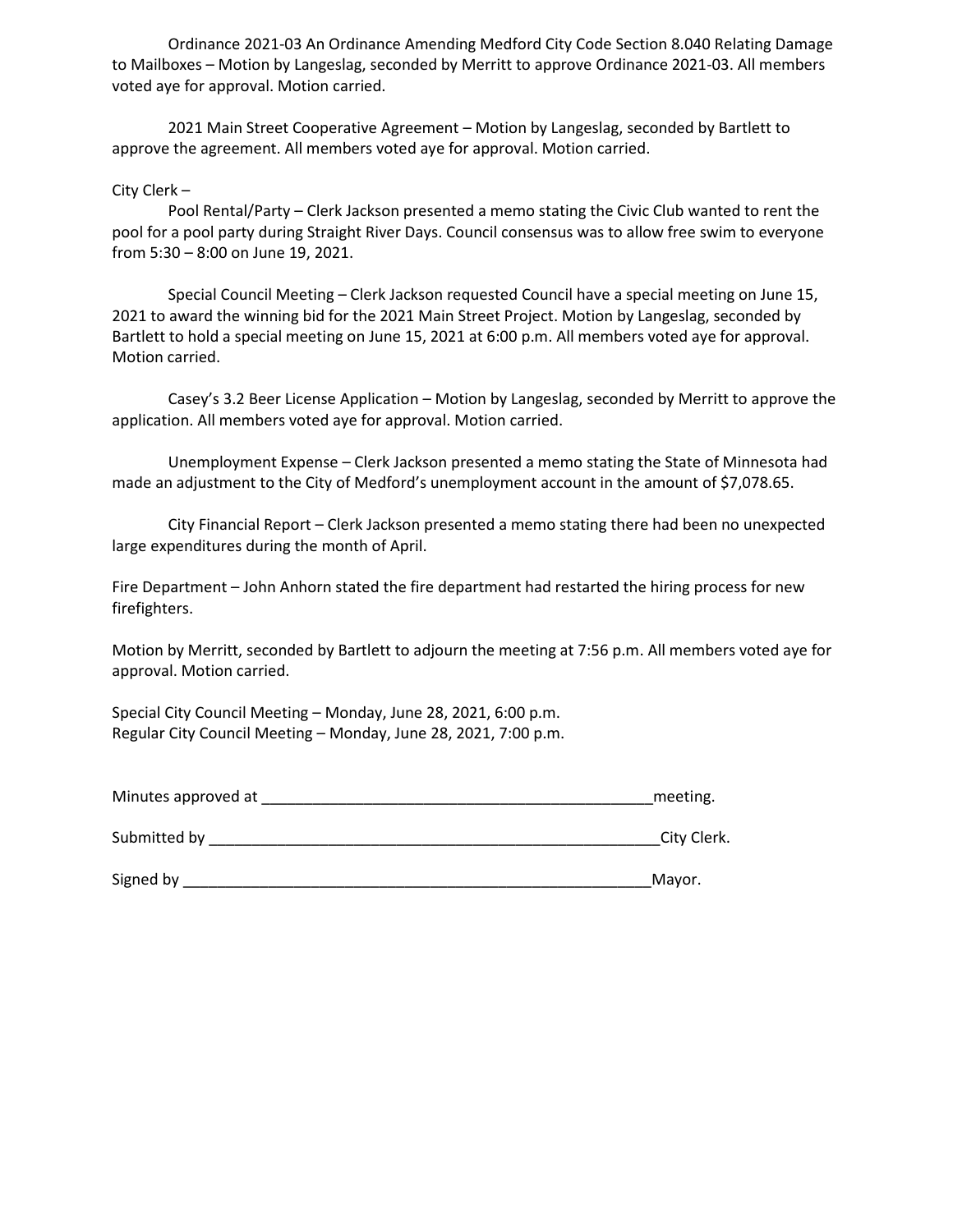Special Council Meeting June 15, 2021 6:00 p.m. City Hall

Members present were Thomas, Langeslag, Bartlett, Mueller, and Merritt.

Members absent were: none.

City staff and consultants in attendance were Jed Petersen, Elizabeth Jackson, and Joe Duncan.

Others in attendance were Lois Nelson, John Anhorn, and Annie Granlund.

Mayor Thomas called the meeting to order at 6:02 p.m.

Joe Duncan gave a brief overview of the bids received and the total amounts.

Resolution 2021-10 Accepting Bid for Improvement Project 2021-01 – Motion by Bartlett, seconded by Langeslag to approve Resolution 2021-10. Thomas voted aye, Langeslag voted aye, Mueller voted aye, Bartlett voted aye, Merritt voted nay. Motion carried.

Motion by Langeslag, seconded by Bartlett to adjourn the special council meeting at 6:12p.m. All members voted aye for approval. Motion carried.

| Minutes approved at | meeting.    |
|---------------------|-------------|
| Submitted by        | City Clerk. |
| Signed by           | Mayor.      |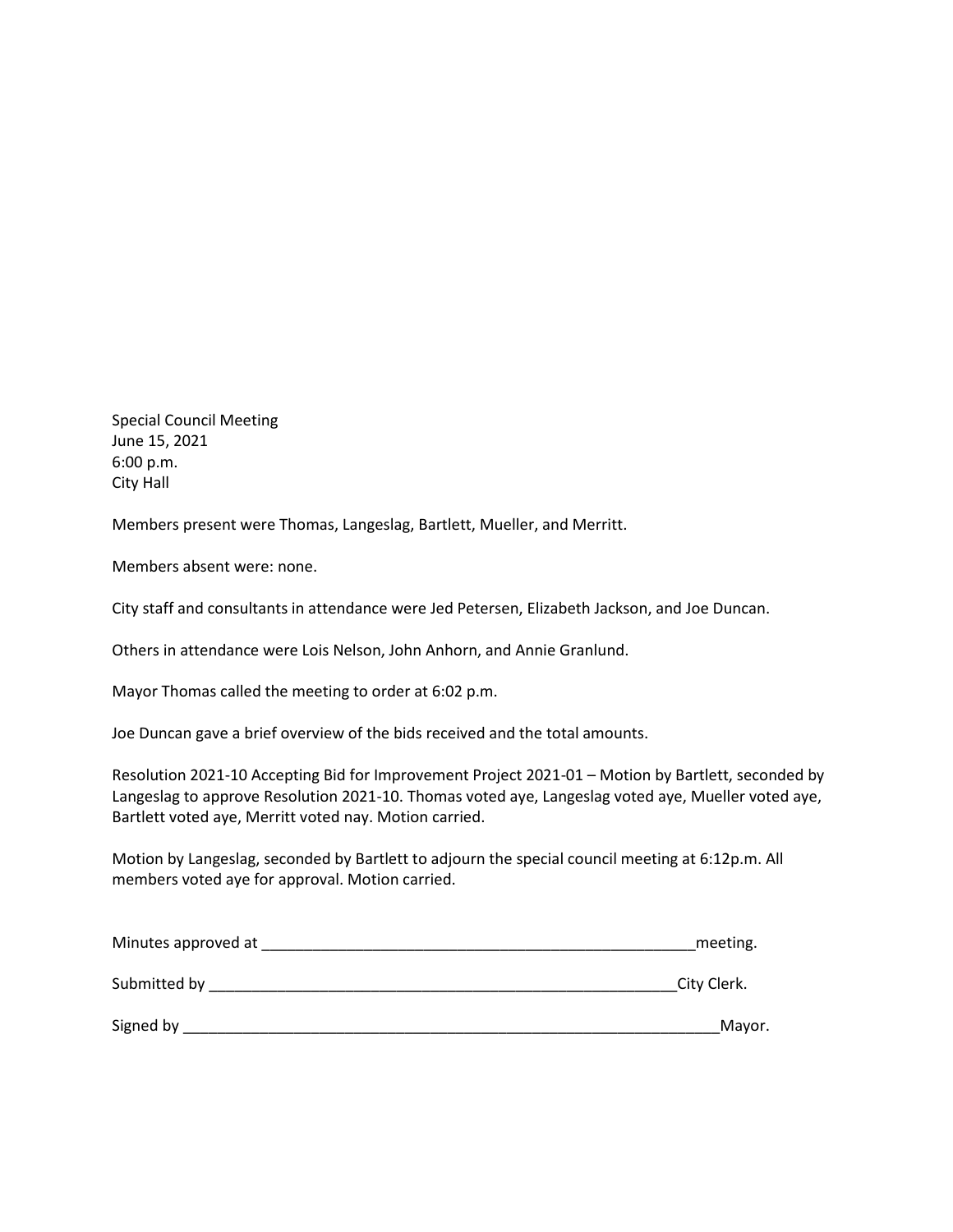Special City Council Meeting June 28, 2021 6:00 p.m. City Hall

Members present were Langeslag, Mueller, Bartlett, Merritt, and Thomas (by phone).

Members absent were: none.

City staff and consultants in attendance were Jed Petersen, Elizabeth Jackson, and Mike Bubany.

Others attending were Marie Sexton and John Anhorn.

Acting Mayor Langeslag called the meeting to order at 6:00 p.m.

Motion by Merritt, seconded by Bartlett to approve the agenda as presented. All members voted aye for approval. Motion carried.

Mike Bubany, David Drown Associates, presented the capital improvement plan. The plan illustrates the main projects and the impact to the levy with each one. The projects focused on are, the municipal complex, the potential water plant and wastewater plant projects, the Main Street project and a possible pool project. Mr. Bubany has developed an interactive presentation that shows the impact to the levy and property taxes with every change the council wants to see.

The Council discussed which projects should take priority and when they should happen in the City. No decisions were made at this work session.

Motion by Merritt, seconded by Bartlett to adjourn the special council meeting at 6:52 p.m. All members voted aye for approval. Motion carried.

| Minutes approved at | meeting.    |
|---------------------|-------------|
| Submitted by        | City Clerk. |
| Signed by           | Mayor.      |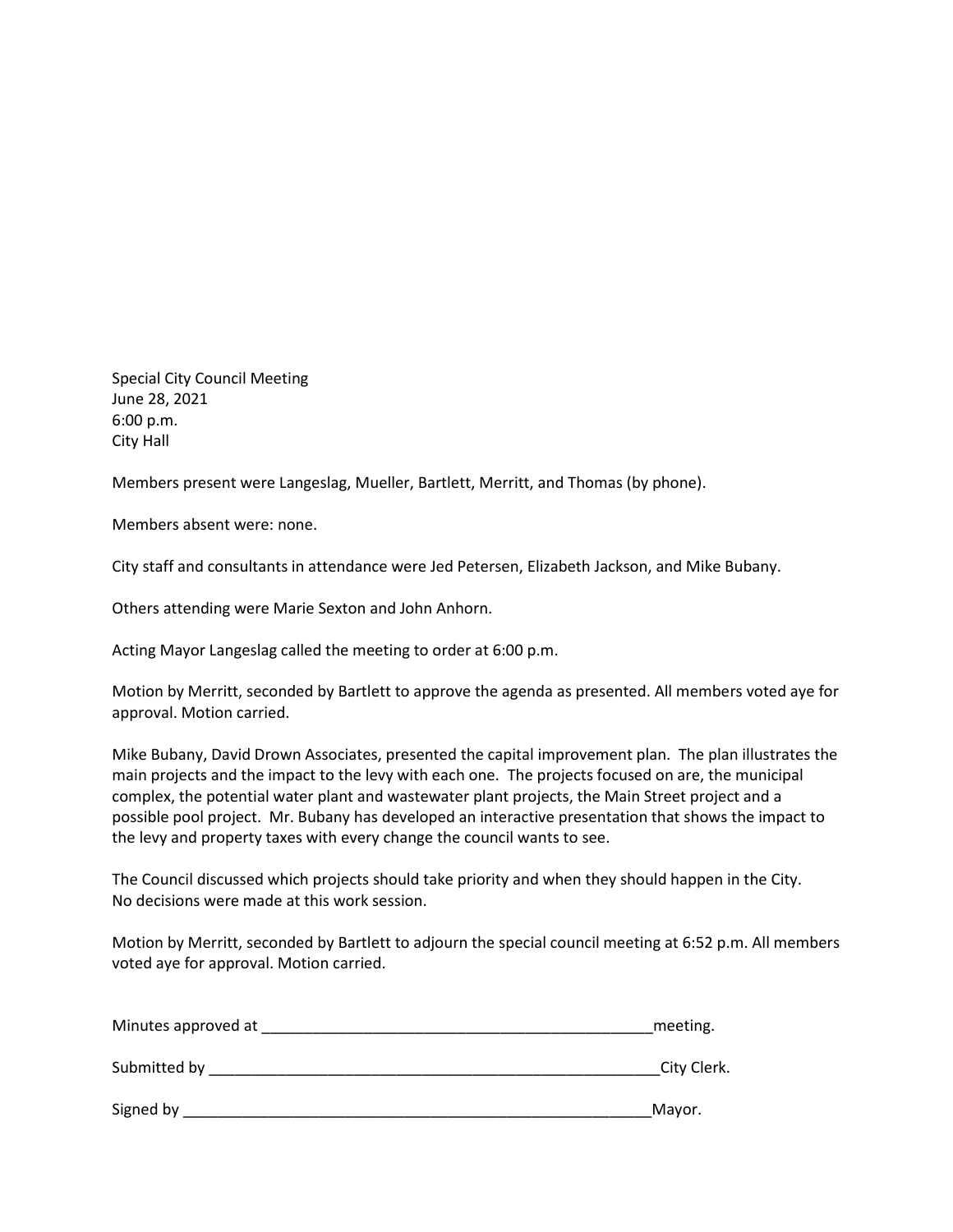Regular City Council Meeting June 28, 2021 7:00 p.m. City Hall

Members present were Langeslag, Mueller, Merritt, Bartlett, and Thomas (by phone).

Members absent were: none.

City staff and consultants in attendance were Jed Petersen, Elizabeth Jackson, Mark Rahrick, Mike Bubany, and Brandon Theobald.

Others attending were John Anhorn, Marie Sexton, and Annie Granlund.

Acting Mayor Langeslag called the meeting to order at 7:00 p.m.

Pledge of Allegiance.

Concerns/Requests from the General Public/Organizations: none.

Agenda – Motion by Bartlett, seconded by Merritt to approve the agenda as presented. All members voted aye for approval. Motion carried.

Mike Bubany – Main Street Financing Recommendations – Bubany recommended Council approve Clerk Jackson submitting an application to Minnesota Rural Water for the 2021 Main Street Project financing.

Motion by Langeslag, seconded by Mueller to approve Bubany's recommendation. All members voted aye for approval. Motion carried.

Consent Agenda – Agenda items are approved by one motion unless a Council member requests separate action.

Approval of the May 24, 2021 regular minutes and the June 15, 2021 special meeting minutes.

Approval of the May and June city and liquor store bills.

Approval of the May check register numbers E4119-E4139, 16161-16190, and 49667-49761.

Motion by Merritt, seconded by Mueller to approve the consent agenda as presented. All members voted aye for approval. Motion carried.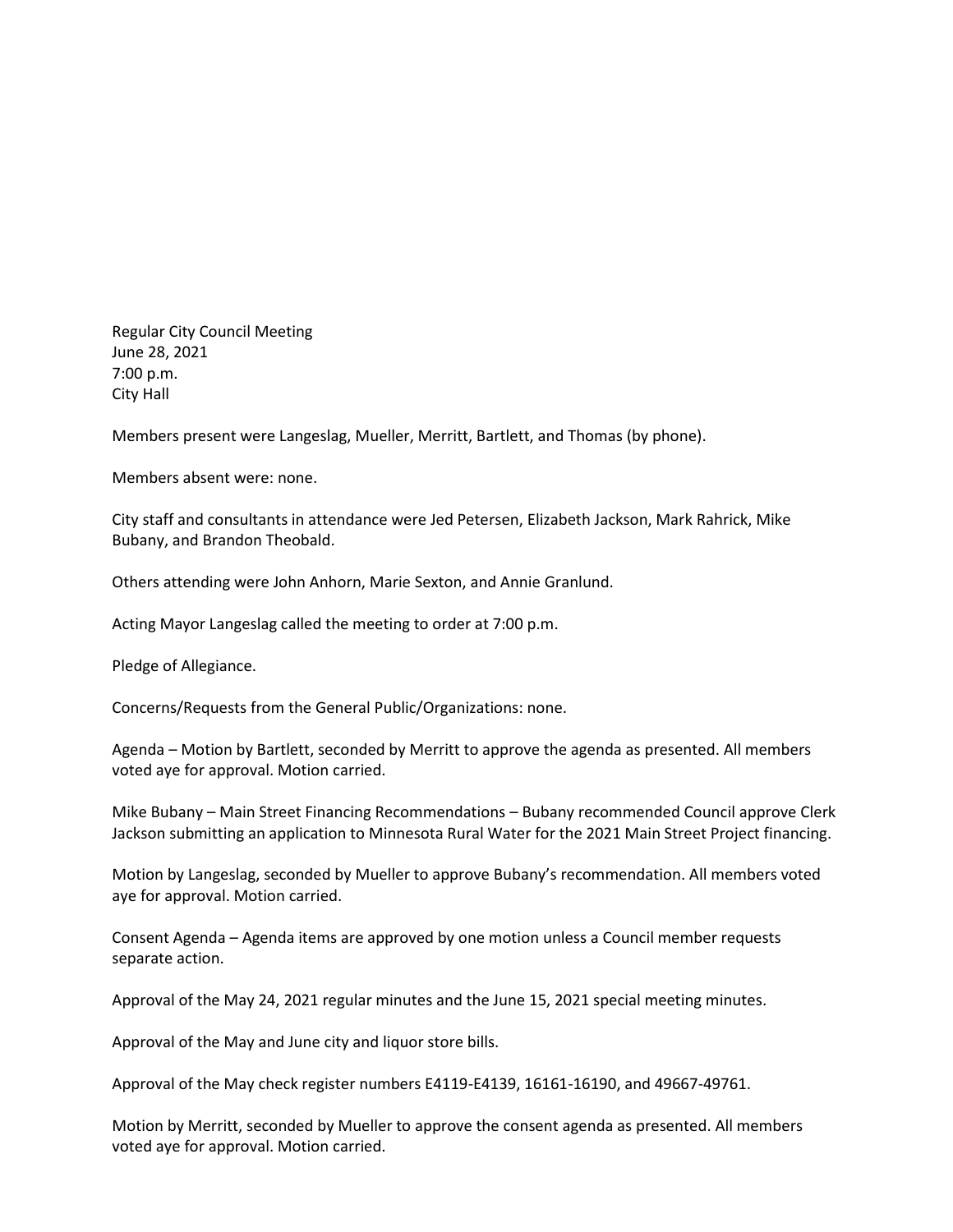EDA Commissioner Report – Council member Bartlett stated there was not quorum for the last scheduled EDA meeting.

Park & Pool Commissioner Report – Council member Mueller stated the pool was up and running, the pool issues had been resolved.

Water & Wastewater Commissioner Report – Council member Langeslag stated the first 150 meters had arrived. The wastewater clarifier had been repaired and was operational.

Municipal Liquor Store Commissioner Report – Council member Bartlett stated the liquor store revenues were increasing in the last couple of months.

Streets Commissioner Report – Council member Merritt stated RFP's for streets would be sent out soon. Merritt stated there were several trees on  $5<sup>th</sup>$  Ave that needed to be trimmed.

Capital Advisory Board – Nick Sorenson stated the Capital Advisory Board had met and needed clarification from Council as to exactly what is expected of the board.

City Attorney – none.

City Engineer – Brandon Theobald, WHKS gave a brief update to Council on what WHKS is currently working on for the City.

#### Mayor –

MAOSC Membership Renewal – Council tabled renewing the membership until more information could be obtained as to exactly what MAOSC is and what benefit it provides to the City of Medford.

Irrigation Meters – Clerk Jackson presented a memo on behalf of Mayor Thomas. The memo stated Council could consider covering a portion of the cost for residents interested in installing an irrigation meter. Council consensus was to leave everything as is. Residents would need to cover the entire cost of installing an irrigation meter if interested.

#### City Administrator –

Wastewater Operator Contract Renewal – Administrator Petersen presented the new contract for Andrew Fischer. The contract removed all fees for the water plant. The contract would continue to be \$1100 per month for Mr. Fischer to perform the wastewater plant contract operator duties.

Motion by Langeslag, seconded by Bartlett to approve the new Contract Operator contract. All members voted aye for approval. Motion carried.

## City Clerk –

City Financial Report – Clerk Jackson presented a memo. Clerk Jackson stated there were no new unexpected expenses incurred for the month of June.

Fire Department – none.

Regular City Council Meeting – Monday, July 26, 2021, 7:00 p.m.

| Minutes approved at | meeting.    |
|---------------------|-------------|
| Submitted by        | City Clerk. |
|                     |             |

Signed by \_\_\_\_\_\_\_\_\_\_\_\_\_\_\_\_\_\_\_\_\_\_\_\_\_\_\_\_\_\_\_\_\_\_\_\_\_\_\_\_\_\_\_\_\_\_\_\_\_\_\_\_\_Mayor.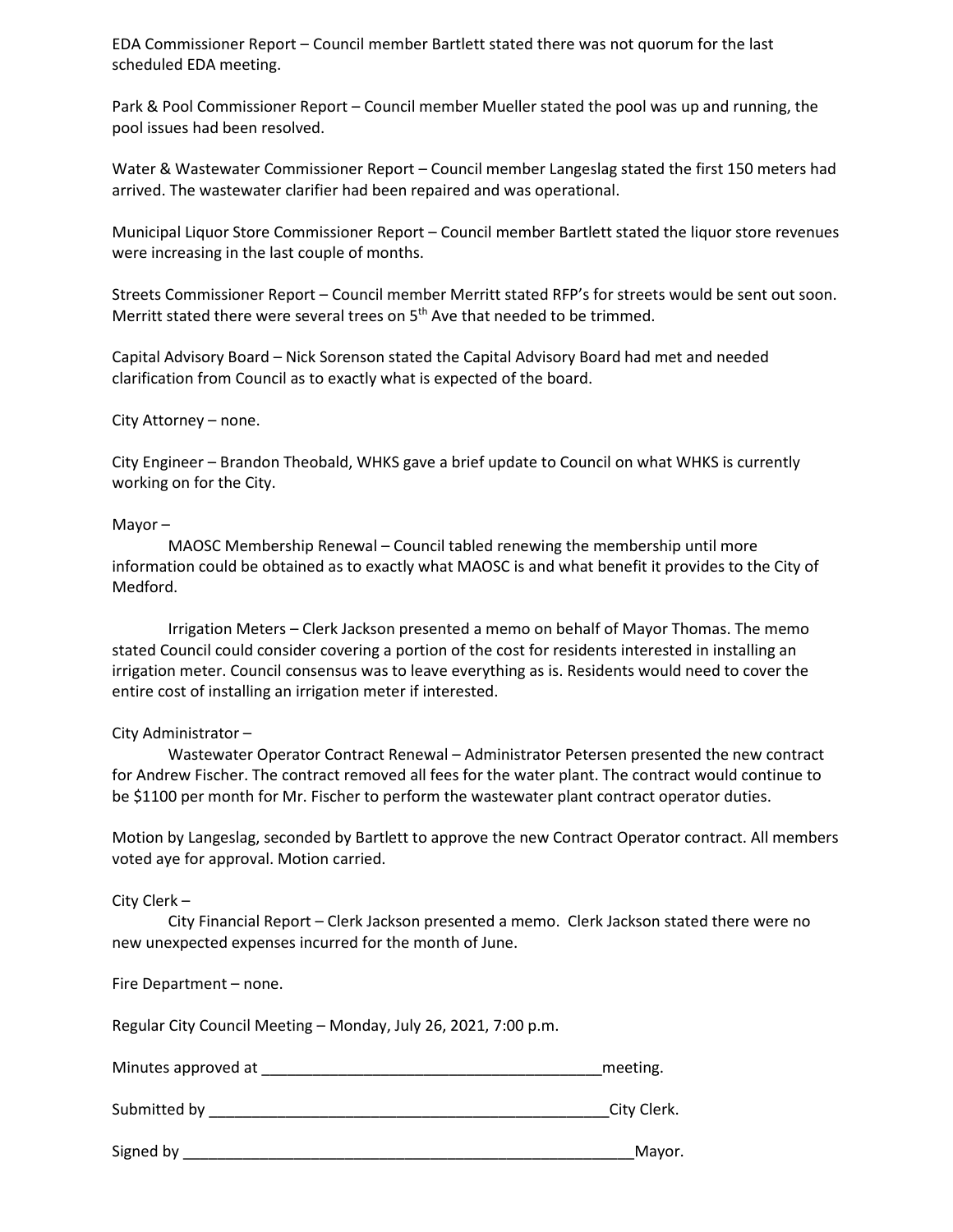Special Council Meeting June 30, 2021 7.00 p.m. City Hall

Members present were Langeslag, Merritt, Mueller, and Bartlett.

Members absent were: Thomas.

City staff and consultants in attendance were Jed Petersen and Mark Rahrick.

Others attending were Scott Prestegard.

Acting Mayor Langeslag called the meeting to order at 7:00 p.m.

The purpose of the meeting is to evaluate the Public Works Worker job performance.

Acting Mayor asked Scott Prestegard if he would prefer to have the meeting open or closed.

Prestegard requested the meeting be closed.

The basis for closing the meeting is to evaluate Prestegard's job performance and discuss possible disciplinary action pursuant to Minn Stat Sec 13d.05 Subd.3.

Acting Mayor Langeslag asked Scott Prestegard to exit the meeting room for the initial discussion. Scott Prestegard will be asked to join the meeting when the Council completes their discussion.

Motion by Mueller, seconded by Bartlett to close the meeting at 7:02 p.m.

Council asked Scott Prestegard to join the discussion at 7:22 p.m.

Council came out of closed session at 8:39 p.m.

Motion by Mueller, seconded by Langeslag to terminate Scott Prestegard's employment with the City of Medford effective immediately. All members voted aye for approval. Motion carried.

Motion by Bartlett, seconded by Merritt to adjourn the special council meeting at 8:44 p.m. All members voted aye for approval. Motion carried.

Minutes approved at \_\_\_\_\_\_\_\_\_\_\_\_\_\_\_\_\_\_\_\_\_\_\_\_\_\_\_\_\_\_\_\_\_\_\_\_\_\_\_\_\_\_\_\_\_\_\_meeting.

Submitted by \_\_\_\_\_\_\_\_\_\_\_\_\_\_\_\_\_\_\_\_\_\_\_\_\_\_\_\_\_\_\_\_\_\_\_\_\_\_\_\_\_\_\_\_\_\_\_\_\_City Clerk.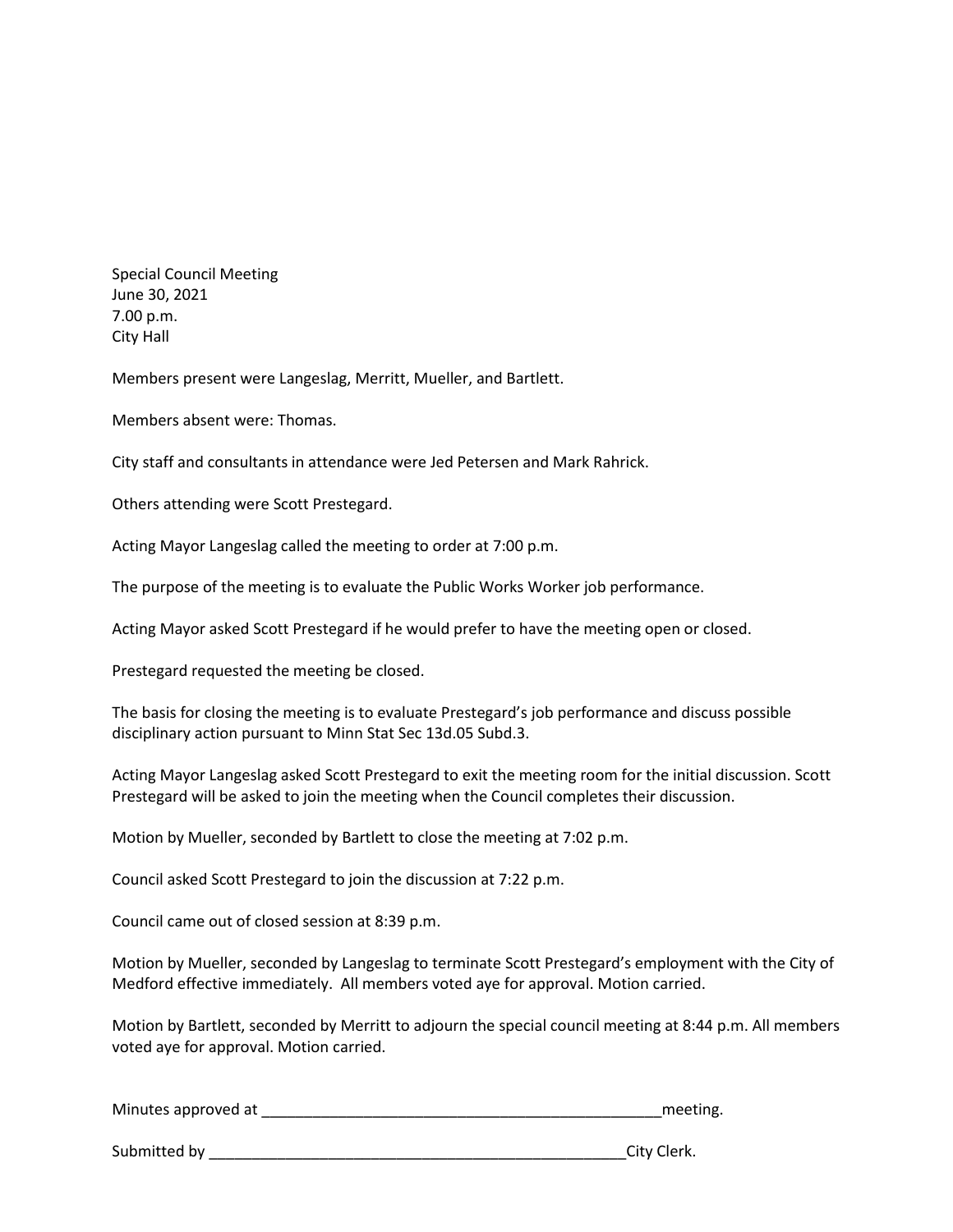Special City Council Meeting July 26, 2021 5:30 p.m. City Hall

Members present were Thomas (remotely), Langeslag, Mueller, and Merritt.

Members absent were: Bartlett.

City staff and consultants in attendance were Jed Petersen and Elizabeth Jackson.

Others in attendance were John Anhorn.

Mayor Thomas called the meeting to order at 5:30 p.m.

Agenda – Motion by Langeslag, seconded by Merritt to approve the agenda. All members voted aye for approval. Motion carried.

2022 Preliminary Budget and Levy.

City Clerk Jackson presented a memo explaining the significant changes made from the 2021 budget. All changes over \$1,000.00 will be highlighted.

The 2022 Levy is propose4d at \$699,589.00

2022 Proposed Preliminary Levy

| General Fund             | \$598,711.00 |
|--------------------------|--------------|
| <b>Fire Relief</b>       | \$20,000.00  |
| 2014 Central Avenue      | \$19,250.00  |
| 2015 Scenic Heights      | \$1,200.00   |
| 2021 Main Street Project | \$30,000.00  |
| 2018 Street Project      | \$17,143.00  |
| EDA                      | \$13,285.00  |
| Total                    | \$699,589.00 |

Total levy increase is 3.8% over 2021.

No action will be taken on the preliminary budget and levy. Final approval of the preliminary budget and levy will be at the August 23, 2021 regular City Council meeting.

Water/Sewer Rates:

City Clerk Jackson proposed a \$.10 increase per thousand gallons for the water usage rate and no change to the per thousand-gallon sewer usage rate.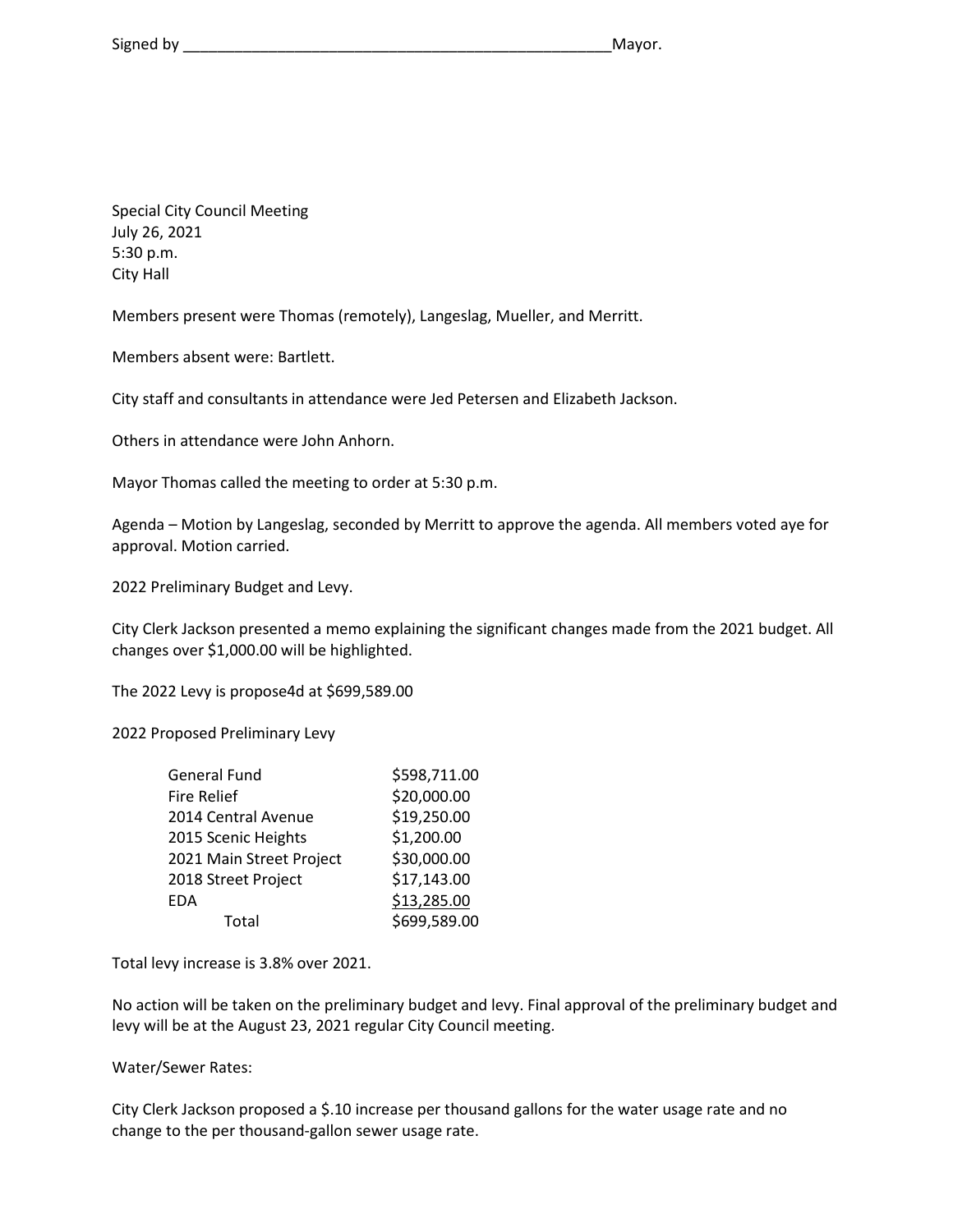The water usage rate would be \$4.50 per thousand gallons. The sewer usage rate would stay the same at \$6.40 per thousand gallons. The water and sewer flat rates would remain unchanged at \$13.00 and \$12.00 respectively.

The increased water usage rate will help cover inflation in operating cost and build reserves that will be needed for future water plant upgrades.

Ordinance 2021-04 Amending Section 2.65 of the Master Fee Schedule – Ordinance reflects the \$.10 increase for water usage and all other rates and charges remaining unchanged. Motion by Langeslag, seconded by Mueller to approve Ordinance 2021-04. All members voted aye for approval. Motion carried.

Resolution 2021-11 Publication by Title & Summary the Ordinance Amending the Master Fee Schedule – Motion by Langeslag, seconded by Mueller to approve Resolution 2021-11. All members voted aye for approval. Motion carried.

Motion by Langeslag, seconded by Merritt to adjourn the special city council meeting at 6:07 p.m. All members voted aye for approval. Motion carried.

| Minutes approved at | meeting. |
|---------------------|----------|
|                     |          |

Submitted by Equation of the set of the set of the set of the set of the Submitted by Equation of the Submitted by  $\Gamma$ 

| Signed by | iviavi |
|-----------|--------|
|           |        |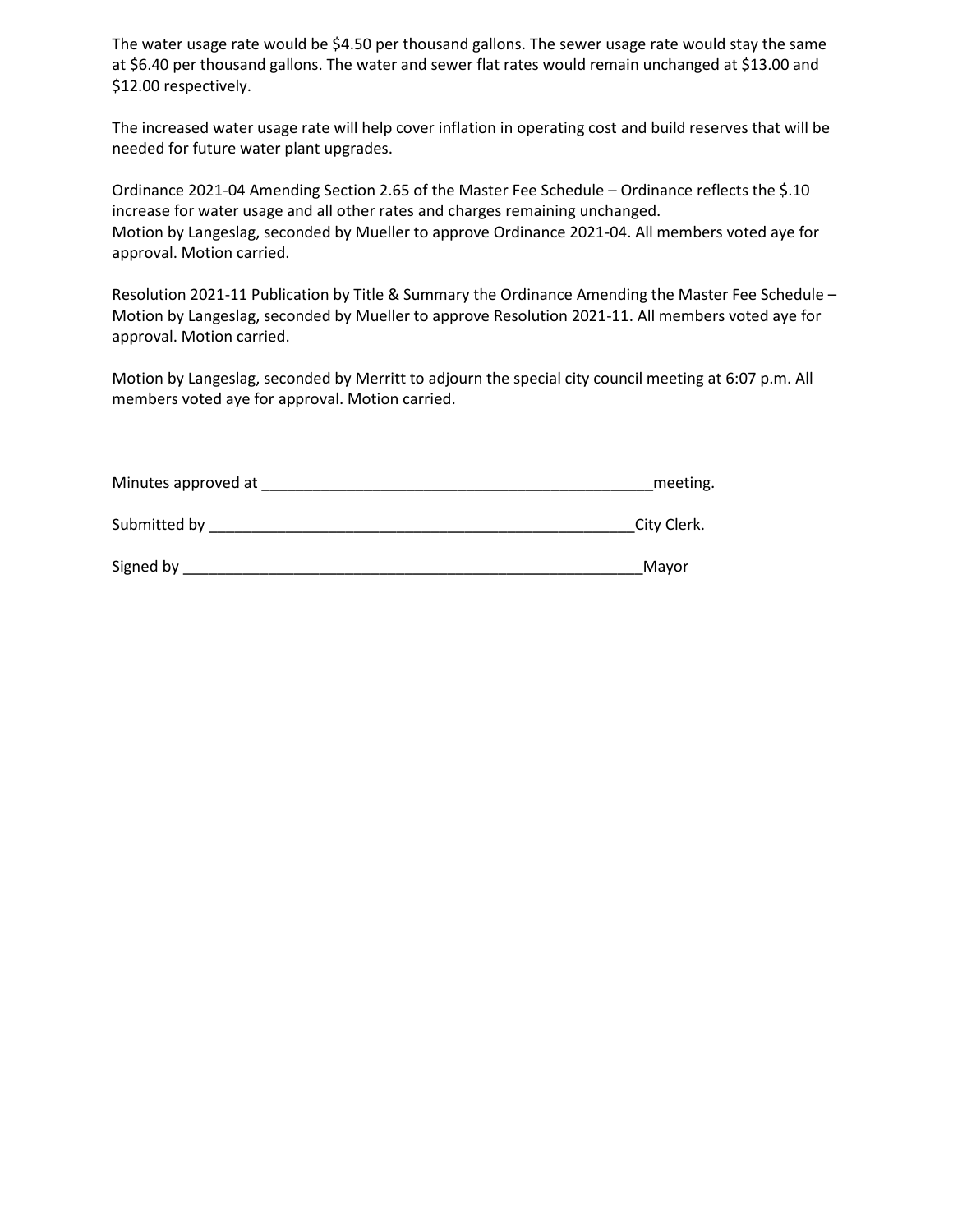Regular City Council Meeting July 26, 2021 7:00 p.m. City Hall

Members present were Thomas (remotely), Langeslag, Mueller, and Merritt.

Members absent were: Bartlett.

City staff and consultants in attendance were Jed Petersen, Elizabeth Jackson, Mike Bubany, and Mark Rahrick.

Others attending were Marie Sexton, John Anhorn, Lon Thiele, and Annie Granlund.

Mayor Thomas called the meeting to order at 7:00 p.m.

Pledge of Allegiance.

Concerns/Requests from the General Public and Organizations – Marie Sexton asked if the intersection of Main Street and Central Avenue could be completed soon as part of the 2021 Main Street Project to avoid problems when school and harvest season start.

Agenda – Addition of Item b under City Administrator – Paving Quote. Motion by Merritt, seconded by Langeslag to approve the agenda as amended. All members voted aye for approval. Motion carried.

Mike Bubany, David Drown & Associates, 2021 Main Street Project

Resolution 2021-12 Authorizing the Issuance, Sale and Delivery of \$1,074,000 G.O. Improvement Bond, Series 2021-A; 2021 Main Street Improvement 2021-01 – Motion by Thomas, seconded by Langeslag to approve Resolution 2021-12. All members voted aye for approval. Motion carried.

Mark Hawkin (R.A.W. Construction) – 2021 Main Street Project Update – Council and residents in attendance asked Mark several questions regarding the progress, schedule, business access signs, etc. relating to the 2021 Main Street Project.

Consent Agenda – Agenda items are approved by one motion unless a Council member requests separate action.

Approval of the June 28, 2021 special and regular city council meeting minutes.

Approval of the June and July city and liquor store bills.

Approval of the June check register numbers E4140-E4155, 16191-16232, 49761-49800, and 48333- 48383.

Motion by Merritt, seconded by Mueller to approve the consent agenda as presented. All members voted aye for approval. Motion carried.

EDA Commissioner Report – none.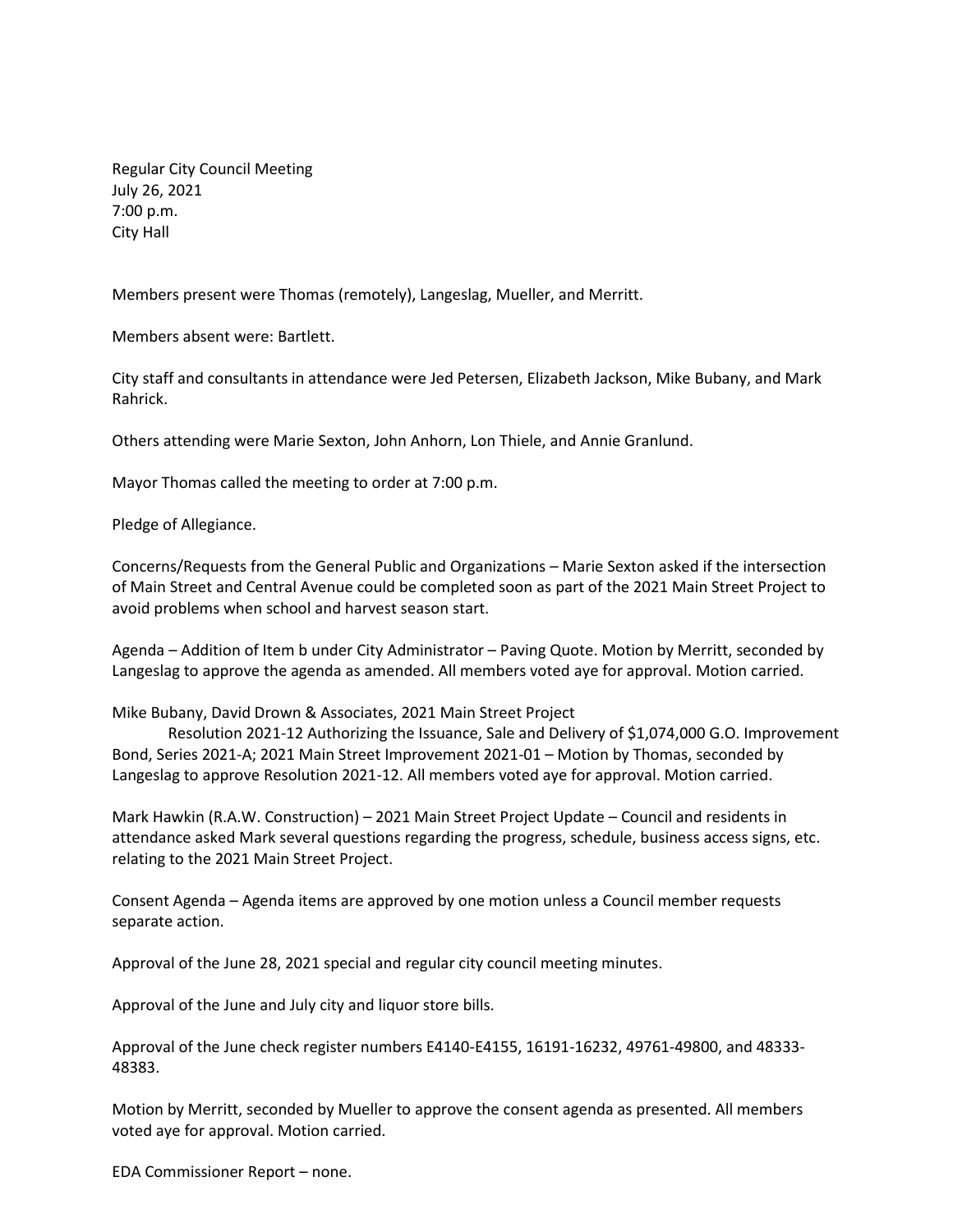Park & Pool Commissioner Report – Council member Mueller stated the DNR grant was approved. Mueller stated pool attendance had been gone so far for the season.

Water/Wastewater Commissioner Report – Council member Langeslag stated the clay valve had been repaired. All infrastructure for the new water meters had arrived. The fine screen for the wastewater plant has not been delivered yet.

Municipal Liquor Store Commissioner – none.

Street Commissioner - none.

Capital Advisory Board – did not meet.

City Attorney – none.

City Engineer – none. Mayor Thomas requested Administrator Petersen have both Joe Duncan from Bolton & Menk and Brandon Theobald from WHKS attend every council meeting.

#### Mayor –

MAOSC Membership Renewal – Council consensus was to not renew membership.

Capital Advisory Board – Mayor Thomas gave a brief overview as to what he wants the Capital Advisory Board to be. The individual commissioners and Administrator Petersen are to put together a plan for various projects and bring to the Capital Advisory Board. The Capital Advisory Board will then decide if a recommendation to proceed with the specific project should be brought before Council for final approval.

Administrative Director of Operations Performance Evaluation – Mayor Thomas stated Administrator Petersen had gone above and beyond for the City of Medford and was a great asset. Mayor Thomas recommended Council approve the \$5,000 salary increase for Administrator Petersen effective August 16, 2021.

Motion by Thomas, seconded by Merritt to approve the salary increase for Administrator Petersen. All members voted aye for approval. Motion carried.

#### City Administrator –

Public Works Update - Administrator Petersen presented a memo giving an update on the Public Works Department.

Paving Quote – Administrator Petersen stated he had received a quote from LaCanne Paving for \$10,700 worth of street patching. Motion by Langeslag, seconded by Merritt to approve and award the street patching to LaCanne Paving in the amount of \$10,700. All members voted aye for approval. Motion carried.

## City Clerk –

Illinois Casualty Insurance Quote for Liquor Liability Coverage – Clerk Jackson recommended Council approve the quote from Illinois Casualty Insurance for Liquor Liability Coverage in the amount of \$4,936. Motion by Merritt, seconded by Langeslag to approve the quote. All members voted aye for approval. Motion carried.

City Financial Report – Clerk Jackson presented a memo. Jackson stated the City of Medford had received notification the City of Medford would be receiving approximately \$26,074 from the State of Minnesota for Small Cities Assistance.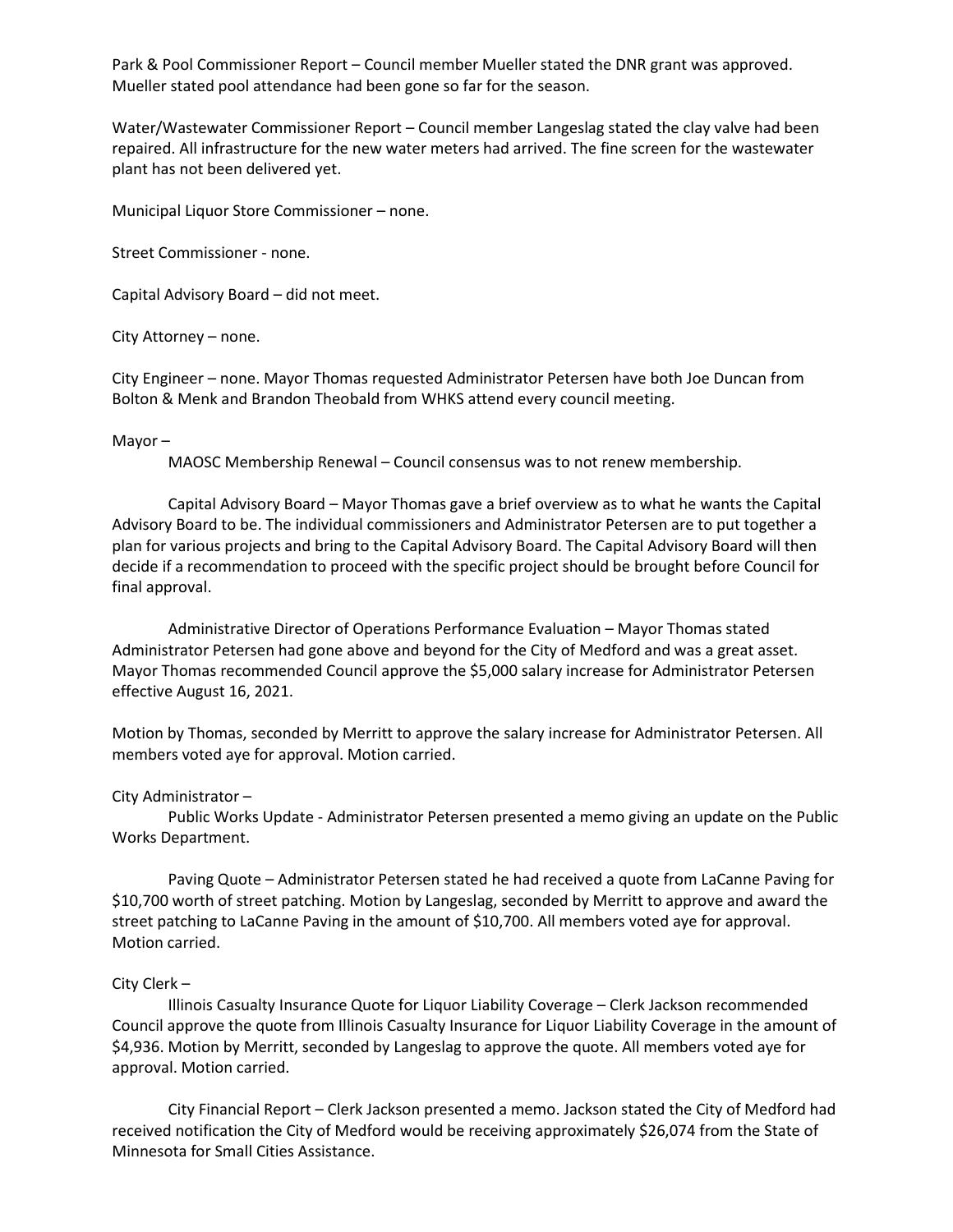Resolution 2021-13 Accepting Minnesota DNR Grant in the Amount of \$21,6001 with a City of Medford Match of \$21,600. – Motion by Mueller, seconded by Langeslag to approve Resolution 2021- 13. All members voted aye for approval. Motion carried.

Fire Department – none.

Lon Thiele reminded Council that Night to Unite is August 3, 2021.

Mayor Thomas requested Administrator Petersen choose the best 3 applications for the Public Works Worker position and interview those candidates with Council member Mueller and Merritt. Council will have final approval on which candidate is hired at the special meeting on August 9, 2021.

Regular City Council Meeting – Monday, August 23, 2021, 7:00 p.m.

Motion by Langeslag, seconded by Merritt to adjourn the regular council meeting at 8:10 p.m. All members voted aye for approval. Motion carried.

| Minutes approved at | meeting.    |
|---------------------|-------------|
| Submitted by        | City Clerk. |
| Signed by           | Mayor.      |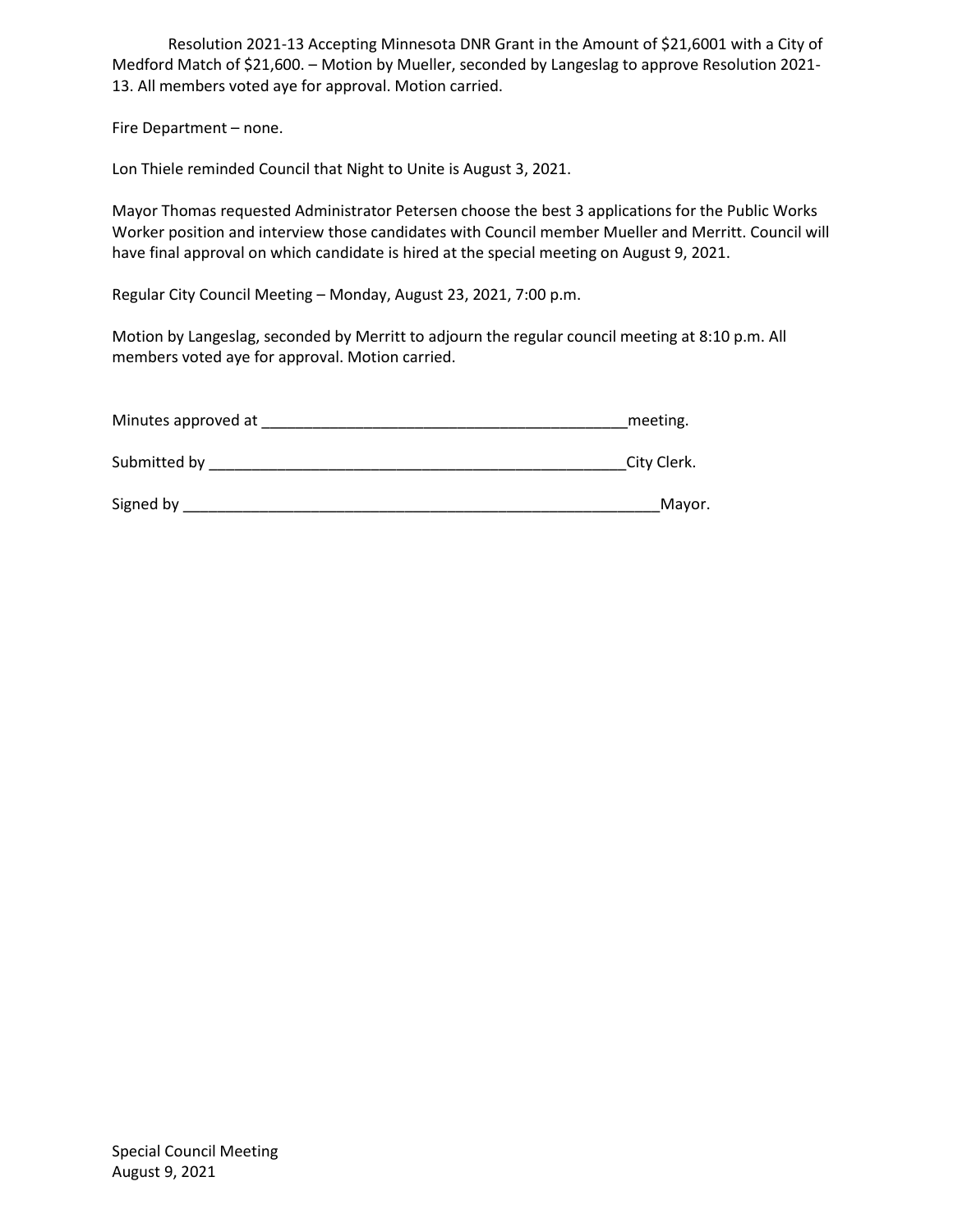Members present were Langeslag, Merritt, and Mueller.

Members absent were: Thomas and Bartlett.

City staff and consultants in attendance were Jed Petersen, Elizabeth Jackson, and Joe Duncan.

Others attending were Jamey Krogh, Marie Sexton, and John Anhorn.

Acting Mayor Langeslag called the meeting to order at 7:00 p.m.

Agenda – Motion by Mueller, seconded by Merritt to approve the agenda. All members voted aye for approval. Motion carried.

Joe Duncan, Bolton & Menk – 2021 Main Street Project Update/Discussion – Engineer Duncan gave an update on the timeline and progress of the 2021 Main Street Project. Duncan answered several questions from Council members regarding sidewalks, bump outs, etc. Duncan stated any changes in the sidewalks and bump outs were for ADA requirements and State Aid approval.

Hiring of New Public Works Worker – Administrator Petersen recommended Council hire Aaron Little as the new Public Works Worker at a rate of \$24.16 per hour with a start date of August 30, 2021.

Motion by Langeslag, seconded by Merritt to hire Aaron Little at \$24.16 per hour. All members voted aye for approval. Motion carried.

Motion by Merritt, seconded by Mueller to adjourn the special city council meeting at 7:46 p.m. All members voted aye for approval. Motion carried.

| Minutes approved at | meeting. |
|---------------------|----------|
|                     |          |

Submitted by \_\_\_\_\_\_\_\_\_\_\_\_\_\_\_\_\_\_\_\_\_\_\_\_\_\_\_\_\_\_\_\_\_\_\_\_\_\_\_\_\_\_\_\_\_\_\_\_\_\_\_\_City Clerk.

Signed by \_\_\_\_\_\_\_\_\_\_\_\_\_\_\_\_\_\_\_\_\_\_\_\_\_\_\_\_\_\_\_\_\_\_\_\_\_\_\_\_\_\_\_\_\_\_\_\_\_\_\_\_\_\_\_\_\_Mayor.

Regular City Council Meeting August 23, 2021 7:00 p.m. City Hall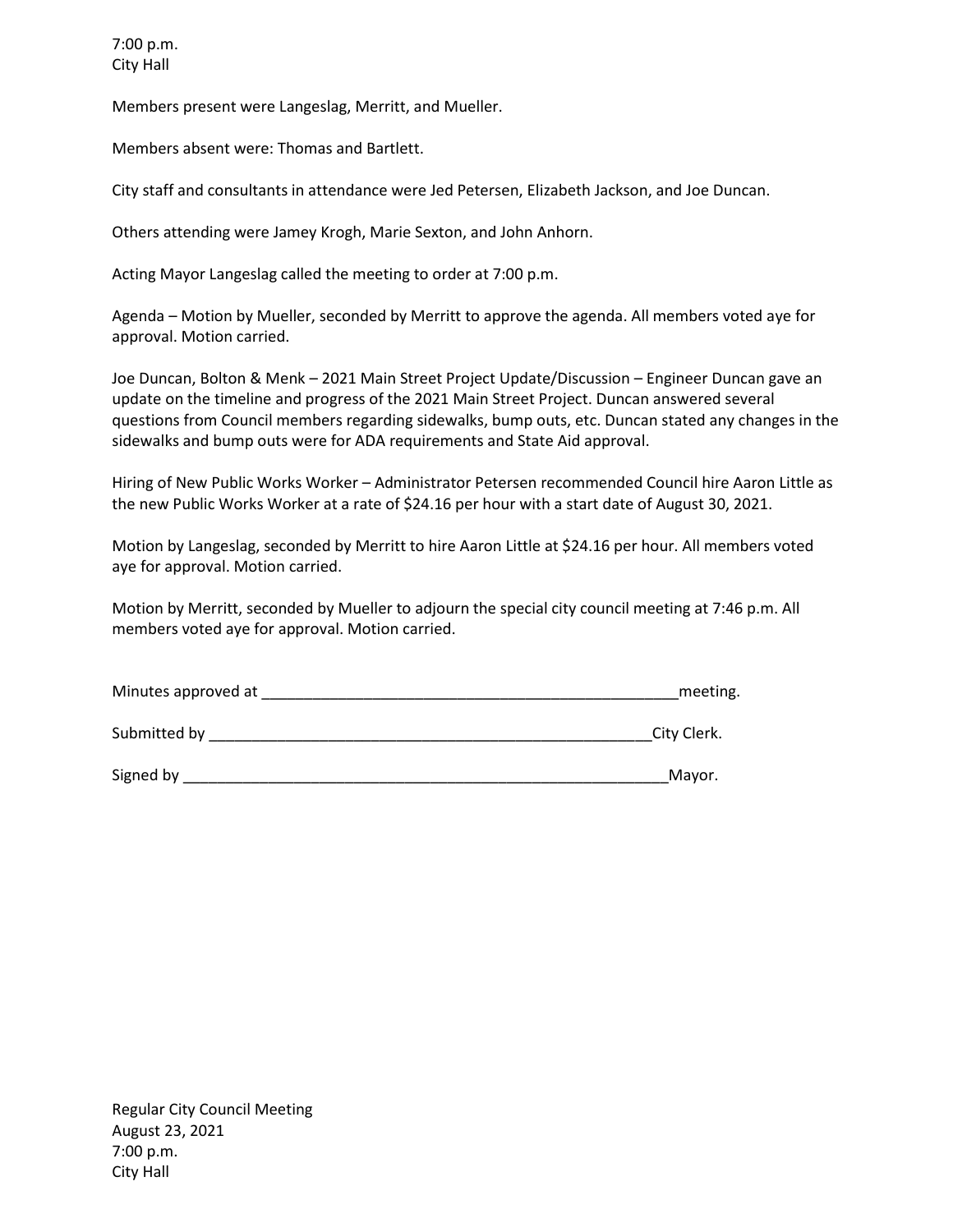Members present were Langeslag, Bartlett, Merritt, and Mueller.

Members absent were Thomas.

City staff and consultants in attendance were Elizabeth Jackson, Ben Cass, Brandon Theobald, and Rick Hager.

Others attending were: Marie Sexton, John Anhorn, Tom Karnauskas, and Kristen Sailer.

Acting Mayor Langeslag called the meeting to order at 7:00 p.m.

Pledge of Allegiance.

Concerns/Requests from the General Public and Organizations – none.

Agenda – Motion by Merritt, seconded by Bartlett to approve the agenda as presented. All members voted aye for approval. Motion carried.

Fire Department – Adoption of Steele County's Emergency Management Operations Plan Kristin Sailer, Emergency Management Director addressed Council concerning the operations plan. It is still in the process of being revised. Kristin will email Council the Emergency Management Operation Plan when it is complete.

Consent Agenda – Agenda items are approved by one motion unless a Council member requests separate action.

Approval of the July 26, 2021 special and regular council meeting minutes and the August 9, 2021 special meeting minutes.

Approval of the July and August city and liquor store bills.

Approval of the July check register numbers E4156-E4183, 16233-16282, and 48384-48443.

Motion by Merritt, seconded by Langeslag to approve the consent agenda as presented. All members voted aye for approval. Motion carried.

EDA Commissioner Report – Council member Bartlett stated the EDA Board did not meet.

Park & Pool Commissioner Report – Council member Mueller stated the pool had a good season and had closed on August 20, 2021.

Water/Wastewater Commissioner Report – Council member Langeslag stated there was nothing new besides what was listed in Administrator Petersen's public works memo.

Liquor Store Commissioner Report – Council member Bartlett stated the Public Works Department had done floor maintenance at the liquor store.

Streets Commissioner Report – Council member Merritt stated there were resident concerns with the 2021 Main Street Project.

City Attorney – none.

City Engineer – Brandon Theobald gave Council a brief update on what WHKS is currently working on for the City, this includes GIS mapping, a water and wastewater plant tour and a street maintenance plan.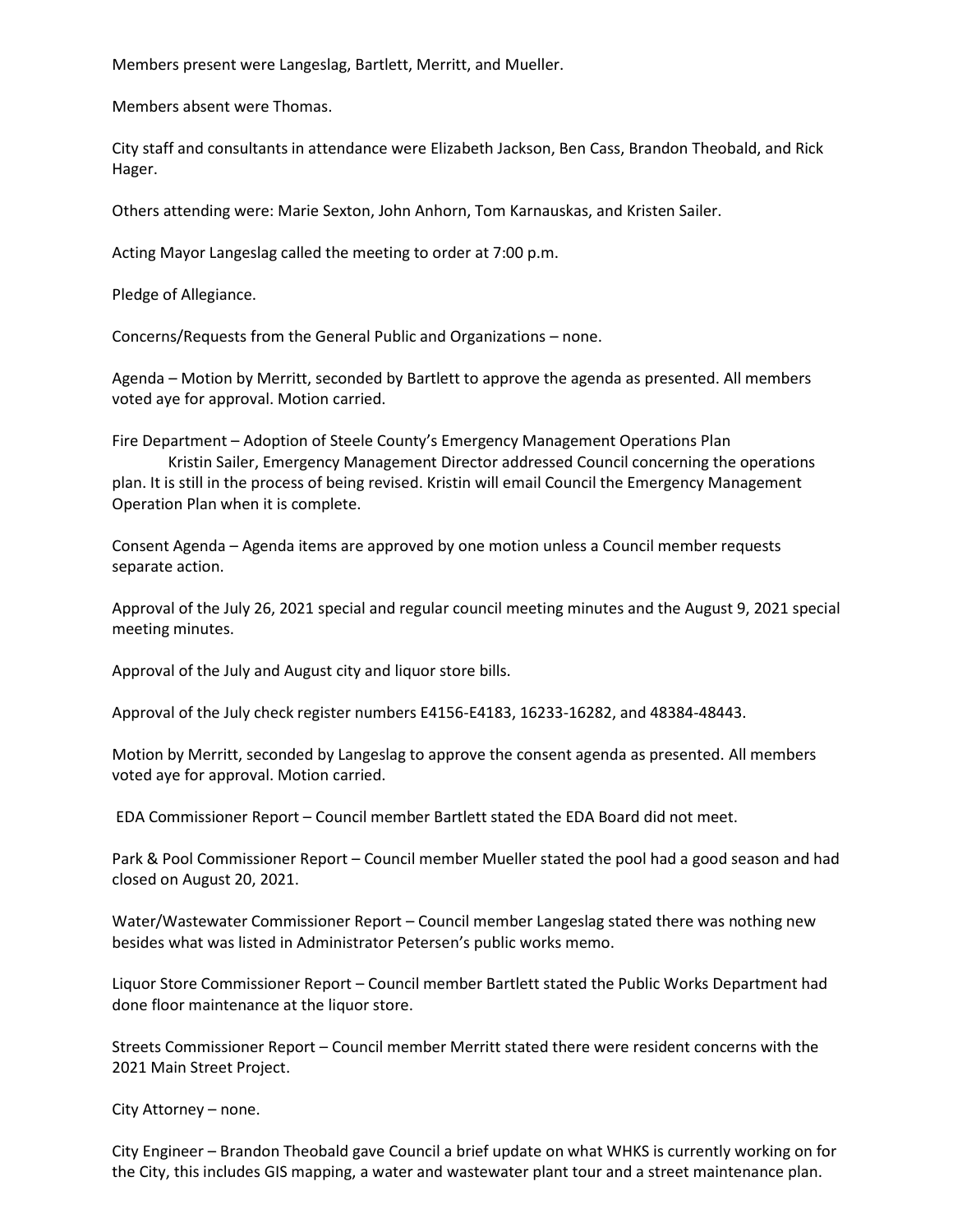Mayor – none.

City Administrator – Acting Mayor Langeslag presented Administrator Petersen's memo. The memo including updates on the public works department and the 2021 Main Street Project.

City Clerk –

City Financial Report – Clerk Jackson presented a memo. Jackson stated the City of Medford had received the first half of the American Rescue Plan Funds in the amount of \$66,453.09.

Approval of 2022 Preliminary Budget – Clerk Jackson presented a memo. Jackson gave a brief overview of the 2022 budget. Motion by Mueller, seconded by Bartlett to approve the 2022 Preliminary Budget. All members voted aye for approval. Motion carried.

Resolution 2021-14, Resolution Adopting 2022 Preliminary Tax Levy of \$692,849, a 2.8% increase – motion by Langeslag, seconded by Bartlett to approve Resolution 2021-14. All members voted aye for approval. Motion carried.

Truth in Taxation Meeting – Motion by Langeslag, seconded by Merritt to set the Truth in Taxation Meeting for Monday, December 27, 2021 at 7: 00 p.m. before the Regular Council Meeting. All members voted aye for approval. Motion carried.

R.A.W. Pay Request – Clerk Jackson presented the first pay request from R.A.W. Construction in the amount of \$105,707.07 for the 2021 Main Street Project. Motion by Merritt, seconded by Langeslag to approve the R.A.W. Construction pay request in the amount of \$105,707.07. All members voted aye for approval. Motion carried.

DNR Grant Contract – Motion by Merritt, seconded by Mueller to authorize Acting Mayor Langeslag to sign the DNR Grant Contract. Mueller voted aye, Merritt voted aye, Bartlett voted aye, Langeslag abstained. Motion carried.

Regular City Council Meeting – Monday, September 27, 2021, 7:00 p.m.

Motion by Mueller, seconded by Bartlett to adjourn the regular council meeting at 7:45 p.m. All members voted aye for approval. Motion carried.

Minutes approved at \_\_\_\_\_\_\_\_\_\_\_\_\_\_\_\_\_\_\_\_\_\_\_\_\_\_\_\_\_\_\_\_\_\_\_\_\_\_\_meeting.

| Submitted by | City Clerk. |
|--------------|-------------|
|              |             |

Signed by \_\_\_\_\_\_\_\_\_\_\_\_\_\_\_\_\_\_\_\_\_\_\_\_\_\_\_\_\_\_\_\_\_\_\_\_\_\_\_\_\_\_\_\_\_\_\_\_\_\_\_\_Mayor.

Special City Council Meeting September 14, 2021 5:00 p.m. City Hall

Members present were: Langeslag, Merritt, Mueller, and Bartlett.

Members absent were Thomas.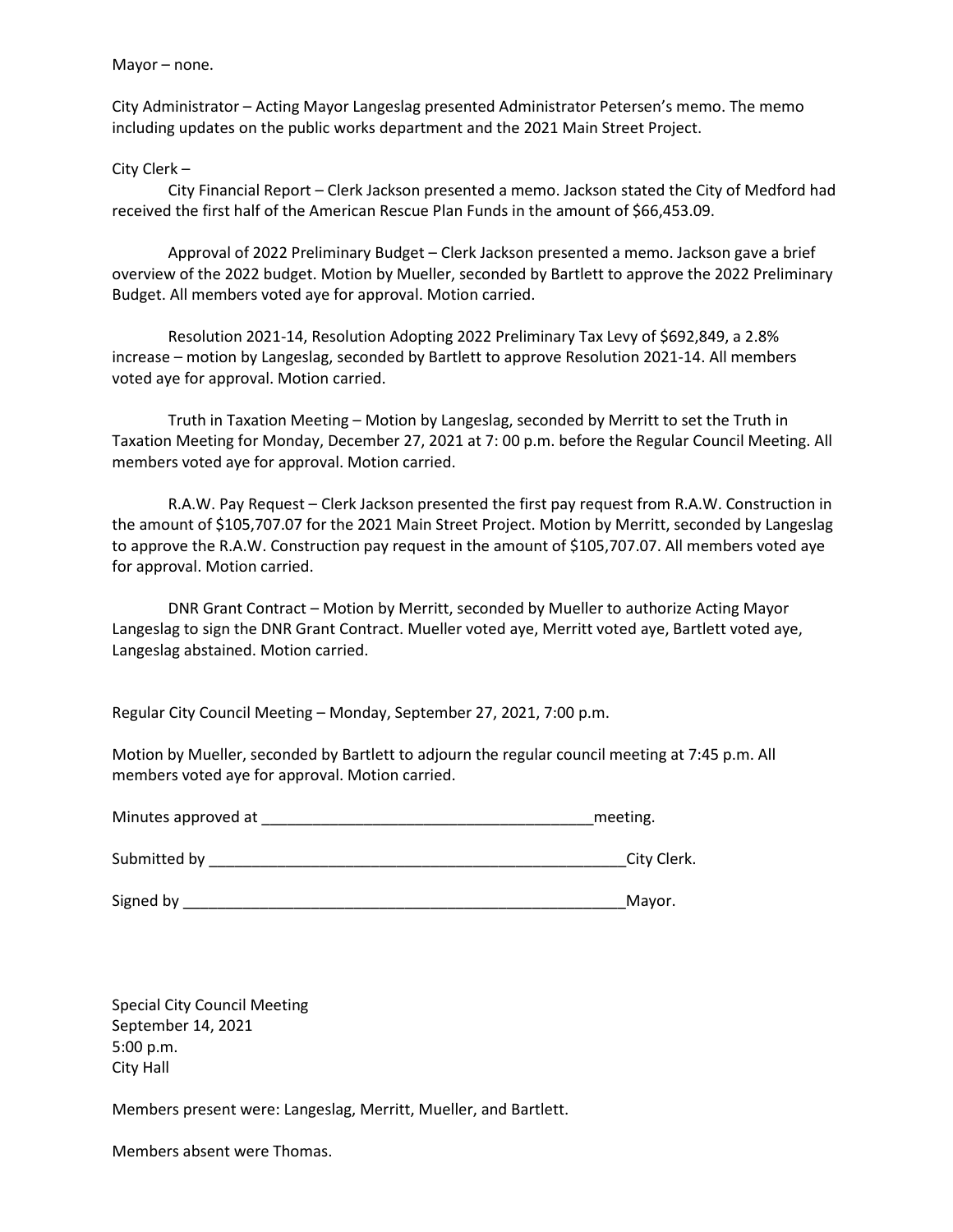City staff and consultants in attendance were Jed Petersen and Elizabeth Jackson.

Others attending were: none.

Acting Mayor Langeslag called the meeting to order at 5:00 p.m.

Agenda – motion by Merritt, seconded by Bartlett to approve the agenda as presented. All members voted aye for approval. Motion carried.

Approval of Contractor Bid for Fine Screen Installation – Administrator Petersen presented a memo. Petersen recommended Council approve the bid from Magney Construction in the amount of \$44,200 with authorization to spend up to an additional \$30,800 if the existing piping cannot be utilized, for a total not to exceed \$75,000.

Motion by Bartlett, seconded by Mueller to approve the contractor bid from Magney Construction for the fine scree installation, not to exceed \$75,000. All members voted aye for approval. Motion carried.

Motion by Langeslag, seconded by Bartlett to adjourn the special council meeting at 5:06 p.m. All members voted aye for approval. Motion carried.

| Minutes approved at | meeting.    |
|---------------------|-------------|
| Submitted by        | City Clerk. |

Signed by \_\_\_\_\_\_\_\_\_\_\_\_\_\_\_\_\_\_\_\_\_\_\_\_\_\_\_\_\_\_\_\_\_\_\_\_\_\_\_\_\_\_\_\_\_\_\_\_\_\_\_\_\_Mayor.

Regular City Council Meeting September 27, 2021 7:00 p.m. City Hall

Members present were Thomas (remotely), Langeslag, Bartlett, Merritt, and Mueller.

Members absent were: none.

City staff and consultants in attendance were Jed Petersen, Elizabeth Jackson, Ben Cass, Brandon Theobald, Joe Duncan, Rick Hager, and Glenn Gustafson.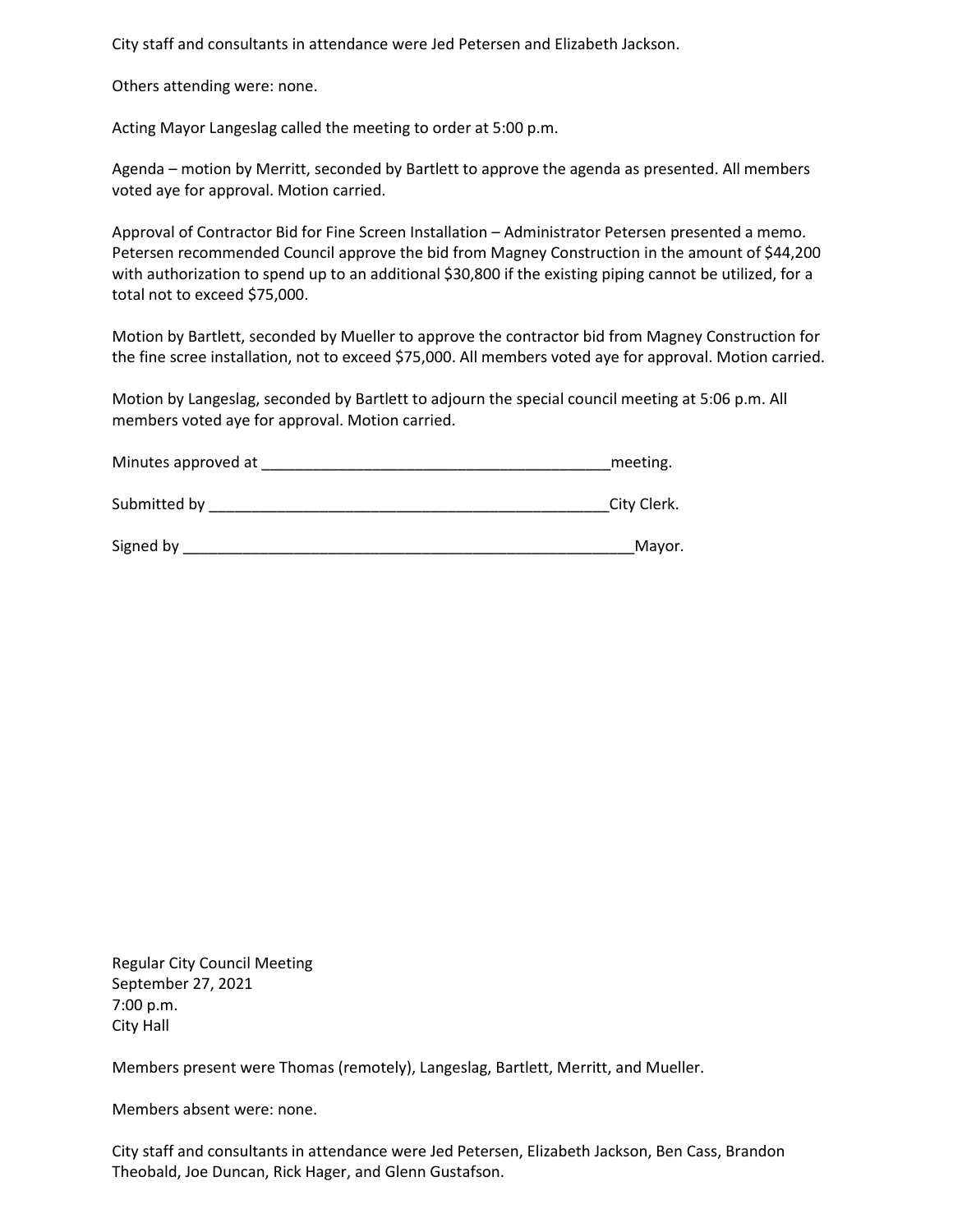Others attending were Matt Peterson, Marie Sexton, John Anhorn, Karissa Bilitz, Dave Bilitz, Kristen Sailer, Annie Granlund, Mark Honken, and Rob Pietz.

Mayor Thomas called the meeting to order at 7:00 p.m.

Pledge of Allegiance.

Concerns/Requests from the General Public/Organizations – none

Mayor Thomas thanked Council and the general public work all the support during his illness.

Agenda – motion by Bartlett, seconded by Langeslag to approve the agenda as presented. All members voted aye for approval. Motion carried.

Bilitz/Peterson Lot Split/Combination – Matt Peterson and Dave Bilitz addressed Council concerning a possible lot split/combination on the vacant lot at 563 Forest Lane. Council consensus was for Bilitz and Peterson to go to Planning & Zoning with the request.

Fire Department – Resolution 2021-15, A Resolution Authorizing Execution of the Steele County Emergency Operation Plan Agreement – Motion by Bartlett, seconded by Langeslag to approve Resolution 2021-15. All members voted aye for approval. Motion carried.

2021 Main Street Project Update – Joe Duncan, Bolton and Menk Engineer, and Rob Pietz, Bolton & Menk Inspector gave an update on the 2021 Main Street Project.

Consent Agenda – Agenda items are approved by one motion unless a Council member requests separate action.

Approval of the August 23, 2021 regular meeting minutes and the September 14, 2021 special meeting minutes.

Approval of the August and September city and liquor store bills.

Approval of the August check register numbers E4185-E4208, 16283-16329, and 48444-48495.

Motion by Langeslag, seconded by Bartlett to approve the consent agenda as presented. All members voted aye for approval. Motion carried.

EDA Commissioner Report – Council member Bartlett stated the next EDA meeting would be held on October 10, 2021 and the Medford Outlet Center would be attending.

Park & Pool Commissioner Report – Council member Mueller state the swimming pool had been drained and would be winterized in October.

Marie Sexton gave a brief update on the work being done on the trail by the swimming pool.

Water & Wastewater Commissioner Report – Council member Langeslag stated the fine screen at the wastewater treatment plant would be installed in October.

Municipal Liquor Store Commissioner Report – Council member Bartlett had no updates this month.

Streets Commissioner Report – Council member Merritt had no updates this month.

City Attorney – none.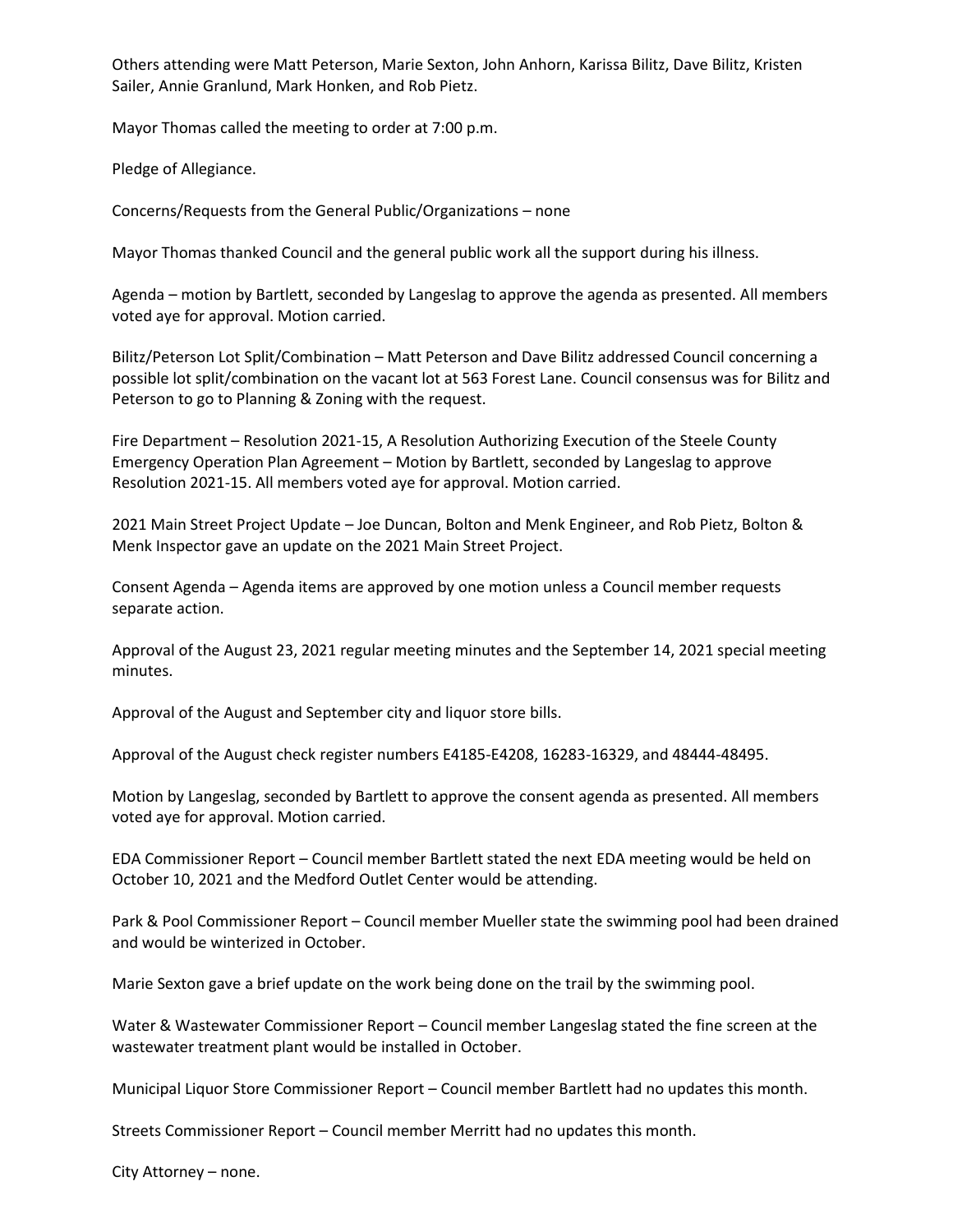City Engineer – Engineer Theobald presented a memo. Theobald gave Council an update on the walkthrough and review of past documents related to the wastewater treatment plant.

Mayor – none.

City Administrator –

Public Works/Mueller Water Meter Update – Administrator Petersen presented a memo.

Employee HSA Contributions for 2022 – Administrator Petersen presented a memo. Petersen recommended Council change the HSA policy to allow eligible employees to contribute to their HSA accounts biweekly through payroll deduction beginning January 1, 2022.

Petersen recommended Council change the HSA policy to have the City's contribution to eligible employees' HSA accounts be made in full on January 1 of every year.

Council consensus was to leave the policy as is for the City's contribution to be made 50% January 1, and 50% July 1.

Council consensus was to allow employees to contribute to their HSA accounts through payroll deduction beginning January 1, 2022.

Delta Dental – Administrator Petersen presented a memo. Petersen recommended Council offer dental insurance to eligible employees through a Delta Dental Plan beginning January 1, 2022. Petersen recommended the City pay \$35 per month for single coverage and \$70 per month for family coverage. Motion by Thomas, seconded by Bartlett to approve Delta Dental insurance, with a City contribution of \$35 per month single and \$70 per month family. Thomas voted aye, Bartlett voted aye, Langeslag voted aye, Merritt voted aye, Mueller voted nay. Motion carried.

City Clerk –

City Financial Report – Clerk Jackson presented a memo.

R.A.W Pay Request #2 – Clerk Jackson presented the pay request. Motion by Merritt, seconded by Langeslag to approve pay request #2. All members voted aye for approval. Motion carried.

American Rescue Plan Authorization – Clerk Jackson presented a memo. Motion by Langeslag, seconded by Bartlett to report the City doesn't have a project decided on at this time for the report due October 31, 2021. All members voted aye for approval. Motion carried.

Regular City Council Meeting – Monday, October 25, 2021, 7:00 p.m.

Truth in Taxation Meeting – Monday, December 27, 2021, 7:00 p.m.

Motion by Langeslag, seconded by Mueller to adjourn the regular council meeting at 8:43 p.m. All members voted aye for approval. Motion carried.

| Minutes approved at | meeting. |
|---------------------|----------|
|                     |          |

Submitted by **EXECUTE:** City Clerk.

Signed by \_\_\_\_\_\_\_\_\_\_\_\_\_\_\_\_\_\_\_\_\_\_\_\_\_\_\_\_\_\_\_\_\_\_\_\_\_\_\_\_\_\_\_\_\_\_\_\_\_\_\_\_\_\_\_\_Mayor.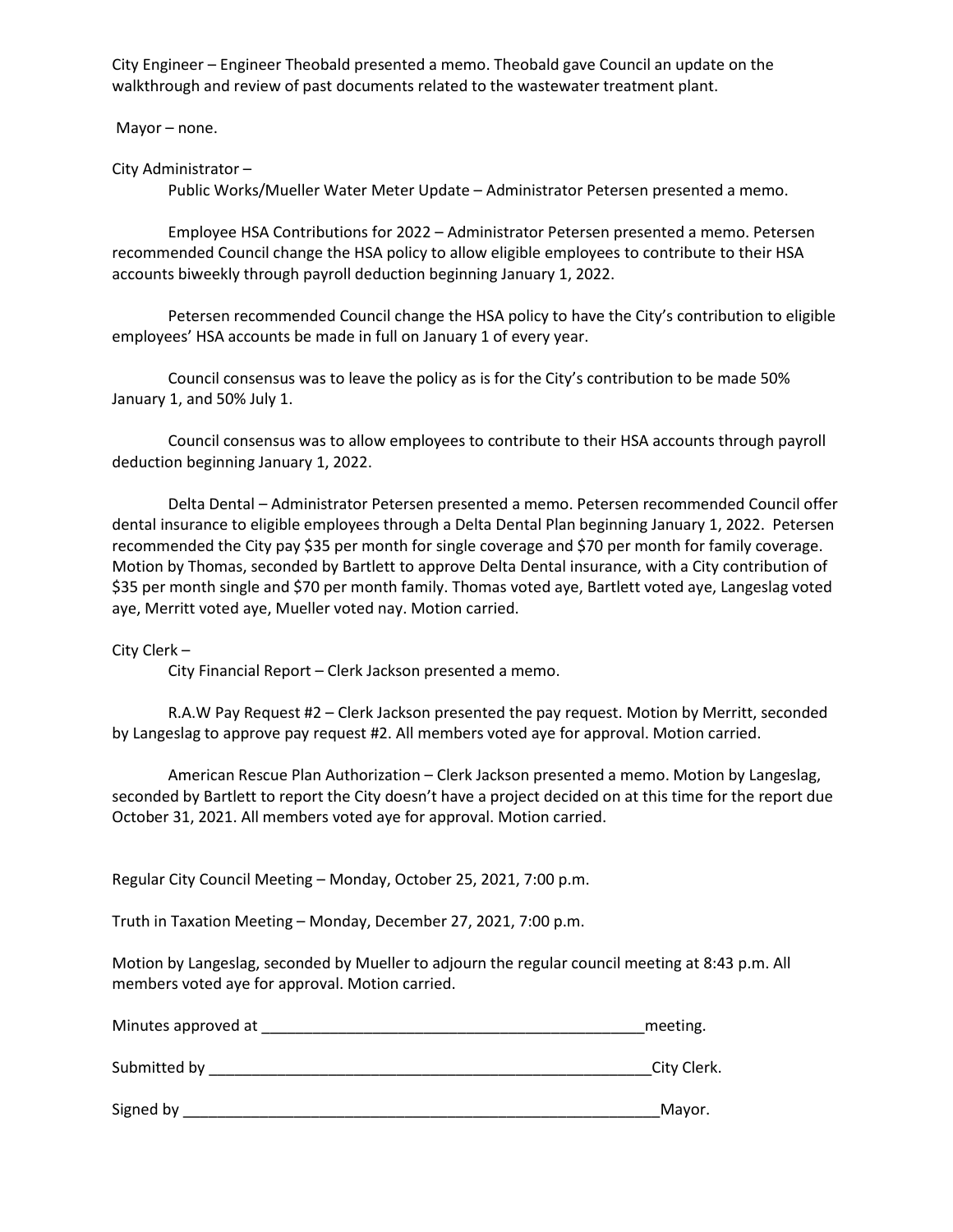Special Council Meeting September 30, 2021 5.00 p.m. City Hall

Members present were Langeslag, Mueller, and Bartlett.

Members absent were: Thomas and Merritt.

City staff and consultants in attendance were Jed Petersen, Mark Rahrick, Craig O'Hearn, and Lisa Thoreson.

Others attending were none.

Acting Mayor Langeslag called the meeting to order at 5:01 p.m.

The purpose of the meeting is to evaluate the Municipal Liquor Store Janitor's job performance.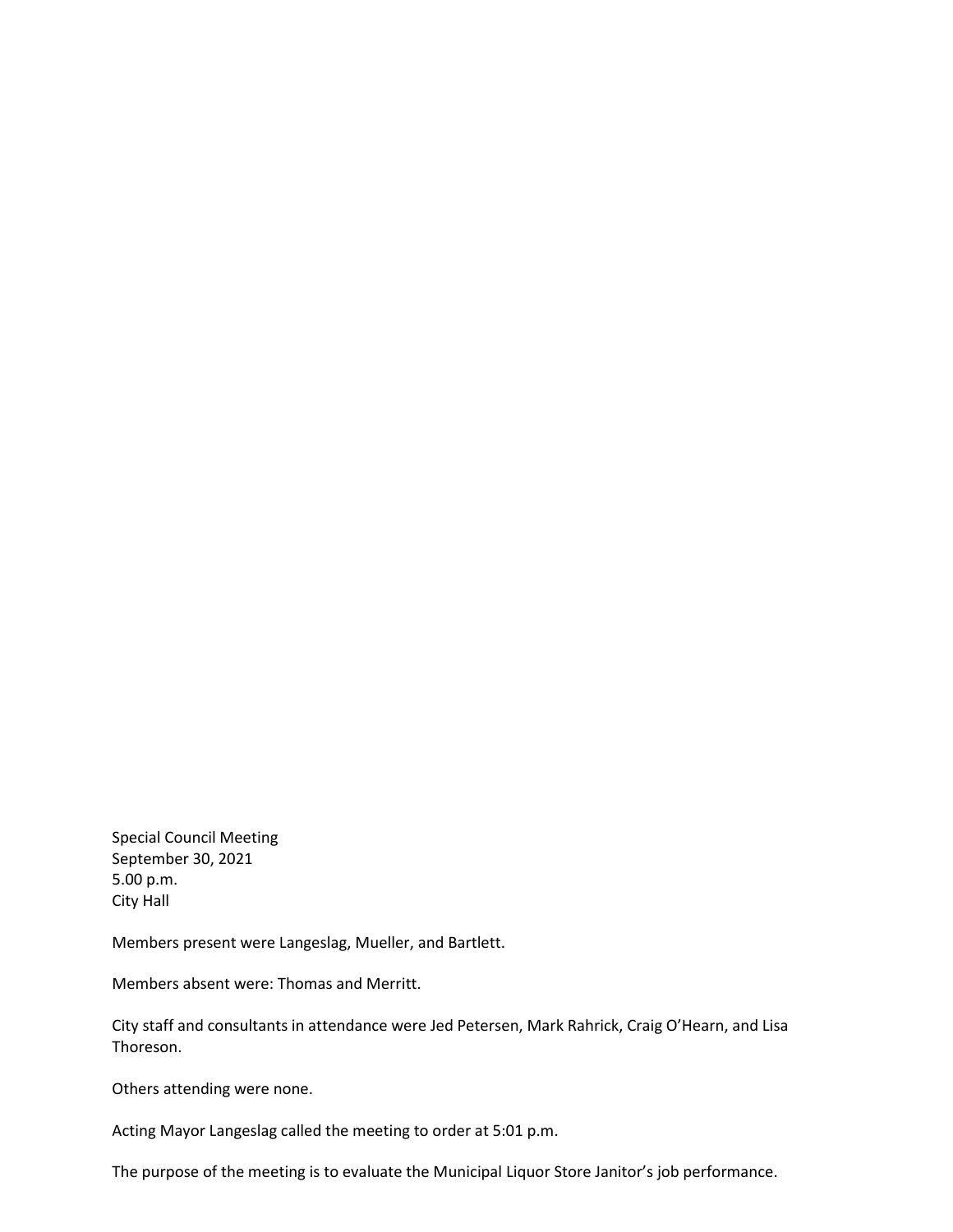Acting Mayor asked Lisa Thoreson if she would prefer to have the meeting open or closed.

Thoreson requested the meeting be closed.

The basis for closing the meeting is to evaluate Thoreson's job performance and discuss possible disciplinary action pursuant to Minn Stat Sec 13d.05 Subd.3.

Acting Mayor Langeslag asked Lisa Thoreson to exit the meeting room for the initial discussion. Lisa Thoreson will be asked to join the meeting when the Council completes their discussion.

Motion by Mueller, seconded by Bartlett to close the meeting at 5:04 p.m.

Council asked Lisa Thoreson to join the discussion.

Motion by Mueller, seconded by Langeslag to open the meeting at 5:25 p.m.

Motion by Bartlett, seconded by Mueller to terminate Lisa Thoreson's employment with the City of Medford effective immediately. All members voted aye for approval. Motion carried.

Motion by Langeslag, seconded by Mueller to adjourn the special council meeting at 5:28 p.m. All members voted aye for approval. Motion carried.

| Minutes approved at | meeting.    |
|---------------------|-------------|
| Submitted by        | City Clerk. |
| Signed by           | Mayor.      |

Emergency Special Council Meeting October 21, 2021 5:00 p.m. City Hall

Members present were Thomas (remotely), Merritt (remotely), Mueller, Bartlett, and Langeslag.

Members absent were: none.

City staff and consultants in attendance were Elizabeth Jackson.

Others attending were: none.

Mayor Thomas called the meeting to order at 5:03 p.m.

Agenda – motion by Bartlett, seconded by Langeslag to approve the agenda as presented. All members voted aye for approval. Motion carried.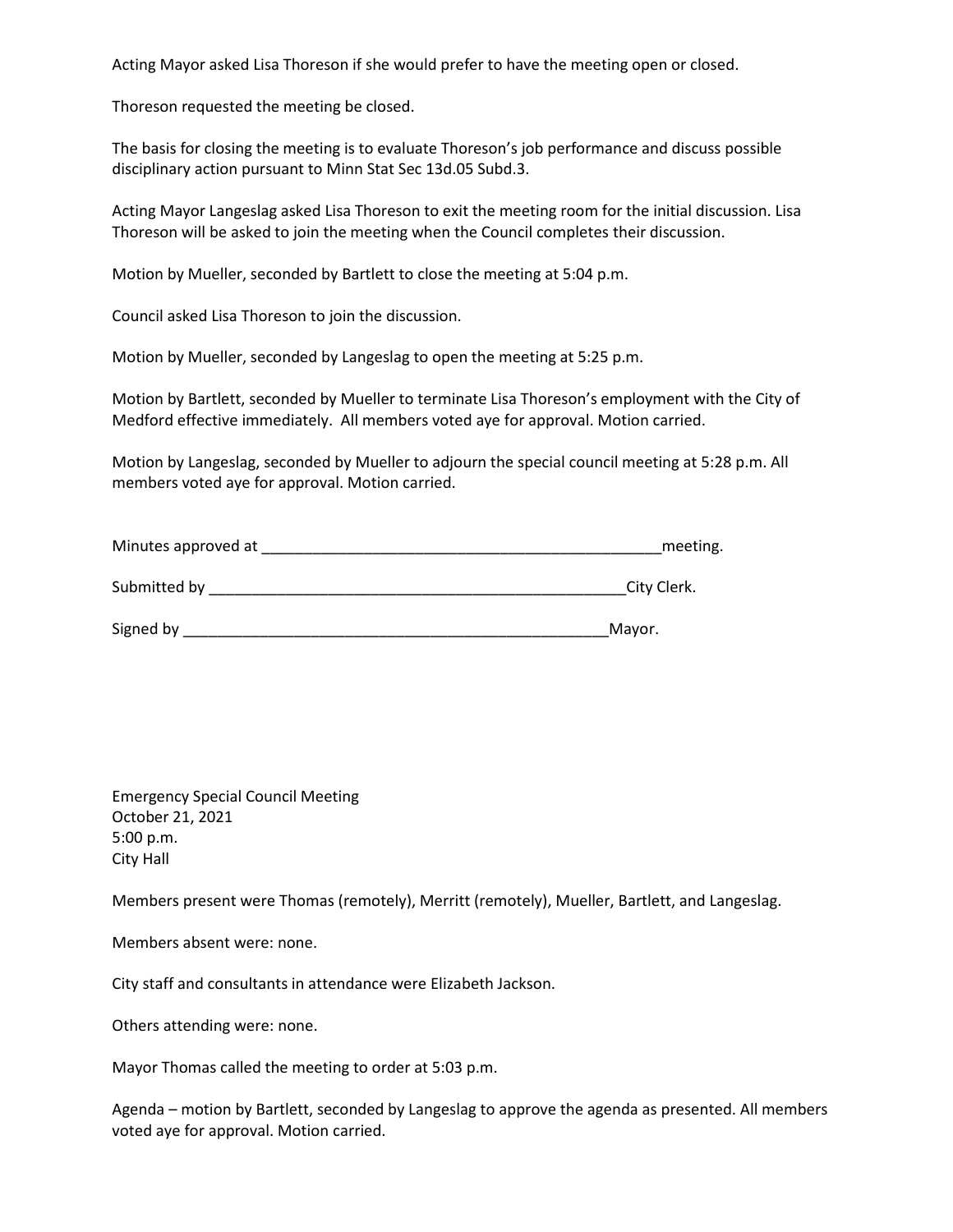Resolution 2021-16, Resolution for Hearing on Proposed Assessment – motion by Mueller, seconded by Bartlett to approve Resolution 2021-16. Thomas voted aye, Langeslag voted aye, Mueller voted aye, Bartlett voted aye, Merritt voted aye. Motion carried.

Motion by Langeslag, seconded by Bartlett to adjourn the emergency special council meeting at 5:06p.m. All members voted aye for approval. Motion carried.

| Minutes approved at | meeting.    |
|---------------------|-------------|
| Submitted by        | City Clerk. |
| Signed by           | Mayor.      |

Regular City Council Meeting October 25, 2021 7:00 p.m. City Hall

Members present were Thomas(remotely), Mueller, Merritt, Langeslag, and Bartlett.

Members absent were: none.

City staff and consultants in attendance were Jed Petersen, Elizabeth Jackson, Mark Rahrick, and Brandon Theobald.

Others attending were Marie Sexton and John Anhorn.

Mayor Thomas called the meeting to order at 7:00 p.m.

Pledge of Allegiance.

Concerns/Requests from the General Public and Organizations – none.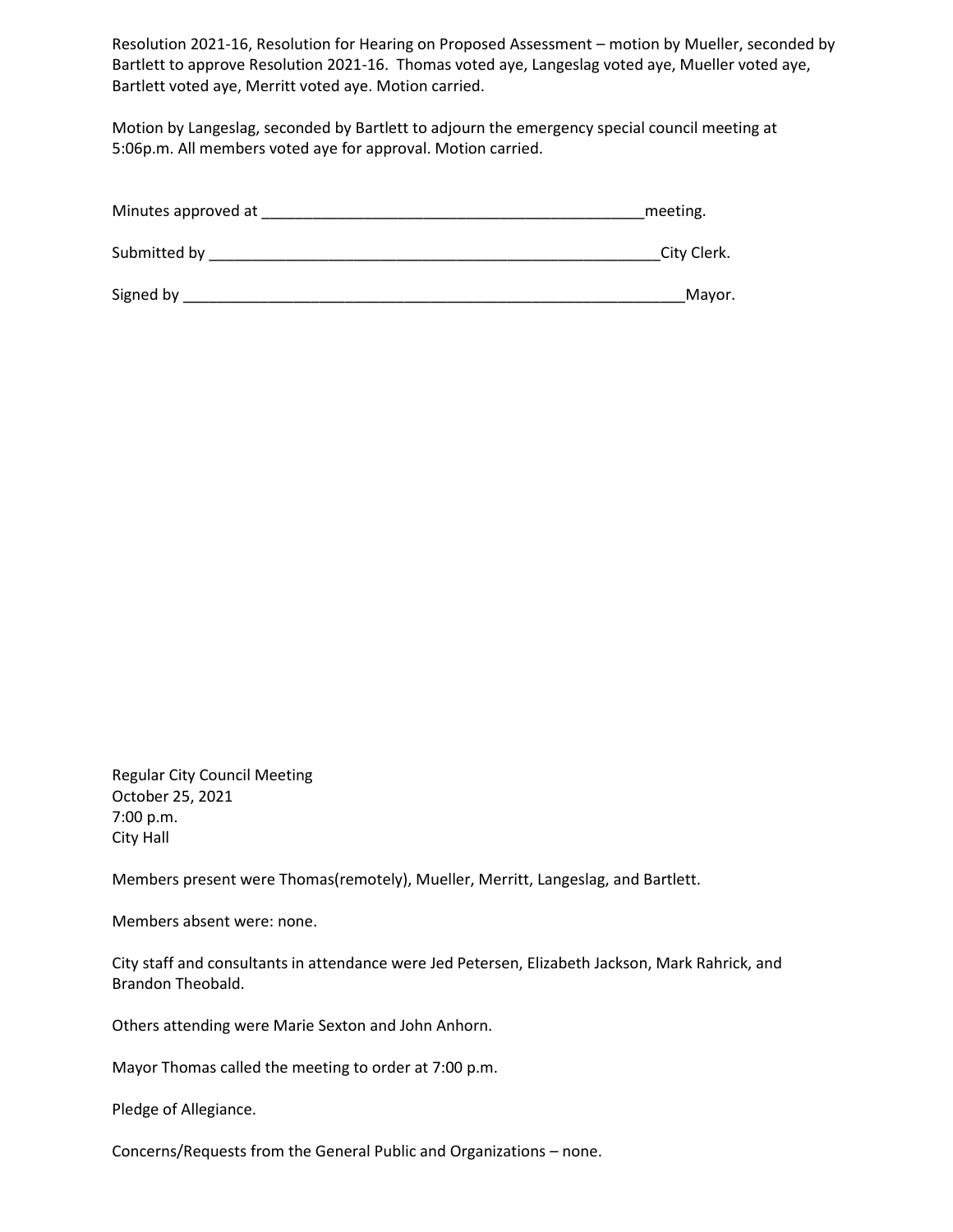Agenda – Mayor Thomas added Donation for Christmas lights and donation to the Fire Department under Mayor.

Motion by Merritt, seconded by Bartlett to approve the agenda as amended. All members voted aye for approval. Motion carried.

Consent Agenda – Agenda items are approved by one motion unless a Council member requests separate action.

Approval of the September 27, 2021 regular council meeting minutes.

Approval of the September and October city and liquor store bills.

Approval of the September check register numbers E4209-E4229, 16330-16367, and 48496-48569.

Motion by Bartlett, seconded by Langeslag to approve the consent agenda as presented. All members voted aye for approval. Motion carried.

EDA Commissioner Report – Council member Bartlett stated a representative from the Ultra Outlet Center had attending the EDA meeting to discuss potential opportunities.

Park/Pool Commissioner Report – Council member Mueller stated the concrete and asphalt had been completed for the DNR Grant Trail.

Water/Wastewater Commissioner Report – Council member Langeslag stated the City is still waiting for the fine screen to be delivered for the wastewater treatment plant.

Liquor Store Commissioner Report– Council member Bartlett stated the Municipal Liquor Store was currently showing a profit for the year.

Streets Commission Report – Council member Merritt stated he wanted to be part of a meeting with Rob Pietz on a punch list for Main Street.

City Attorney – none.

City Engineer – Brandon Theobald presented a Professional Services Agreement for the Wastewater Treatment Plant Equipment Evaluation for Council Approval.

Motion by Langeslag, seconded by Bartlett to approve the Professional Services Agreement with WHKS subject to the City Attorney recommendations. All members voted aye for approval. Motion carried.

#### Mayor -

City Hall Part Time Help – Mayor Thomas stated City Hall needed part time help for the next 3 months during the audit season.

Motion by Thomas, seconded by Bartlett to authorize Administrator Petersen to hire part time help for City Hall if needed. Thomas voted aye, Bartlett voted aye, Merritt voted nay, Mueller voted nay, Langeslag voted nay. Motion failed.

Christmas Light Donation – Mayor stated he would be donating 3 months of Mayor Pay back to the City of Medford. \$450 will be donated for purchase of Christmas lights for Central Park and \$450 will be donated to the Medford Volunteer Fire Department.

#### City Administrator –

Accepting Steve Clark's Resignation – Administrator Petersen presented a memo stating Steve Clark had given his resignation October 4, 2021.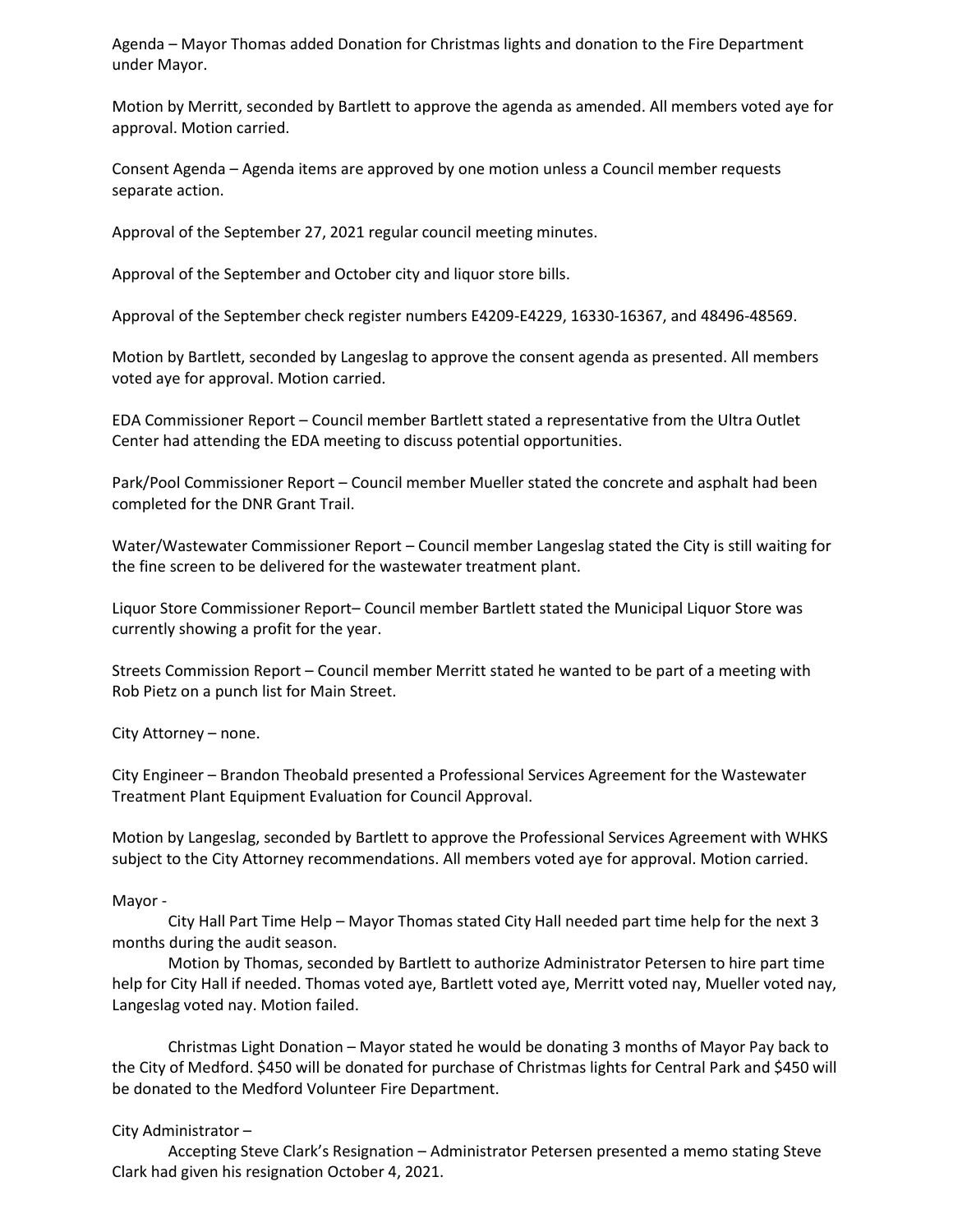Motion by Bartlett, seconded by Mueller to accept Steve Clark's resignation. All members voted aye for approval. Motion carried.

Public Works Update – Administrator Petersen presented a memo updating Council on the Public Works Department for the month of October.

Employee Handbook Updates – Administrator Petersen presented a memo. Motion by Bartlett, seconded by Langeslag to accept the Dental Policy and add it to the employee handbook. Thomas aye, Merritt aye, Langeslag aye, Bartlett aye, Mueller nay. Motion carried.

Motion by Merritt, seconded by Mueller to approve the HAS Policy and add it to the employee handbook. All members voted aye for approval. Motion carried.

R.A.W Pay Request #3 – Motion by Thomas, seconded Merritt to approve the R.A.W. pay request #3. All members voted aye for approval. Motion carried.

City Clerk -

City Financial Report – Clerk Jackson presented a memo detailing the individual line items that are over budget. No action required by Council.

Fire Department – none.

Regular City Council Meeting – Monday, November 22, 2021, 7:00 p.m.

Truth in Taxation Meeting – Monday, December 27, 2021, 7:00 p.m.

Motion by Langeslag, seconded by Merritt to adjourn the regular city council meeting at 7:40 p.m.

| Minutes approved at | meeting |
|---------------------|---------|
|---------------------|---------|

Submitted by \_\_\_\_\_\_\_\_\_\_\_\_\_\_\_\_\_\_\_\_\_\_\_\_\_\_\_\_\_\_\_\_\_\_\_\_\_\_\_\_\_\_\_\_\_\_\_\_\_\_\_\_\_\_\_\_City Clerk.

Signed by \_\_\_\_\_\_\_\_\_\_\_\_\_\_\_\_\_\_\_\_\_\_\_\_\_\_\_\_\_\_\_\_\_\_\_\_\_\_\_\_\_\_\_\_\_\_\_\_\_\_\_\_\_\_\_\_\_\_\_\_Mayor.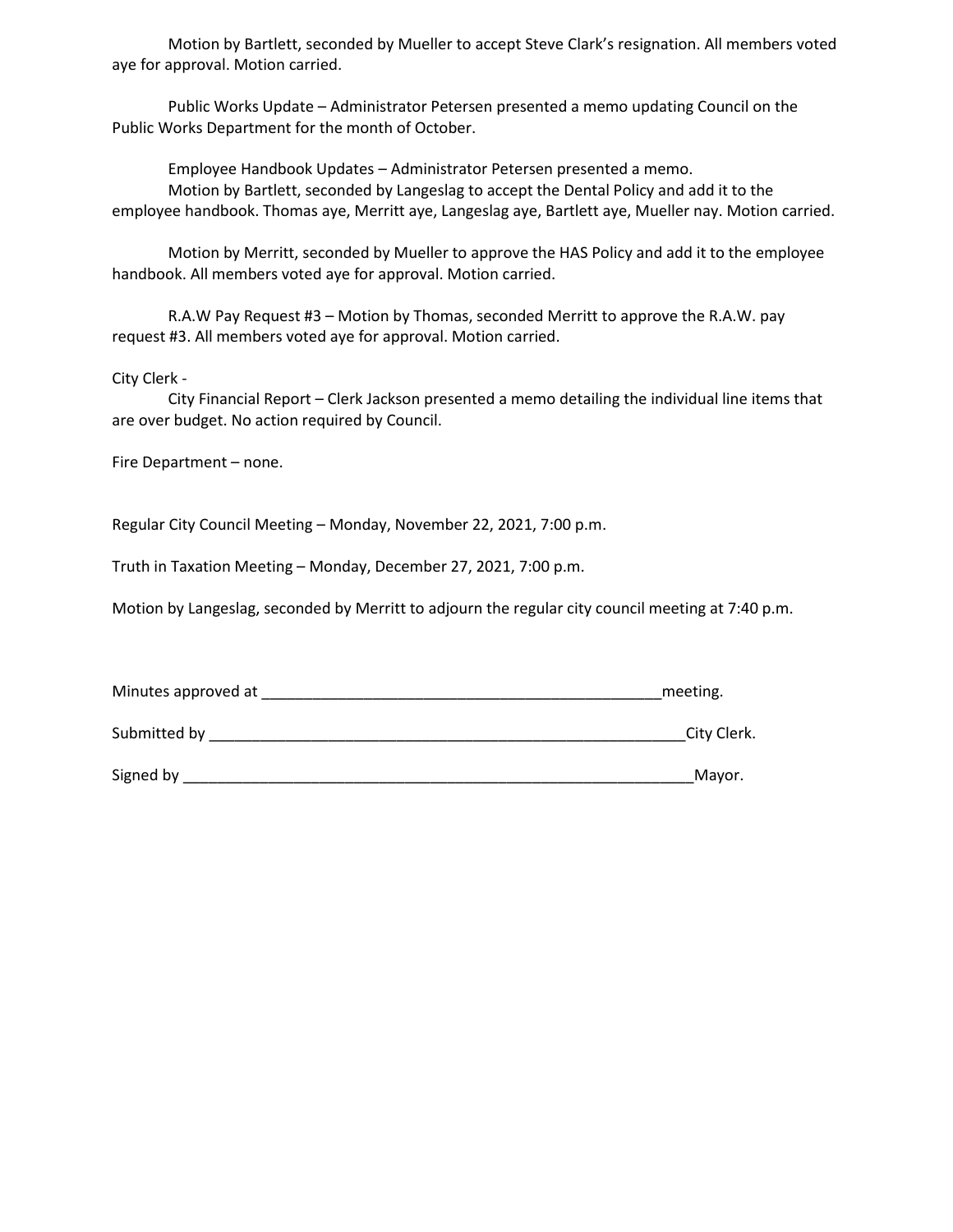Special City Council Meeting November 10, 2021 6:00 p.m. Medford Fire Hall

Members present were Thomas (remotely), Mueller (remotely), Langeslag, Bartlett, and Merritt.

Members absent were: none.

City staff and consultants in attendance were Jed Petersen, Elizabeth Jackson, Mark Rahrick, and Joe Duncan.

Others attending were Lois Nelson, Dave Mueller, Greg and Karen Sanborn, John Anhorn, Jamey Krogh, and Marie Sexton.

Mayor Thomas called the meeting to order at 6:00 p.m.

Joe Duncan, Project Engineer stated all major items of work for the 2021 Main Street Improvement Project have been completed to the extent that final quantities can reliably be determined. Final assessments have been calculated according to the City's assessment policy, which provides for 50% of the project cost to be assessed to benefiting property owners on a front footage basis.

Motion by Langeslag, seconded by Bartlett to open the public hearing at 6:07 p.m.

Public Comments: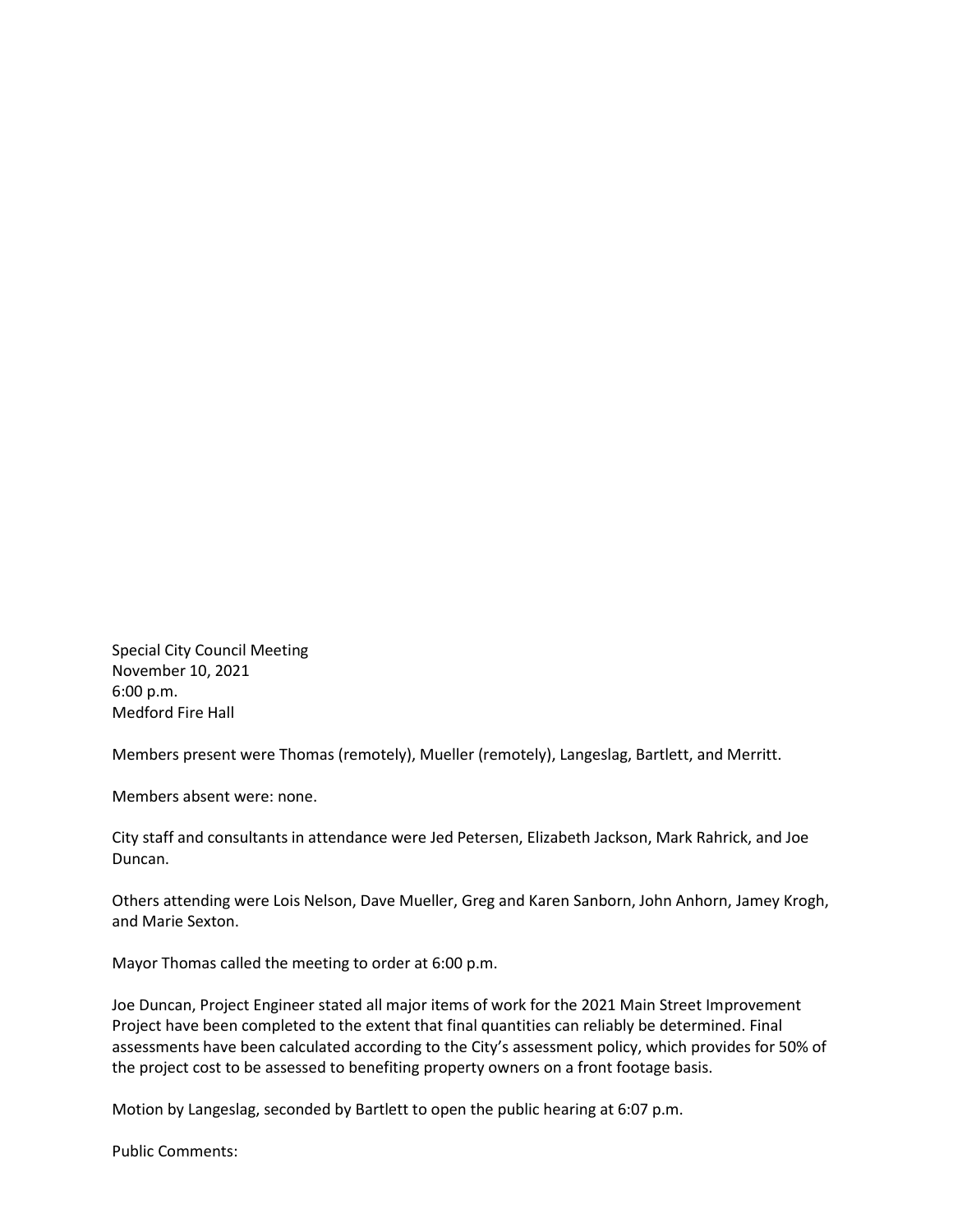Lisa Full submitted a written objection to her assessment. Ms. Full stated she had already paid for the sidewalk with the Central Avenue assessments. Administrator Petersen stated no one was being charged an assessment for the sidewalks. The City of Medford was covering 100% cost of the sidewalks for the 2021 Main Street Improvement Project.

Jamey Krogh provided a written objection to sidewalks, curbs, and driveway approaches. Joe Duncan stated no one was being assessed for sidewalks. All driveway approaches were assessed to the individual property owner. Duncan stated the curbs were part of the 75/25 County/City cost share.

Dave Mueller provided written objection due to his assessment amount going from \$800 to approximately \$3200. Joe Duncan stated the extra cost was for the water connection.

Lois Nelson stated she was happy the project was completed.

Karen and Greg Sanborn stated they were taking notes for the Medford Congregational Church.

John Anhorn provided written objection to the shop assessment at 204 S Main. Anhorn stated the assessment outweighed the value.

Motion by Langeslag, seconded by Bartlett to close the public hearing at 6:27 p.m.

Council made no changes to the assessment roll.

Resolution 2021-17 Adopting Assessment Roll – motion by Merritt, seconded by Langeslag to approve Resolution 2021-17. All members voted aye for approval. Motion carried.

Motion by Merritt, seconded by Langeslag to adjourn the special meeting at 6:42 p.m. All members voted aye for approval. Motion carried.

| Minutes approved at | meeting. |
|---------------------|----------|
|---------------------|----------|

Submitted by \_\_\_\_\_\_\_\_\_\_\_\_\_\_\_\_\_\_\_\_\_\_\_\_\_\_\_\_\_\_\_\_\_\_\_\_\_\_\_\_\_\_\_\_\_\_\_\_\_\_\_City Clerk.

Signed by \_\_\_\_\_\_\_\_\_\_\_\_\_\_\_\_\_\_\_\_\_\_\_\_\_\_\_\_\_\_\_\_\_\_\_\_\_\_\_\_\_\_\_\_\_\_\_\_\_\_\_\_\_\_\_\_Mayor.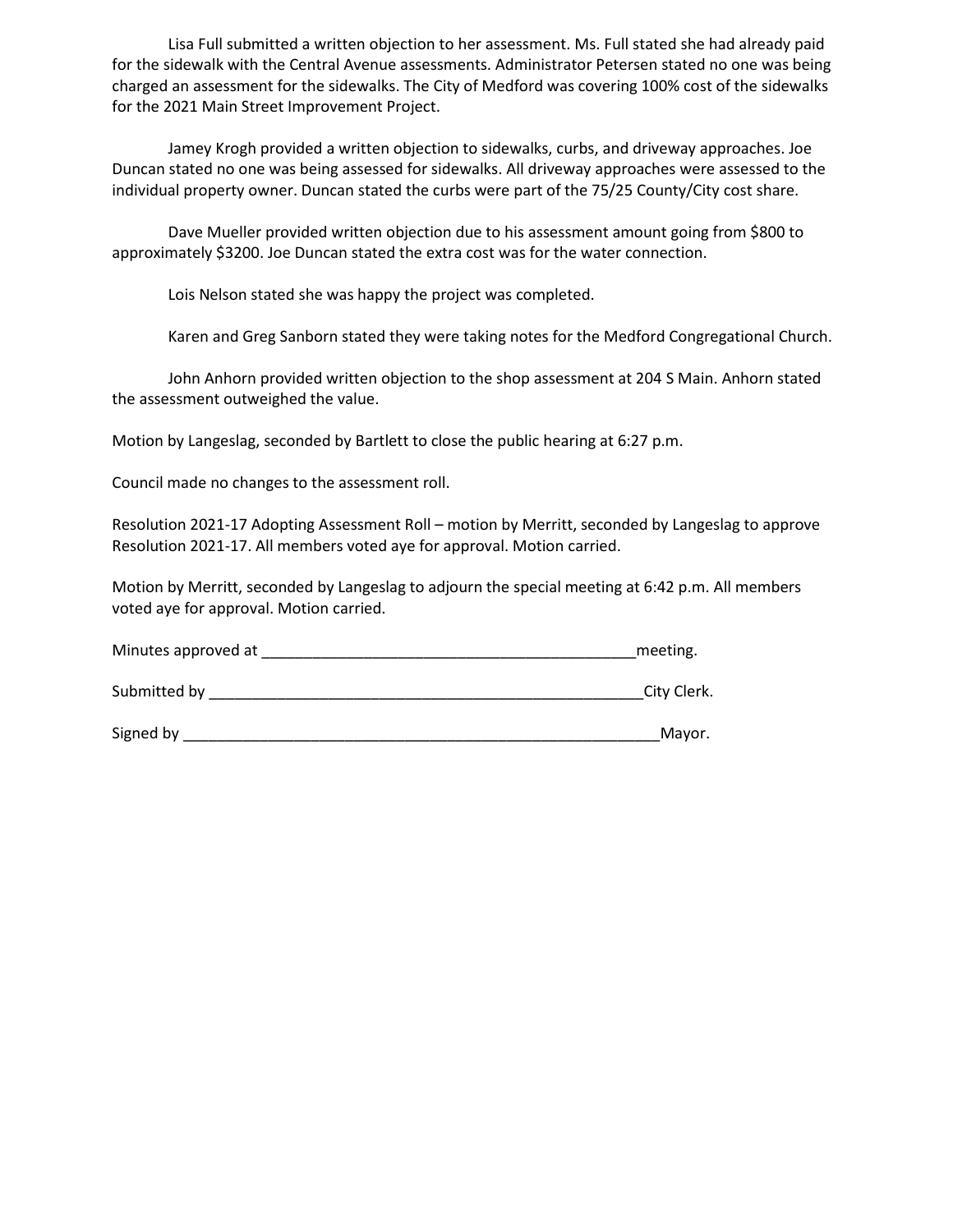Regular Council Meeting November 29, 2021 7:00 p.m. City Hall

Members present were Thomas, Mueller, Langeslag, Bartlett, and Merritt (remotely).

Members absent were: none.

City staff and consultants in attendance were Jed Petersen, Elizabeth Jackson, Mark Rahrick, and Rick Hager.

Others attending were Marie Sexton, John Anhorn, and Annie Granlund.

Mayor Thomas called the meeting to order at 7:00 p.m.

Pledge of Allegiance.

Concerns/Request from the General Public and Organizations – Marie Sexton asked about the condition of the roundabouts.

Agenda – Add Covid plan/employee pay and Main Street sidewalk snow removal to City Administrator as items D and E. Motion by Langeslag, seconded by Mueller to approve the agenda as amended. All members voted aye for approval. Motion carried.

Consent Agenda – Agenda Items are approved by one motion unless a Council member requests a separate action.

Approval of the October 21, 2021 Emergency Council meeting minutes, the October 25ctober 25, 2021 regular council minutes, and the November 10, 2021 special council meeting minutes.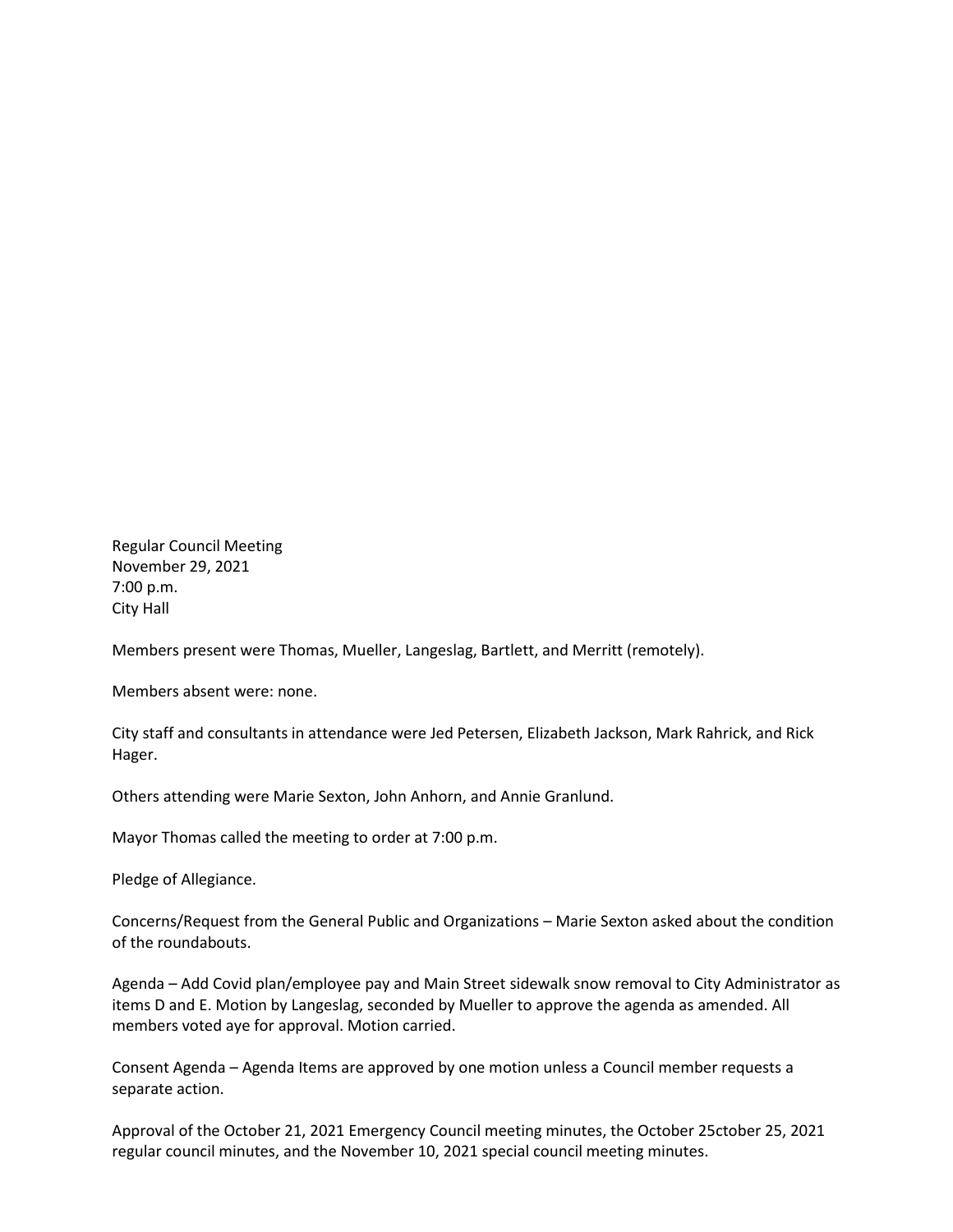Approval of the October and November city and liquor store bills.

Approval of the October check register numbers E4230-e4263, 16368-16409, and 48570-48625.

Resolution 2021-19 Accepting Donation from Danny and Linda Thomas for Medford Christmas Lights in the amount of \$450.00.

Resolution 2021-20 Accepting Donation from Danny and Linda Thomas for the Medford Fire Department in the amount of \$450.00.

Resolution 2021-21 Accepting Donation from Compeer Financial for the Medford Fire Department for Emergency Response Equipment in the amount of \$3,000.00.

Motion by Merritt, seconded by Mueller to approve the consent agenda as presented. Merritt, Mueller, Langeslag, and Bartlett voted aye. Thomas abstained. Motion carried.

EDA Commissioner Report – Council member Bartlett did not have an update this month. The next EDA meeting is December 8, 2021.

Park & Pool Commissioner Report – Council member Mueller stated the Christmas light had been put up at Central Park. Mueller stated she was working on the Medford Pool needs for the 2022 pool season.

Water & Wastewater Commissioner Report – Council member Langeslag did not have any updates this month.

Municipal Liquor Store Commissioner – Council member Bartlett did not have any updates this month.

Streets Commissioner Report – Council member Merritt stated the catch basins by J&L Collision and the Todd Nelson Development needed to be cleaned out. Merritt also stated the storm sewers should be checked.

City Attorney – none.

City Engineer – none.

Fire Department – 2022 Township Fire Contracts –

Chief Hager presented a memo to council stating the Medford Township 2022 Fire Contract would be \$21,100.00. Chief Hager stated the Deerfield Township 2022 Fire Contract would be \$9,500.00.

Motion by Mueller, seconded by Bartlett to approve the 2022 Township Fire Contracts as presented. All members voted aye for approval. Motion carried.

Mayor –

Plexi-Glass/Masks – Mayor Thomas stated he thought the Medford Municipal Liquor Store employees should be mandated to wear masks while working. Motion by Bartlett, seconded by Thomas to mandate Liquor Store employees to wear masks while working until further notice. All members voted aye for approval. Motion carried.

Ice Rinks – Mayor Thomas stated the ice rinks should be open by January 1, 2022, weather permitting without a warming house attendant. Motion by Bartlett, seconded by Mueller to open the ice rinks by January 1, 2022 without a warming house attendant, weather permitting. All members voted aye for approval. Motion carried.

City Administrator –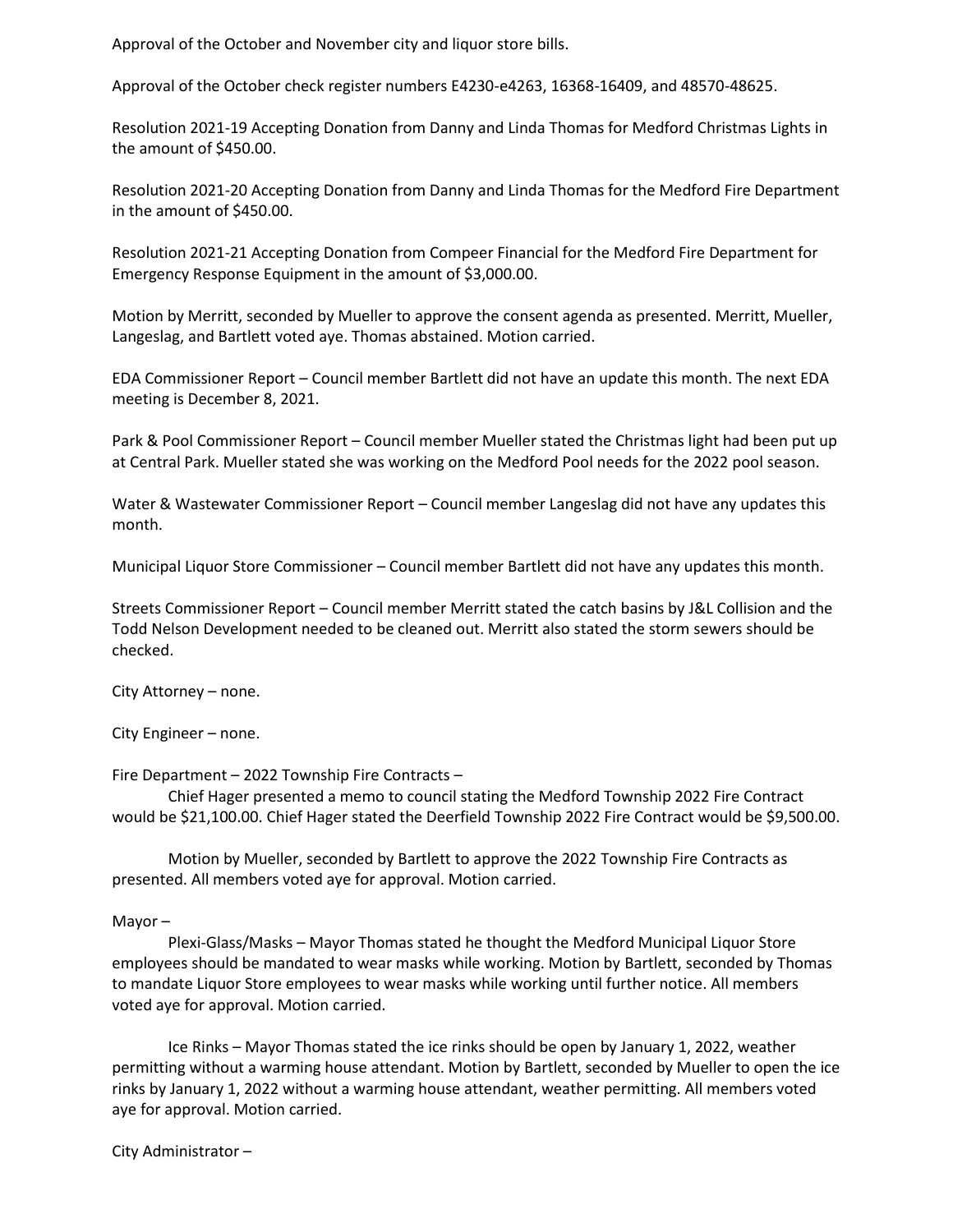City Administrator Update – Administrator Petersen presented a memo updating Council on the city hall and public works activities for the month.

Medford Fire Relief Association Contribution Request – Administrator Petersen presented a memo recommending Council request \$10,000 to offset operation and maintenance expenses at the Medford Pool. Motion by Merritt, seconded by Bartlett to approve the request for \$10,000 from the Medford Fire Relief Association. All members voted aye for approval. Motion carried.

R.A.W. Pay Request #4 – Administrator Petersen presented the pay request. Motion by Langeslag, seconded by Bartlett to approve the R.A.W. Pay Request #4. All members voted aye for approval. Motion carried.

Covid Plan/Employee Pay – Council consensus was for Administrator Petersen to put together a plan regarding employee work and pay if an employee tests positive for Covid-19 and bring the plan back to Council.

Main Street Sidewalk Snow Removal - Council consensus was for Administrator Petersen to research equipment needed for sidewalk snow removal on Main Street.

City Clerk –

City Financial Report – Clerk Jackson presented a memo. Jackson stated no changes or unexpected expenses had occurred during the month.

Resolution 2021-18 Designating the Polling Place for the 2022 Elections – motion by Mueller, seconded by Merritt to approve Resolution 2021-18. All members voted aye for approval. Motion carried.

2021 End of Year Pool Memo – Clerk Jackson presented a memo. Jackson stated the Medford Pool had significant unforeseen repairs that resulted in the Medford Pool losing \$33,154.54 for the 2021 season.

2022 Final Budget – Clerk Jackson presented the final budget for 2022. No changes had been made. Council will take official action at the December 27, 2021 meeting.

Main Street Financial Memo – Clerk Jackson presented a memo outlining the expenses relating to the Main Street project so far year to date.

Motion by Langeslag, seconded by Mueller to adjourn the regular council meeting at 8:01 p.m. All members voted aye for approval. Motion carried.

Regular City Council Meeting – Monday, December 27, 2021, 7:00 p.m. Truth in Taxation Meeting – Monday, December 27, 2021, 7:00 p.m.

| Minutes approved at | meeting.    |
|---------------------|-------------|
| Submitted by        | City Clerk. |
| Signed by           | Mayor.      |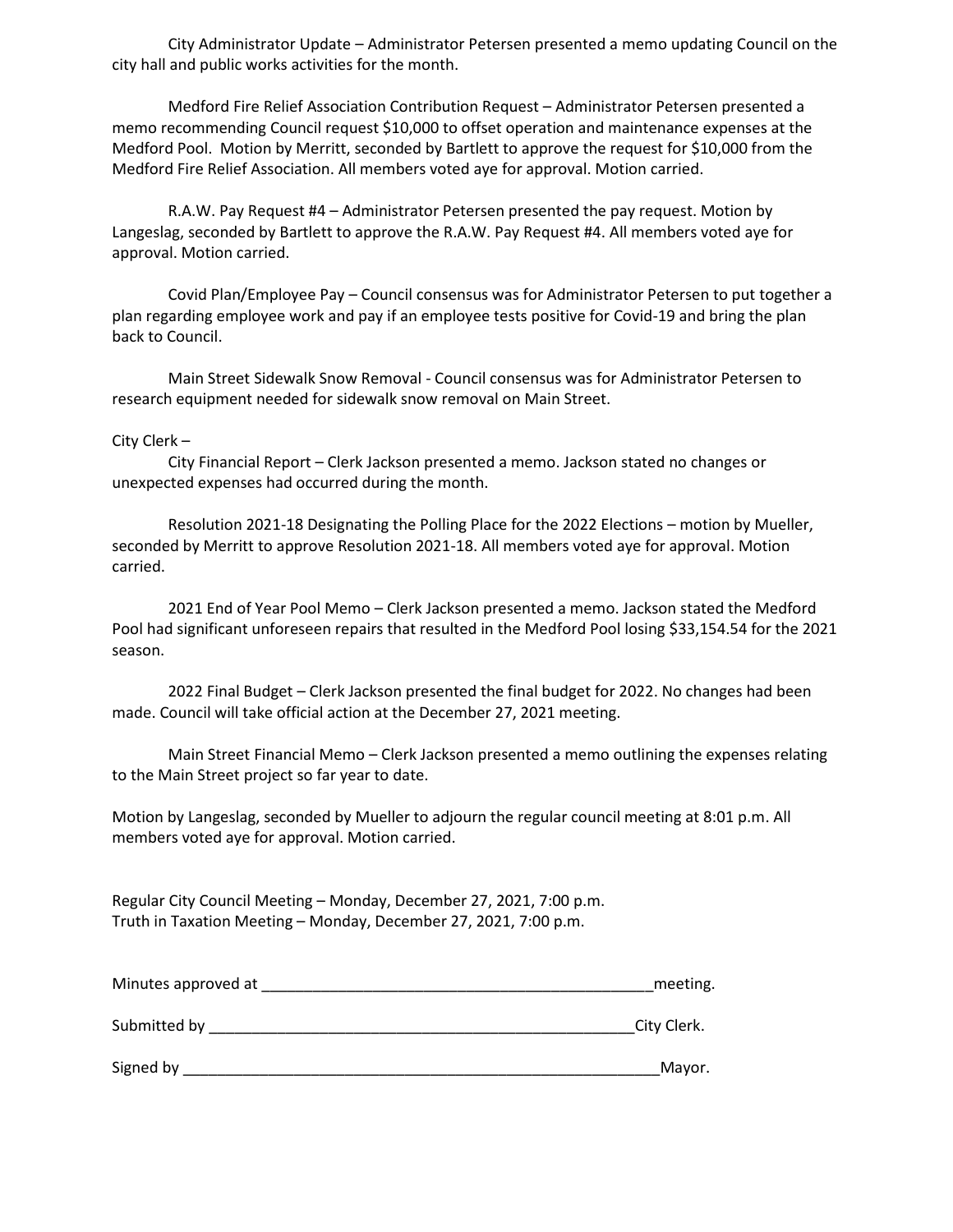Regular Council Meeting December 27, 2021 7:00 p.m. City Hall

Members present were Thomas, Langeslag, Mueller, and Merritt.

Members absent were: Bartlett.

City staff and consultants in attendance were Jed Petersen, Elizabeth Jackson, Mark Rahrick, Brandon Theobald, and Craig O'Hearn.

Others attending were John Anhorn.

Mayor Thomas called the meeting to order at 7:00 p.m.

Pledge of Allegiance.

Concerns/Requests from the General Public and Organizations – none.

Add railroad discussion under Streets Commissioner Report. Add item G under City Administrator, meter update.

Motion by Mueller, seconded by Langeslag to approve the agenda as amended. All members voted aye for approval. Motion carried.

Truth in Taxation Hearing.

Clerk Jackson presented the Final 2022 Levy.

| <b>General Fund</b> | \$591,971 |
|---------------------|-----------|
| <b>Fire Relief</b>  | \$20,000  |
| 2014 Central Ave    | \$19,250  |
| 2015 Scenic Heights | \$1,200   |
| 2018 Street Project | \$17,143  |
| 2021 Main Street    | \$30,000  |
| <b>EDA</b>          | \$13,285  |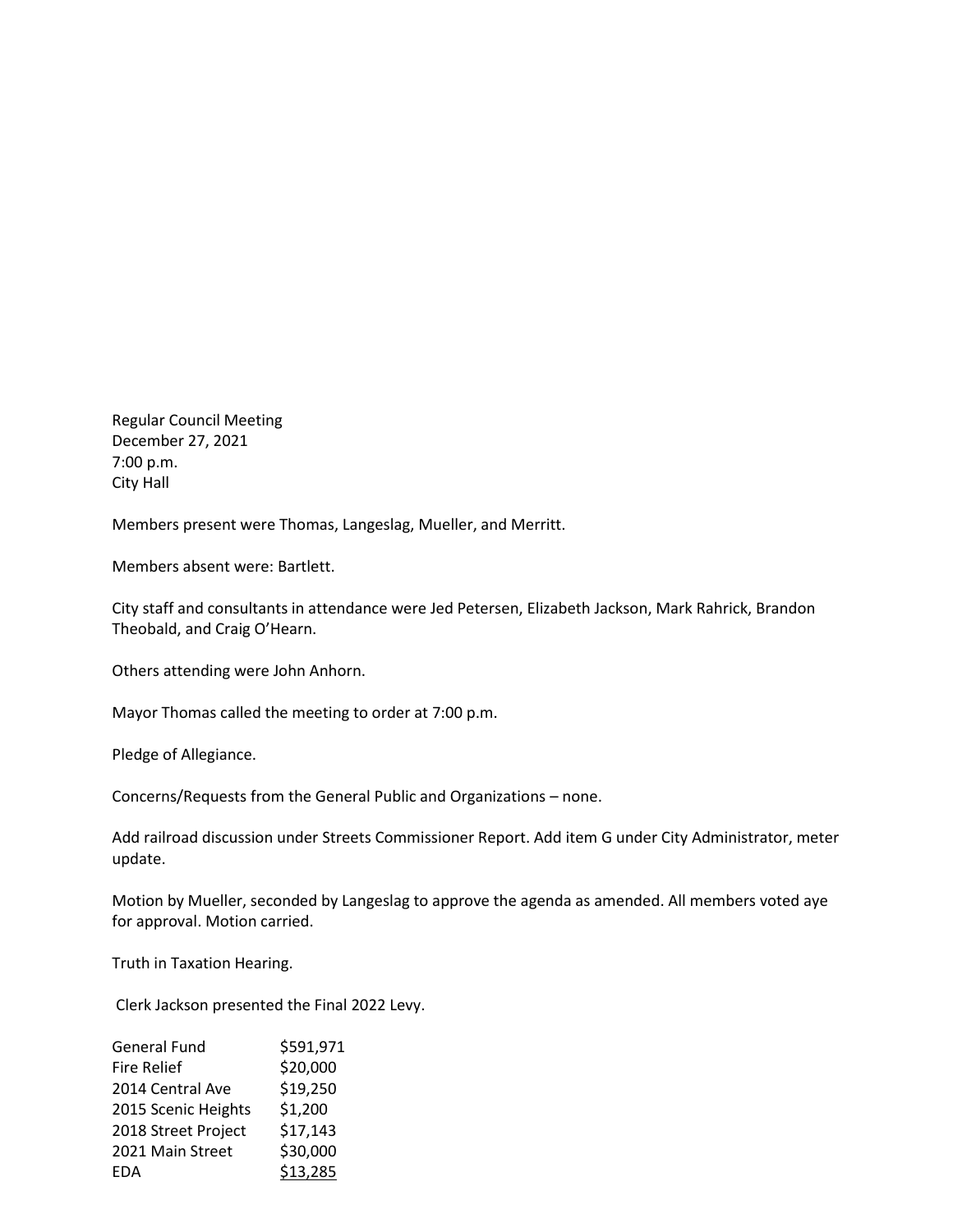Total \$692,849

This is a 2.8% increase over the 2021 overall levy.

Clerk Jackson reviewed the 2022 budget and levy increase.

Motion by Langeslag, seconded by Merritt to open the Truth in Taxation hearing at 7:03 p.m.

Public Comments – none.

Motion by Langeslag, seconded by Merritt to close the Truth in Taxation hearing at 7:04 p.m.

Motion by Merritt, seconded by Langeslag to approve Resolution 2021-22 adopting the 2022 Final Tax Levy. All members voted aye for approval. Motion carried.

Motion by Merritt, seconded by Mueller to approve the 2022 City budget. All members voted aye for approval. Motion carried.

Motion by Langeslag, seconded by Merritt to approve the 2022 Employee Compensation, a step increase for all full time and part time employees. All members voted aye for approval. Motion carried.

Consent agenda – Agenda items are approved by one motion unless a Council member requests separate action.

Approval of the June 20, 2021 special council meeting minutes, the September 30, 2021 special council meeting minutes, and the November 29, 2021 regular council meeting minutes.

Approval of the November and December city and liquor store bills.

Approval of the November check register numbers E4264-E4283, 16410-16437, and 48626-48703.

Resolution 2021-23 Accepting Donation from the Medford Fire Relief Association in the amount of \$100,000.00 for the Medford Fire Department Truck and Equipment Fund.

Resolution 2021-24 Accepting Donation from the Medford Fire Relief Association in the amount of \$10,000.00 for the Medford Pool.

Motion by Mueller, seconded by Langeslag to accept the consent agenda as presented. All members voted aye for approval. Motion carried.

EDA Commissioner Report – Administrator Petersen gave a brief update on the EDA meeting on December 10, 2021.

Park & Pool Commissioner Report – Council member Mueller gave an update. Mueller is working with grant writer Sexton on the DNR grant for the park trail and finishing up the work on the trail. Mueller is also working with Administrator Petersen on the needs and wants for the Medford Pool for the 2022 season.

Water & Wastewater Commissioner Report – Council member Langeslag stated the tarp that covers the aeration tank at the wastewater treatment plant had been ruined in the wind storm. A new tarp has been ordered and the insurance policy will pay for the new tarp. Langeslag stated the fine screen will be put into service once the new tarp is installed.

Liquor Store Commissioner Report – Council member Bartlett was absent from the council meeting.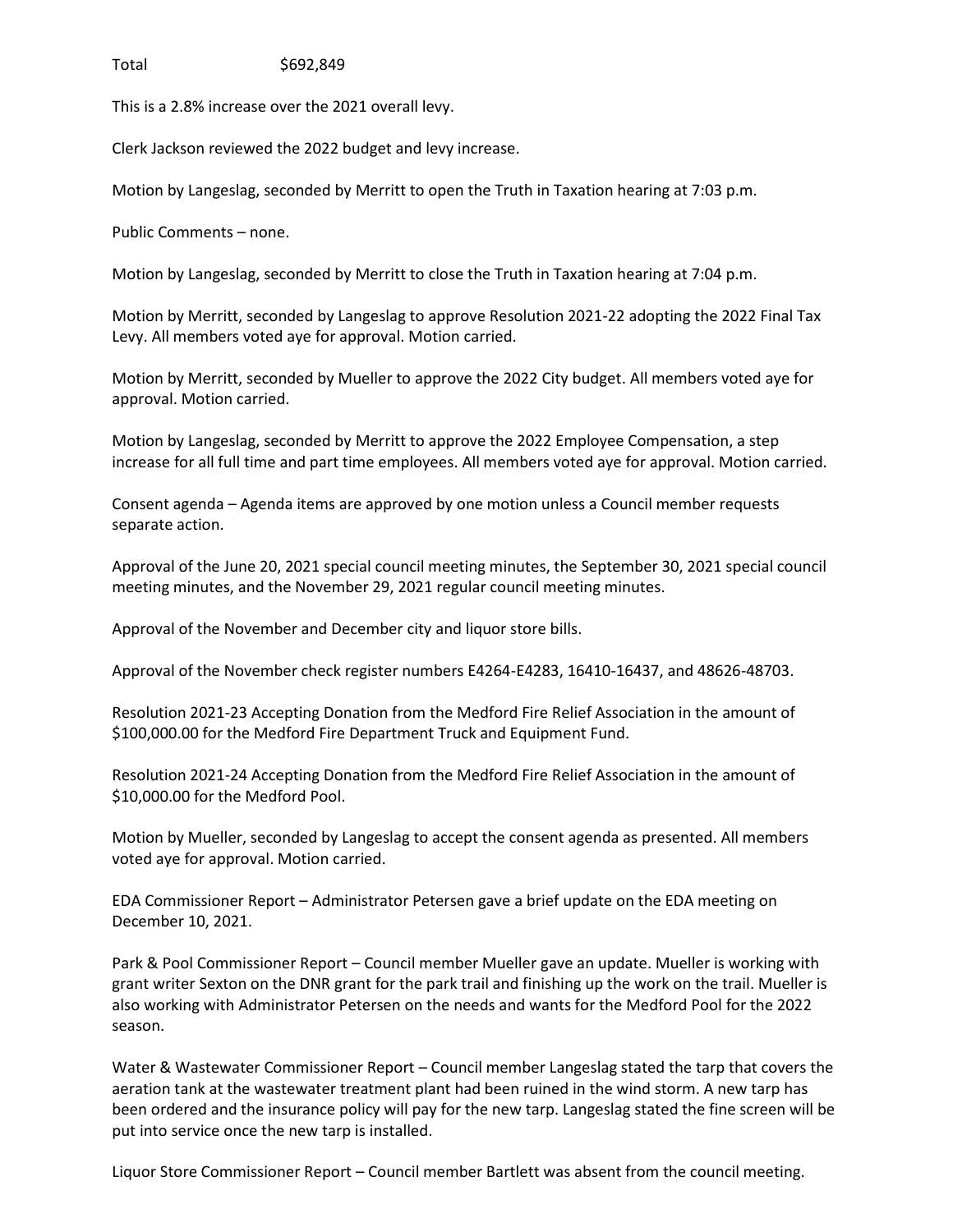Streets Commissioner Report – Council member Merritt stated he had received resident complaints about public works needing to plow closer to the curb. Merritt stated the pile of snow on the corner of Main street and 5th Ave needed to be cleaned up. Merritt stated Canadian Railroad had sold the unused railroad in Medford. The new company wants to have the railroad up and running within 5 years.

## City Attorney – none.

City Engineer – Engineer Theobald gave a brief update. Theobald stated the wastewater treatment plan equipment evaluation had begun.

Fire Department – John Anhorn stated the fire department had sent out offers to new candidates for the fire department. The new hires will be brought to Council in January for approval.

## Mayor –

Municipal Liquor Store Mask Policy – Manager O'Hearn stated the liquor store employees wanted the choice left up to the individual on whether to wear a mask or not. Motion by Langeslag, seconded by Merritt to leave mask wearing as a personal choice for Liquor Store employees. All members voted aye for approval. Motion carried.

Municipal Pool - Mayor Thomas stated he would like a plan in place by February for the 2022 pool season to be taken to the Capital Advisory Board.

AARP Funds – Mayor Thomas stated he would be doing more research into what is allowed for use of the AARP funds.

Roundabouts – Mayor Thomas stated he wanted the roundabouts to become maintenance free.

# City Administrator –

PTO/Covid Pay Policy – Administrator Petersen stated surrounding cities were requiring employees to use paid time off for time missed from work due to Covid. Petersen recommended Council consider purchasing a laptop for Clerk Jackson in case of illness so she could work from home.

Organizational Meeting – Administrator Petersen stated the Organizational Meeting is scheduled for January 5, 2022 at 5:00 p.m.

Public Works/General Update – Administrator Petersen gave a brief update on public works and city hall activities for the past month.

2022 Meeting Schedules have been included in the Council packets and will be put on the City's website.

Code Compliance Letters – Administrator Petersen stated several letters had been sent to residents that are out of compliance. Petersen is working with City Attorney Rahrick on changing the fines ordinance.

Sidewalk Snow Clearance – Mayor Thomas stated the previous Council had agreed to take care of snow removal from Mr. Kay's residence to the railroad tracks. The Public Works department will take care of this. Petersen will check into purchasing a small snow blower for this area of sidewalk.

Meters – Administrator Petersen gave a brief update. Meters will begin being installed the second week of January 2022.